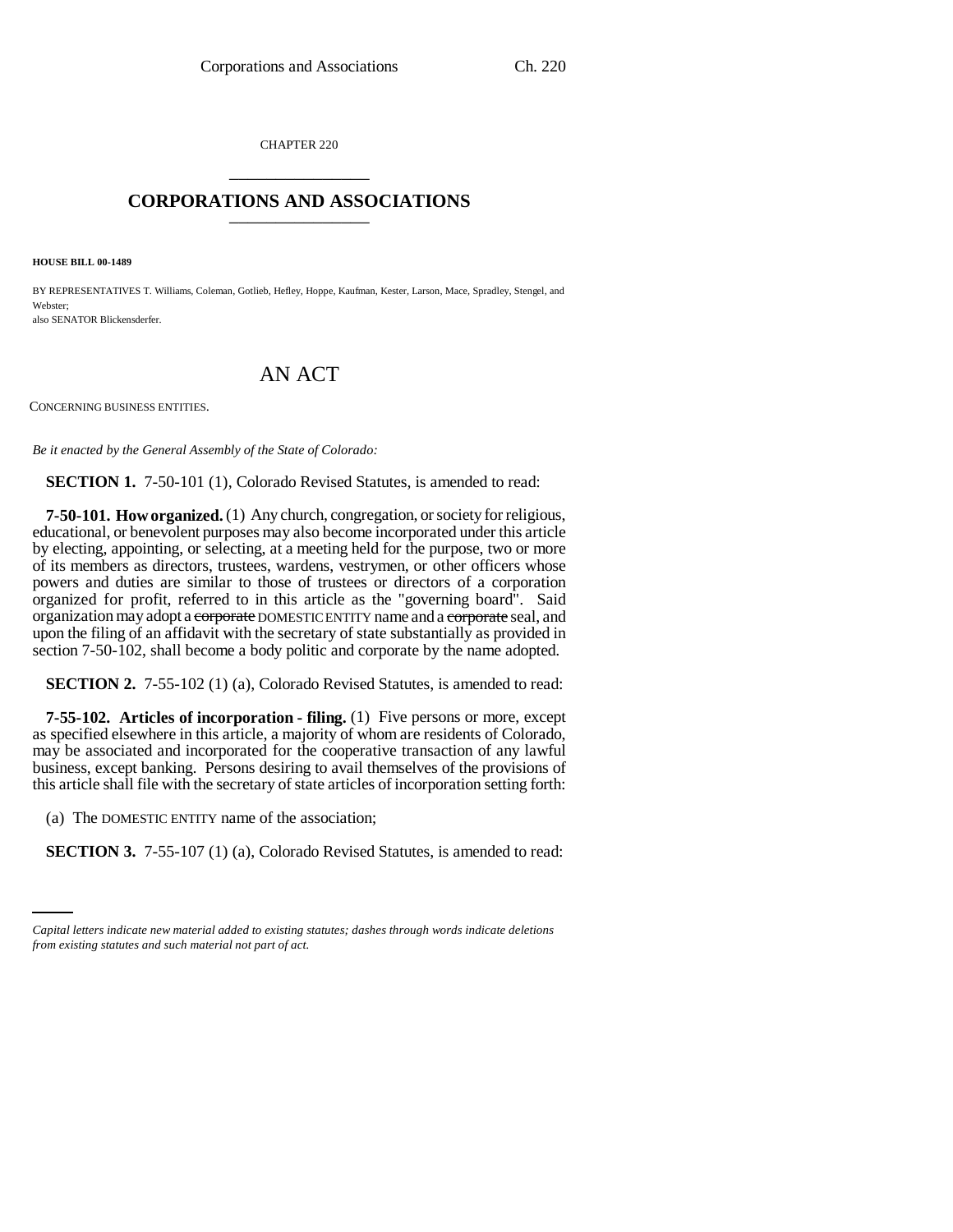**7-55-107. Powers.** (1) Every cooperative association has the power:

(a) To have succession by its corporate DOMESTIC ENTITY name;

**SECTION 4.** 7-55-111 (1) and (4), Colorado Revised Statutes, are amended to read:

**7-55-111. Use of the term "cooperative" - penalty for unlawful use.** (1) No person, association, corporation, or organization, except as incorporated under this article or as described in the exceptions under section  $7-56-207(1)$ , or a similar law of another state, shall use the word "cooperative" as a part of its business or corporate ENTITY name or as a trademark, brand, or designation.

(4) A cooperative association organized under this article or as described in the exceptions under section 7-56-207  $(1)$  or one or more members of such a cooperative may, without posting a bond, bring an action for an injunction to enforce the provisions of this section, or for actual damages incurred as a result of the violation of this section, or both. Upon proof that the word "cooperative" is used in violation of this section, the court shall enter an order permanently enjoining such use of the word. The prevailing party in any such action shall be awarded judgment against the other party for attorney's fees and costs incurred in such litigation. The provisions of this section shall not apply to any person in business prior to July 1, 1973, that is using the word "cooperative" as part of its trade name, business name, DOMESTIC ENTITY NAME, trademark, service mark, brand, or designation.

**SECTION 5.** 7-55-112, Colorado Revised Statutes, is amended to read:

**7-55-112. Merger or consolidation.** Two or more corporations formed under articles 30 to 55 or subject to articles 121 to 137 or articles 101 to 117 of this title, or a similar law of any state, may be merged or consolidated as a cooperative association upon such terms and for such purpose and by such DOMESTIC ENTITY name as may be agreed upon. Such agreement shall also state all the matters necessary to articles of merger or consolidation and must be approved by a two-thirds majority of the members of the boards of directors and a two-thirds majority vote of the members or stockholders of each association, nonprofit corporation, or corporation present and voting in person or by mail ballot at any regular or special meeting at which prior notice, with mail ballot attached, had been mailed to each member or stockholder stating the plan of merger or consolidation; except that cooperative associations with less than one hundred members may post notice of such plan of merger or consolidation in a conspicuous place at its normal place of business for at least thirty days prior to such meeting. The articles of merger or consolidation shall be filed with the secretary of state and the county clerk of the county in which each party to the merger or consolidation is situated. A fee, which shall be determined and collected pursuant to section 24-21-104 (3), C.R.S., shall be paid to the secretary of state for filing the articles. From and after the filing of the articles of merger or consolidation, the former associations, nonprofit corporations, or corporations comprising the component parts shall cease to exist, and the consolidated or merged cooperative association shall succeed to all rights, duties, and powers prescribed in the agreement of consolidated or merged associations, nonprofit corporations, or corporations, not inconsistent with this article, and shall be subject to all liabilities and obligations of the former component associations, nonprofit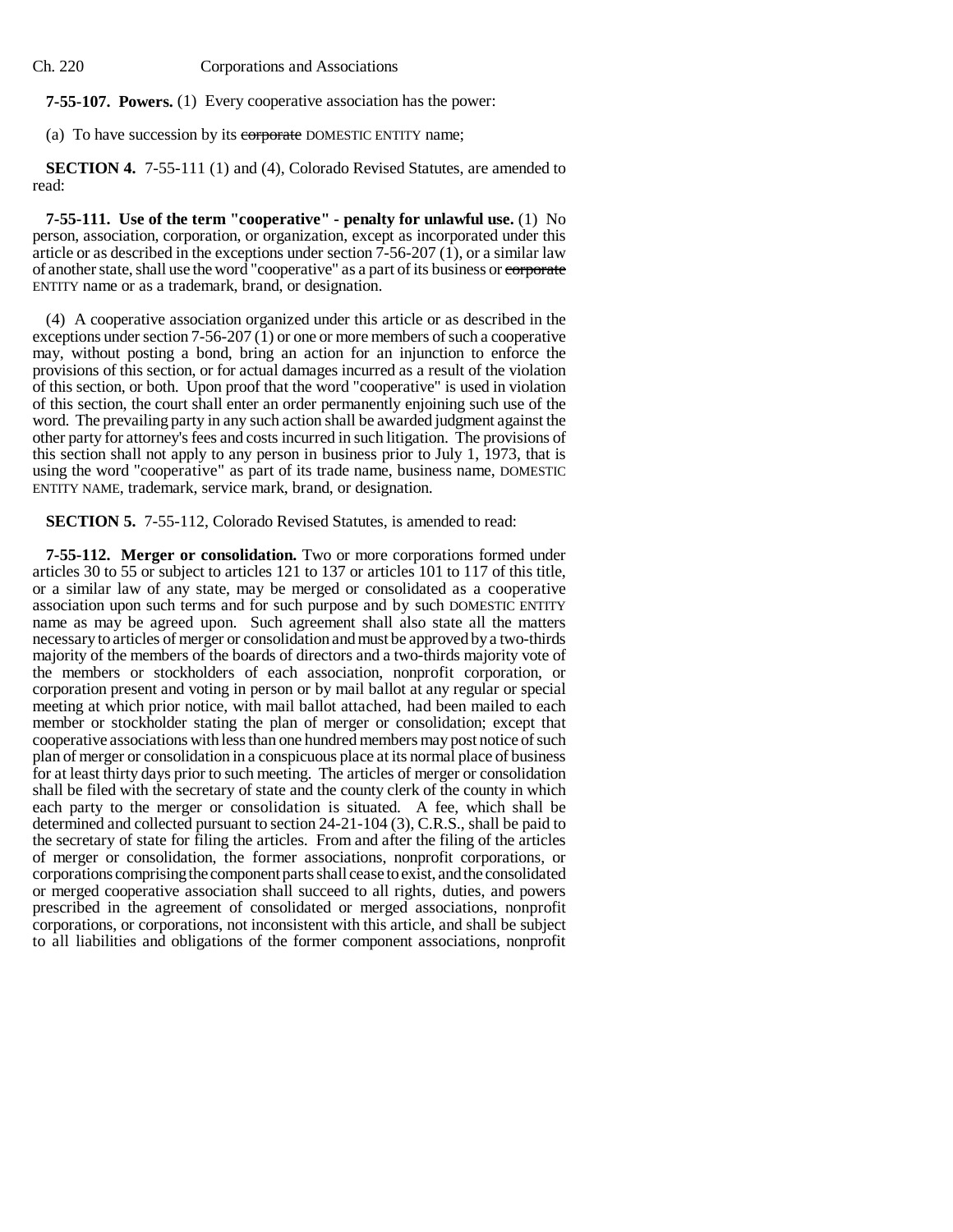corporations, or corporations and succeed to all property and interest thereof and may adopt bylaws and do all things permitted by this article.

**SECTION 6.** 7-56-107 (4) (g), Colorado Revised Statutes, is amended to read:

**7-56-107. Cooperative records.** (4) A cooperative shall keep a copy of each of the following records at its principal office:

(g) A copy of its most recent corporate PERIODIC report delivered to the secretary of state under section 7-56-106; and

**SECTION 7.** 7-56-201 (2) (a), Colorado Revised Statutes, is amended to read:

**7-56-201. Articles of incorporation.** (2) The articles shall set forth:

(a) The DOMESTIC ENTITY name of the cooperative;

**SECTION 8.** 7-56-202 (3) (d) and (5) (a), Colorado Revised Statutes, are amended to read:

**7-56-202. Amendment of articles.** (3) Unless otherwise provided in the articles, the board may adopt, without shareholder action, one or more amendments to the articles to:

(d) Change the cooperative's DOMESTIC ENTITY name by substituting the word "cooperative", "association", "incorporated", "company", OR "limited", or any abbreviation thereof for a similar word or abbreviation in the name, or by adding, deleting, or changing a geographical designation.

(5) A cooperative amending its articles shall deliver to the secretary of state for filing articles of amendment setting forth:

(a) The DOMESTIC ENTITY name of the cooperative;

**SECTION 9.** 7-56-203 (4) (a), Colorado Revised Statutes, is amended to read:

**7-56-203. Restated articles.** (4) A cooperative restating its articles shall deliver to the secretary of state for filing articles of restatement setting forth:

(a) The DOMESTIC ENTITY name of the cooperative;

**SECTION 10.** 7-56-206 (3), Colorado Revised Statutes, is amended to read:

**7-56-206. Cooperative name.** (3) Any person may apply for the reservation of the exclusive use of a name and may have the use thereof in accordance with and to the extent provided for a corporation pursuant to section  $7-104-102$  PART 6 OF ARTICLE 90 OF THIS TITLE.

**SECTION 11.** The introductory portion to 7-56-207 (1), Colorado Revised Statutes, is amended to read: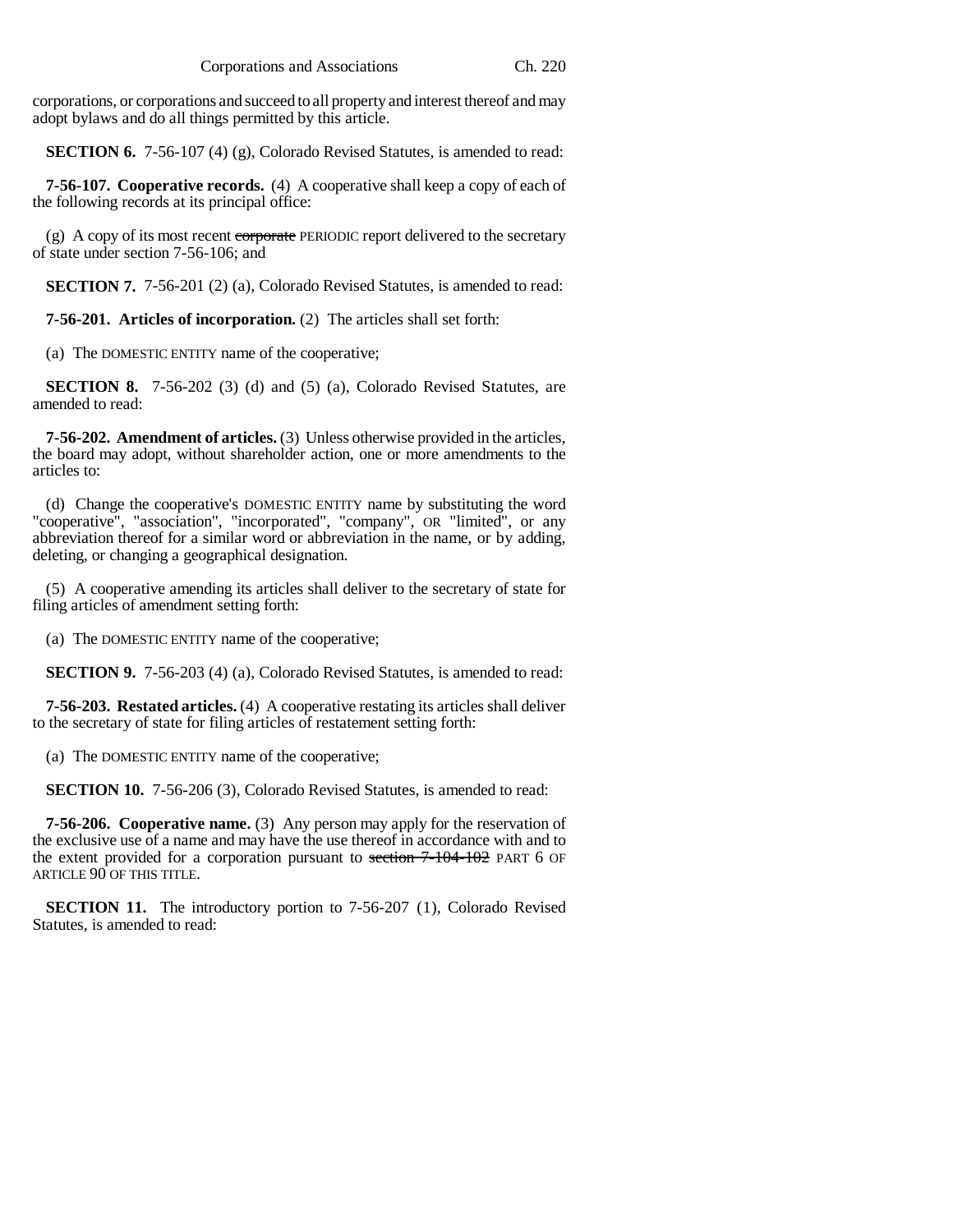**7-56-207. Use of the term "cooperative" - penalty for unlawful use.** (1) No person shall use the word "cooperative" or an abbreviation or derivation of it as a part of its business or corporate DOMESTIC ENTITY name or as a trade name, trademark, service mark, brand, or designation except:

**SECTION 12.** 7-56-501 (1) (a), Colorado Revised Statutes, is amended to read:

**7-56-501. Powers.** (1) Every cooperative has the power, except as specifically limited by this article or by its own articles or bylaws:

(a) To have perpetual existence and succession by its corporate DOMESTIC ENTITY name unless limited by the articles;

**SECTION 13.** 7-56-710 (1) (b), Colorado Revised Statutes, is amended to read:

**7-56-710. Grounds for administrative dissolution.** (1) The secretary of state may commence a proceeding under section 7-56-711 for administrative dissolution of a cooperative if:

(b) The cooperative does not deliver its corporate PERIODIC report to the secretary of state pursuant to section 7-56-106 when it is due;

**SECTION 14.** 7-56-712 (1) (c), Colorado Revised Statutes, is amended to read:

**7-56-712. Reinstatement following administrative dissolution.** (1) A cooperative administratively dissolved under section 7-56-711 may apply to the secretary of state for reinstatement within two years after the effective date of dissolution by delivering to the secretary of state for filing an application for reinstatement that states:

(c) The name under which the cooperative is being reinstated and that such name satisfies the requirements of section  $7-56-206$  PART 6 OF ARTICLE 90 OF THIS TITLE;

**SECTION 15.** 7-56-806 (1), Colorado Revised Statutes, is amended to read:

**7-56-806. Name of foreign cooperative.** (1) Except as provided in subsection (2) of this section, If the cooperative name of a foreign cooperative would not satisfy the requirements of subsections (1) or (2) of section  $\overline{7}$ -56-206 TO BE AN ENTITY NAME UNDER PART 6 OF ARTICLE 90 OF THIS TITLE if the cooperative were a domestic cooperative, the foreign cooperative, in order to obtain authority to transact business in this state, shall assume for use in this state a name that would satisfy such requirements.

**SECTION 16.** 7-56-809 (3), Colorado Revised Statutes, is amended to read:

**7-56-809. Withdrawal of foreign cooperative.** (3) If a foreign cooperative delivers to the secretary of state an application for withdrawal before the date on which a corporate PERIODIC report is due, and the application for withdrawal is filed within thirty days after the date of its delivery to the secretary of state, the foreign cooperative shall be relieved of its obligation to file such corporate PERIODIC report or pay the fee therefor.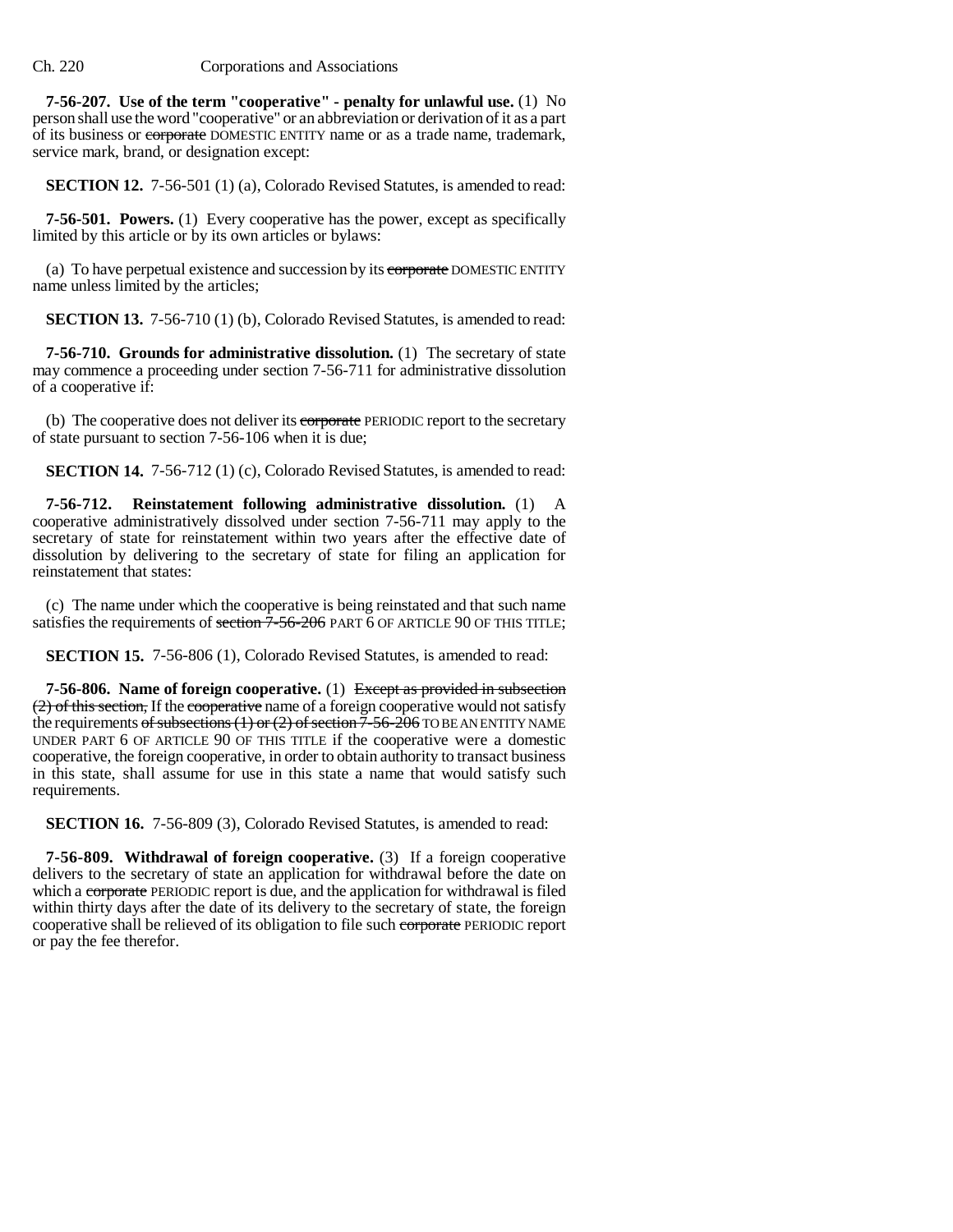**SECTION 17.** 7-56-811 (1) (a), Colorado Revised Statutes, is amended to read:

**7-56-811. Grounds for revocation.** (1) The secretary of state shall commence a proceeding under section 7-56-812 to revoke the authority of a foreign cooperative to transact business in this state if:

(a) The foreign cooperative does not deliver its corporate PERIODIC report to the secretary of state when it is due;

**SECTION 18.** 7-60-144 (1) (a), Colorado Revised Statutes, is amended to read:

**7-60-144. Registration of partnerships.** (1) A partnership may register as a registered limited liability partnership, and a limited partnership may register as a registered limited liability limited partnership, by filing a registration statement with the secretary of state. The registration statement shall be approved in the manner provided in the partnership agreement or, if not so provided, shall be approved by all of the general partners. The registration statement shall be signed by a partner and shall set forth:

(a) The ENTITY name of the registered limited liability partnership;

**SECTION 19.** 7-60-152 (3) (d), Colorado Revised Statutes, is amended to read:

**7-60-152. Failure of registered limited liability partnerships to pay fees and file appropriate reports.** (3) A registration statement of a registered limited liability partnership or registered limited liability limited partnership that has been revoked under subsection (1) of this section may be reinstated if such partnership applies to the secretary of state for reinstatement and takes some or all of the following steps, as applicable:

(d) Paying an amount equal to the fee charged and collected for filing of corporate PERIODIC reports for domestic corporations plus a late filing penalty for each year a required limited liability report was not filed.

**SECTION 20.** 7-62-201 (1) (a), Colorado Revised Statutes, is amended to read:

**7-62-201. Certificates - contents - filing with secretary of state.** (1) In order to form a limited partnership, a certificate of limited partnership shall be executed and filed in the office of the secretary of state. The certificate shall set forth:

(a) The DOMESTIC ENTITY name of the limited partnership;

**SECTION 21.** 7-62-203 (1) (a), Colorado Revised Statutes, is amended to read:

**7-62-203. Cancellation of certificate.** (1) A certificate of limited partnership shall be cancelled upon the dissolution and the commencement of winding up of the partnership or at any other time there are no limited partners. A certificate of cancellation shall be filed in the office of the secretary of state and set forth:

(a) The DOMESTIC ENTITY name of the limited partnership;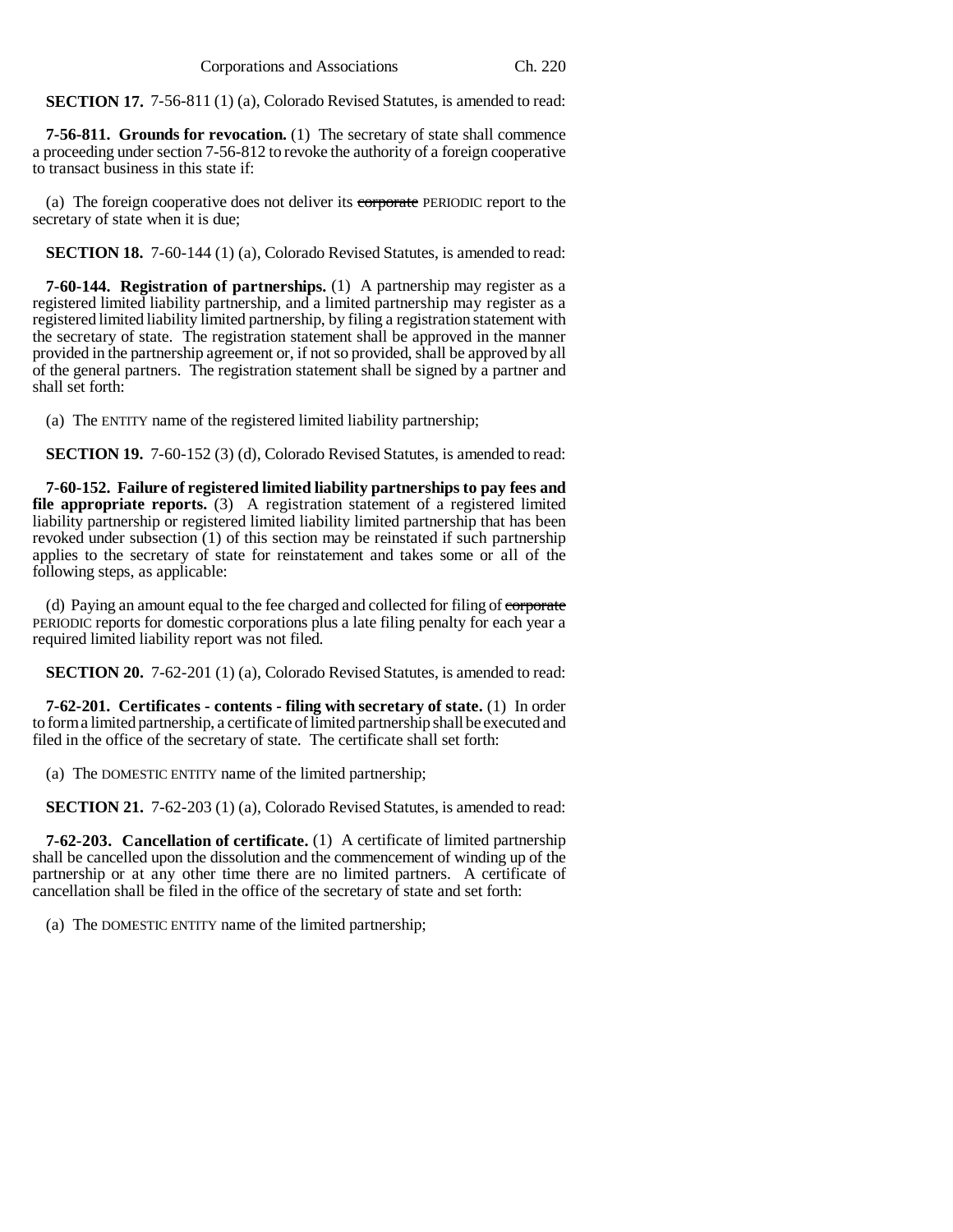**SECTION 22.** Part 8 of article 62 of title 7, Colorado Revised Statutes, is amended BY THE ADDITION OF A NEW SECTION to read:

**7-62-805. Domestic entity names - dissolution.** (1) A DOMESTIC LIMITED PARTNERSHIP CEASES TO HAVE A DOMESTIC ENTITY NAME UPON THE FILING OF A CERTIFICATE OF DISSOLUTION IN ACCORDANCE WITH APPLICABLE LAW.

(2) A DOMESTIC LIMITED LIABILITY PARTNERSHIP CEASES TO HAVE A DOMESTIC ENTITY NAME UPON WITHDRAWAL OR REVOCATION OF ITS REGISTRATION AS A DOMESTIC LIMITED LIABILITY PARTNERSHIP IN ACCORDANCE WITH APPLICABLE LAW.

**SECTION 23.** 7-62-902 (1) (a), Colorado Revised Statutes, is amended to read:

**7-62-902. Registration.** (1) Before transacting business in this state, a foreign limited partnership shall register with the secretary of state. In order to register, a foreign limited partnership shall submit to the secretary of state, in duplicate, an application for registration as a foreign limited partnership, executed by a general partner and setting forth:

(a) The FOREIGN ENTITY name of the foreign limited partnership and, if different, the FOREIGN ENTITY name under which it proposes to register and transact business in this state;

**SECTION 24.** 7-62-904, Colorado Revised Statutes, is amended to read:

**7-62-904. Name.** A foreign limited partnership may register with the secretary of state under any FOREIGN ENTITY name (whether or not it is the name under which it is registered in its jurisdiction of organization) that could be registered by a domestic limited partnership.

**SECTION 25.** 7-62-1201 (1) (c) and (1) (d), Colorado Revised Statutes, are amended to read:

**7-62-1201. Fees for filing documents and certificates - other charges.** (1) The secretary of state shall charge and collect fees and other charges which shall be determined and collected pursuant to section 24-21-104 (3), C.R.S., for:

(c) Filing an application to reserve  $\alpha$  limited partnership AN ENTITY name;

(d) Filing a notice of transfer of a reserved limited partnership ENTITY name;

**SECTION 26.** 7-63-105 (1) (a), Colorado Revised Statutes, is amended to read:

**7-63-105. Articles.** (1) The articles of association shall set forth:

(a) The DOMESTIC ENTITY name of the association;

**SECTION 27.** 7-63-108 (3) (e), Colorado Revised Statutes, is amended to read:

**7-63-108. Reference to corporation law.** (3) Except as otherwise provided in this article, the laws of this state applicable to a corporation organized under the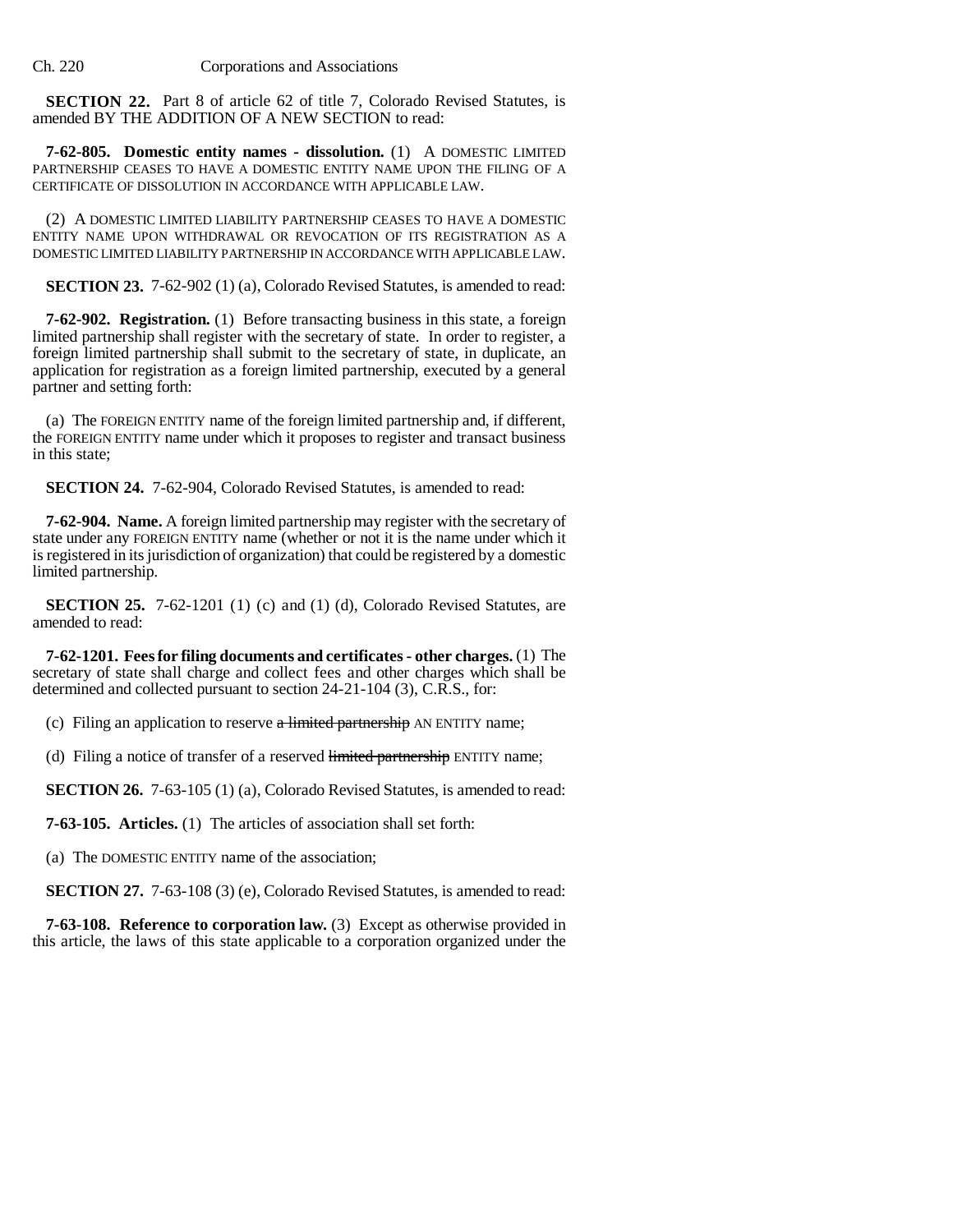"Colorado Business Corporation Act", articles 101 to 117 of this title, shall apply to an association with respect to the following matters:

(e) The availability, reservation, registration, recording, use, protection, withdrawal, and change of an association A DOMESTIC ENTITY name and assumed or trade names of an association;

**SECTION 28.** The introductory portion to 7-63-111 (2) and 7-63-111 (4) (b) and (4) (d) (I), Colorado Revised Statutes, are amended to read:

**7-63-111. Dealings on behalf of association.** (2) Subject to subsections (4) and (6) of this section, each manager shall have agency authority to bind and otherwise represent the association and may, in the exercise of such authority, on behalf of the association and in its DOMESTIC ENTITY name, do anything that an individual may do, including:

(4) Except as otherwise provided in subsection (3) of this section:

(b) Every manager is an agent of the association for the purpose of its business, and the act of every manager, including the signing in the association DOMESTIC ENTITY name of any instrument for apparently carrying on in the usual way the business of the association of which he or she is a manager, binds the association, unless the manager so acting has in fact no authority to act for the association in the particular matter and the person with whom the manager is dealing has knowledge of the fact that the manager has no such authority.

(d) No instrument signed by the chairman, any manager or vice-chairman, and by the secretary or any assistant secretary nor the delivery of any such instrument shall be invalidated as to the association by any lack of authority of any officer or manager of the association signing or delivering the instrument, if:

(I) The instrument is in the DOMESTIC ENTITY name of the association and signed or entered into with or issued or delivered to a person or the instrument evidences, authorizes, or facilitates a transaction on behalf of the association with a person; and

**SECTION 29.** 7-63-116 (5), Colorado Revised Statutes, is amended, and the said 7-63-116 is further amended BY THE ADDITION OF A NEW SUBSECTION, to read:

**7-63-116. Dissolution and termination.** (5) Upon the apparent completion of the winding up and distribution, the association shall file articles of dissolution with the secretary of state. The existence of the association is thereby terminated. After the existence of an association is terminated, its managers and agents shall continue to have authority to convey any real or personal property held in the DOMESTIC ENTITY name of the association and otherwise act as provided in the bylaws or, subject to the bylaws, as provided in this article to complete the winding up or distribution.

(7) A DOMESTIC LIMITED PARTNERSHIP ASSOCIATION FOR WHICH ARTICLES OF DISSOLUTION HAVE BEEN FILED CEASES TO HAVE A DOMESTIC ENTITY NAME UPON THE FILING OF THE ARTICLES OF DISSOLUTION.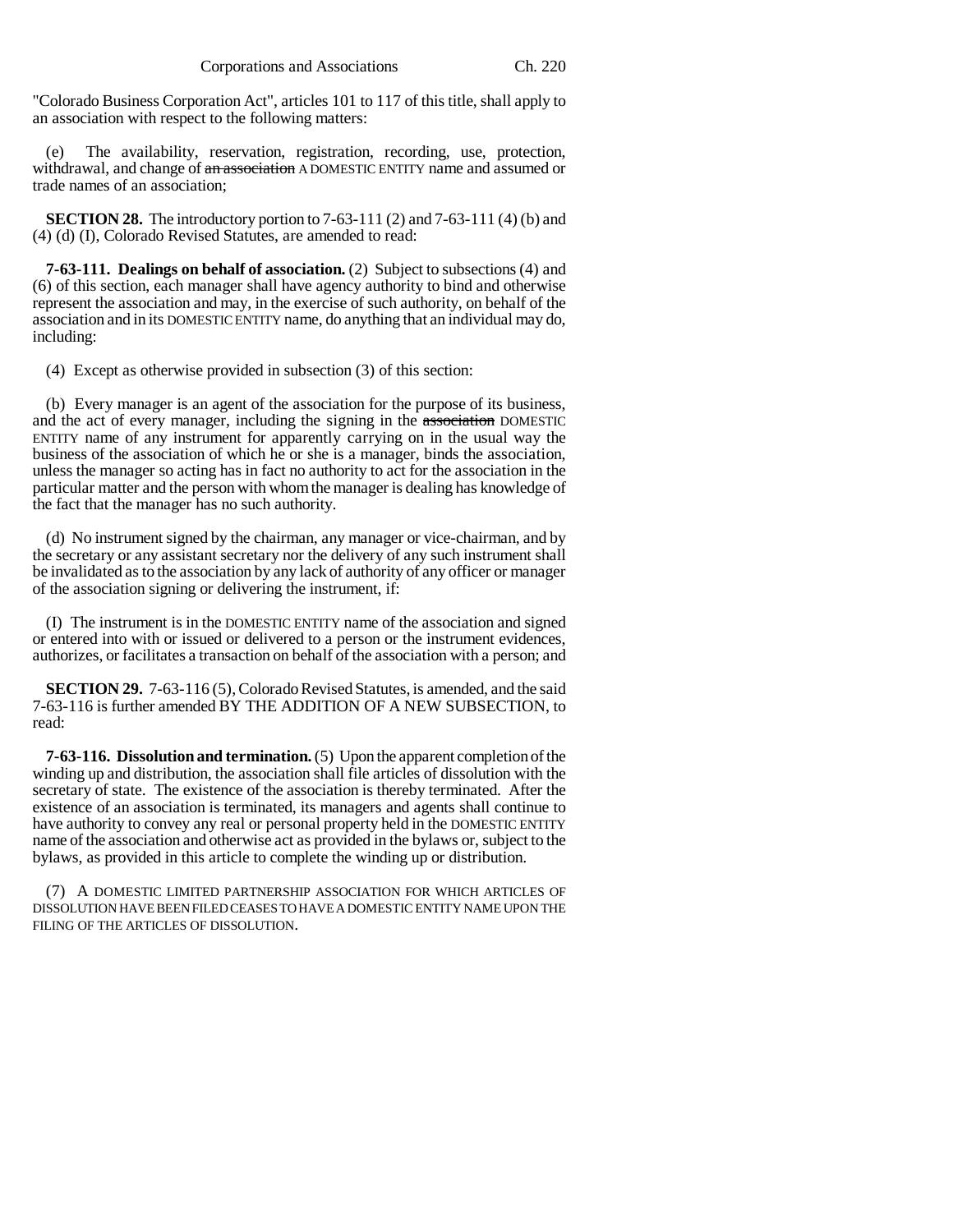**SECTION 30.** 7-64-303 (1) (a) (I), (3), (4) (b), and (5), Colorado Revised Statutes, are amended to read:

**7-64-303. Statement of partnership authority.** (1) A partnership may deliver to the secretary of state for filing a statement of partnership authority, which statement:

(a) Shall include:

(I) The DOMESTIC ENTITY name of the partnership;

(3) If a filed statement of partnership authority is executed pursuant to section 7-64-105 (3) and states the DOMESTIC ENTITY name of the partnership but does not contain all of the other information required by subsection (1) of this section, the statement nevertheless operates with respect to a person not a partner as provided in subsections (4) and (5) of this section.

(4) A filed statement of partnership authority is prima facie evidence of the existence of the partnership and of the facts recited therein and supplements the authority of a partner to enter into transactions on behalf of the partnership as follows:

(b) A grant of authority to transfer real property held in the DOMESTIC ENTITY name of the partnership contained in a copy of a filed statement of partnership authority recorded in the office for recording transfers of that real property is conclusive in favor of a person who gives value without having notice to the contrary, so long as and to the extent that a copy of a filed statement containing a limitation on that authority is not then of record in the office for recording transfers of that real property. The recording in the office for recording transfers of that real property of a copy of a filed statement canceling a limitation on authority revives the previous grant of authority.

(5) A person not a partner has notice of a limitation on the authority of a partner to transfer real property held in the DOMESTIC ENTITY name of the partnership if a copy of a filed statement containing the limitation on authority is of record in the office for recording transfers of that real property.

**SECTION 31.** 7-64-304, Colorado Revised Statutes, is amended to read:

**7-64-304. Statement of denial.** A partner or other person named as a partner in a filed statement of partnership authority or in a list maintained by an agent pursuant to section 7-64-303 (2) may deliver to the secretary of state for filing a statement of denial stating the name of the partnership, OR THE DOMESTIC ENTITY NAME IF THE PARTNERSHIP HAS FILED A STATEMENT OF PARTNERSHIP AUTHORITY PURSUANT TO SECTION 7-64-303 OR IS A LIMITED LIABILITY PARTNERSHIP, and the fact that is being denied, which may include denial of a person's authority or status as a partner. A statement of denial is a limitation on authority as provided in section 7-64-303 (4) and (5).

**SECTION 32.** 7-64-704 (1), Colorado Revised Statutes, is amended to read: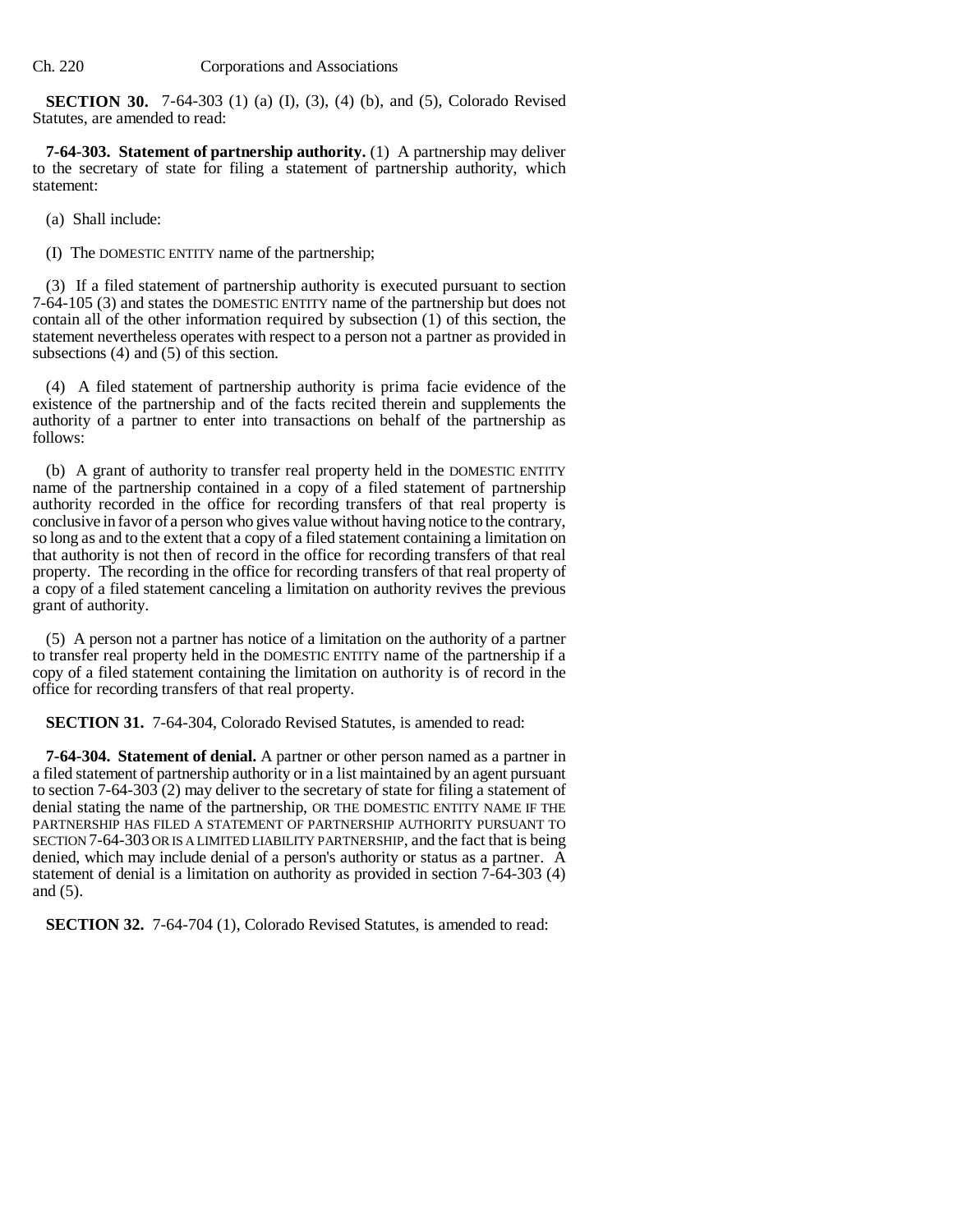**7-64-704. Statement of dissociation.** (1) A dissociated partner or the partnership may deliver to the secretary of state for filing a statement of dissociation stating the name of the partnership, OR THE DOMESTIC ENTITY NAME IF THE PARTNERSHIP HAS FILED A STATEMENT OF PARTNERSHIP AUTHORITY PURSUANT TO SECTION 7-64-303 OR IS A LIMITED LIABILITY PARTNERSHIP, and the partner is dissociated from the partnership.

**SECTION 33.** 7-64-805 (1), Colorado Revised Statutes, is amended to read:

**7-64-805. Statement of dissolution.** (1) After dissolution, a partner who has not wrongfully dissociated may deliver to the secretary of state for filing a statement of dissolution stating the name of the partnership, OR THE DOMESTIC ENTITY NAME IF THE PARTNERSHIP HAS FILED A STATEMENT OF PARTNERSHIP AUTHORITY PURSUANT TO SECTION 7-64-303 OR IS A LIMITED LIABILITY PARTNERSHIP, and that the partnership has dissolved and is winding up its business.

**SECTION 34.** 7-64-902 (3) (b), Colorado Revised Statutes, is amended to read:

**7-64-902. Conversion of partnership to limited partnership.** (3) After the conversion is approved as provided in subsection (2) of this section, the partnership shall cause to be filed a certificate of limited partnership in this state, or, if applicable, shall comply with the requirements of the jurisdiction in which the foreign limited partnership is to be formed. A certificate of limited partnership filed in this state shall include:

(b) Its former name OR, IN THE CASE OF A PARTNERSHIP HAVING FILED A STATEMENT OF PARTNERSHIP AUTHORITY PURSUANT TO SECTION 7-64-303 OR IF THE PARTNERSHIP IS A LIMITED LIABILITY PARTNERSHIP, ITS DOMESTIC ENTITY NAME; and

**SECTION 35.** 7-64-905 (2) (a) and (2) (b), Colorado Revised Statutes, are amended to read:

**7-64-905. Merger of partnerships.** (2) The plan of merger shall set forth:

(a) The name OR ENTITY NAME of each partnership or limited partnership that is a party to the merger;

(b) The name OR ENTITY NAME of the surviving entity into which the other partnerships or limited partnerships will merge;

**SECTION 36.** 7-64-907 (2) (a), (2) (b), and (5), Colorado Revised Statutes, are amended to read:

**7-64-907. Statement of merger.** (2) A statement of merger shall contain:

(a) The name OR ENTITY NAME of each partnership or limited partnership that is a party to the merger;

(b) The name OR ENTITY NAME of the surviving entity into which the other partnerships or limited partnerships were merged;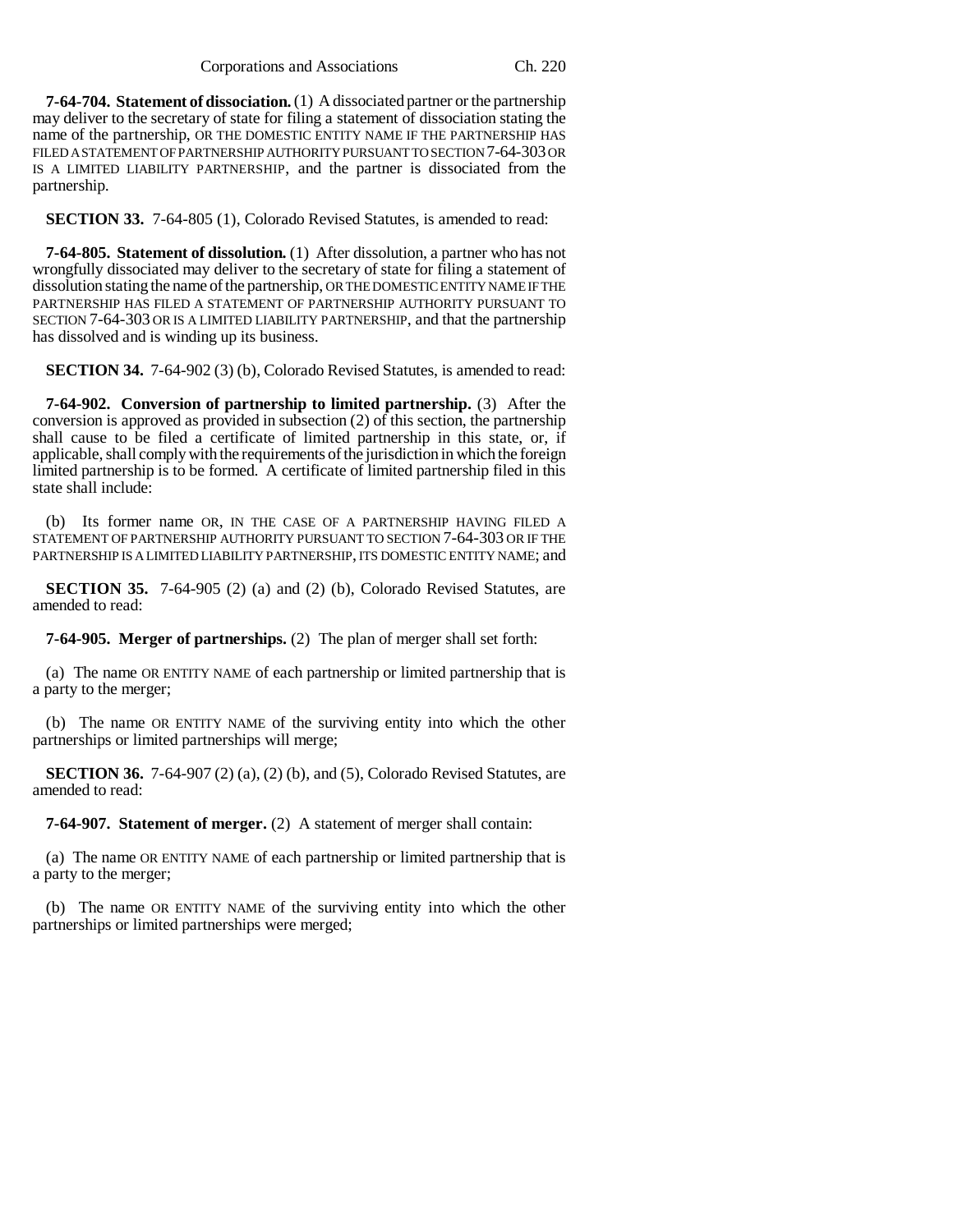(5) A filed and, if appropriate, recorded statement of merger, executed pursuant to section 7-64-105 (3), stating the name OR ENTITY NAME of a partnership or limited partnership that is a party to the merger in whose name property was held before the merger and the name OR ENTITY NAME of the surviving entity, but not containing all of the other information required by subsection (2) of this section, operates with respect to the partnerships or limited partnerships named to the extent provided in subsections (3) and (4) of this section.

**SECTION 37.** 7-64-1002 (1) (a) and (2) (a), Colorado Revised Statutes, are amended to read:

**7-64-1002. Registration.** (1) A partnership may register as a limited liability partnership, and a limited partnership formed under article 61 or 62 of this title may register as a limited liability limited partnership, by delivering a registration statement to the secretary of state for filing. The registration shall be effective upon the effective date of the registration statement. If a certificate of limited partnership is being filed, the registration statement under this subsection (1) may be combined with or stated in the certificate of limited partnership. The registration statement shall be approved in the manner provided in the partnership agreement or, if not so provided, shall be approved by all of the general partners. The registration statement shall be signed by a general partner and shall set forth:

(a) The DOMESTIC ENTITY name of the limited liability partnership or limited liability limited partnership;

(2) A foreign limited liability partnership or a foreign limited liability limited partnership may register as such with the secretary of state by delivering a registration statement to the secretary of state for filing. The registration statement shall be approved in the manner provided in the partnership agreement or, if not so provided, shall be approved by all of the general partners. The registration statement shall be signed by a general partner and shall set forth:

(a) The FOREIGN ENTITY name of the foreign limited liability partnership or foreign limited liability limited partnership;

**SECTION 38.** 7-64-1008 (1), (3) (b), and (3) (d), Colorado Revised Statutes, are amended to read:

**7-64-1008. Failure to pay fees or file reports.** (1) If any registrant has failed to pay the fees required by law or to deliver for filing any report required by section 7-64-1007 PART 5 OF ARTICLE 90 OF THIS TITLE, the secretary of state shall give notice by first-class mail to the registrant of such failure. Sixty days after the date of mailing of such notice, unless the report with the fee and penalty, if due, has been delivered and paid to the secretary of state, the registration of such registrant shall be revoked.

(3) A registration that has been revoked under subsection (1) of this section may be reinstated if such person applies to the secretary of state for reinstatement and takes some or all of the following steps, as applicable:

(b) Making and delivering a current report under section 7-64-1007 PURSUANT TO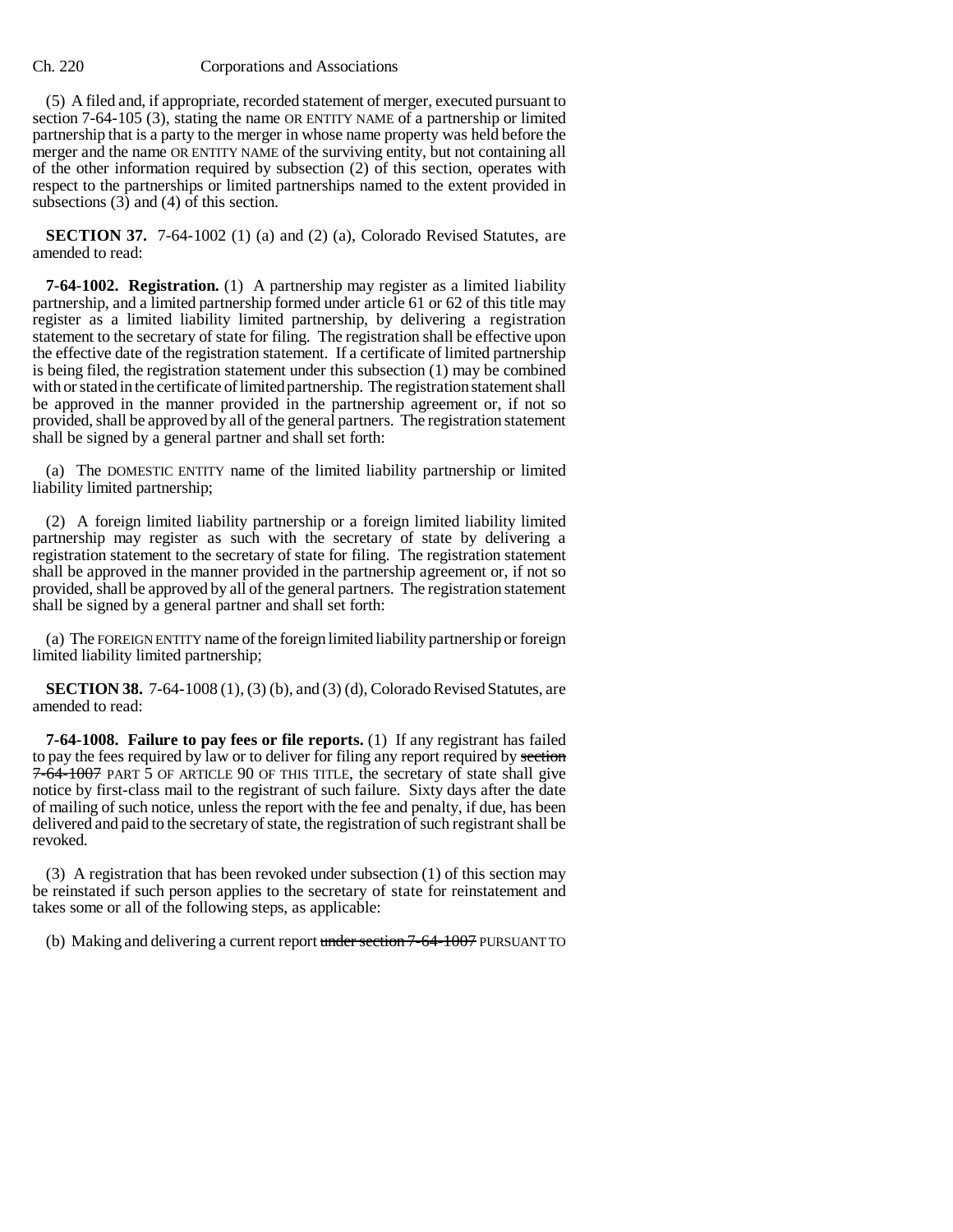PART 5 OF ARTICLE 90 OF THIS TITLE and paying the fee due upon filing such report for the year in which it is to be reinstated;

(d) Paying an amount equal to the fee charged and collected for filing of corporate PERIODIC reports for domestic corporations plus a late filing penalty for each year a required limited liability partnership report was not filed.

**SECTION 39.** 7-70-102 (4) (a) (II), (4) (a) (V), and (4) (a) (VIII), Colorado Revised Statutes, are amended to read:

**7-70-102. Application for registration.** (4) (a) The secretary of state shall register a trademark application in accordance with paragraph (b) of this subsection (4) upon a finding by the secretary of state that the trademark set forth in the application does not:

(II) So resemble the corporate ENTITY name of any domestic or foreign corporation or nonprofit corporation on file with the secretary of state, which name has been previously used by such entity in this state and not abandoned, that it is likely to cause confusion or mistake or to deceive when used in connection with the goods or services of such entity;

(V) So resemble the corporate ENTITY name of any foreign corporation or foreign nonprofit corporation registered pursuant to section  $\overline{7}$ -115-107 or  $\overline{7}$ -135-107 PART 6 OF ARTICLE 90 OF THIS TITLE, which name has been previously used by such entity in this state and not abandoned, that it is likely to cause confusion or mistake or to deceive when used in connection with the goods or services of such entity;

(VIII) So resemble the corporate ENTITY name, assumed name, or trade name of a dissolved corporation during the one-hundred-twenty-day period following the effective date of such corporation's dissolution, which has been previously used by such corporation in this state and which use has not been abandoned, that it is likely to cause confusion or mistake or to deceive when used in connection with the goods or services of such person.

**SECTION 40.** 7-71-101 (3), Colorado Revised Statutes, is amended to read:

**7-71-101. Membership of firm - business under assumed name - fees.** (3) Any trade name submitted to the secretary of state for filing shall BE DISTINGUISHABLE ON THE RECORDS OF THE SECRETARY OF STATE FROM:

(a) Not be the same as or deceptively similar to: THE ENTITY NAME OF ANY ENTITY ON FILE WITH THE SECRETARY OF STATE;

#### (I) The name of any entity on file with the secretary of state;

 $(H)$  (b) Any name which THAT has been reserved or registered with the secretary of state under the laws of this state; or

(III) (c) The corporate or trade name of a dissolved corporation during the one-hundred-twenty-day period following the effective date of its dissolution pursuant to section 7-114-103, 7-114-202 (2), or 7-114-304. and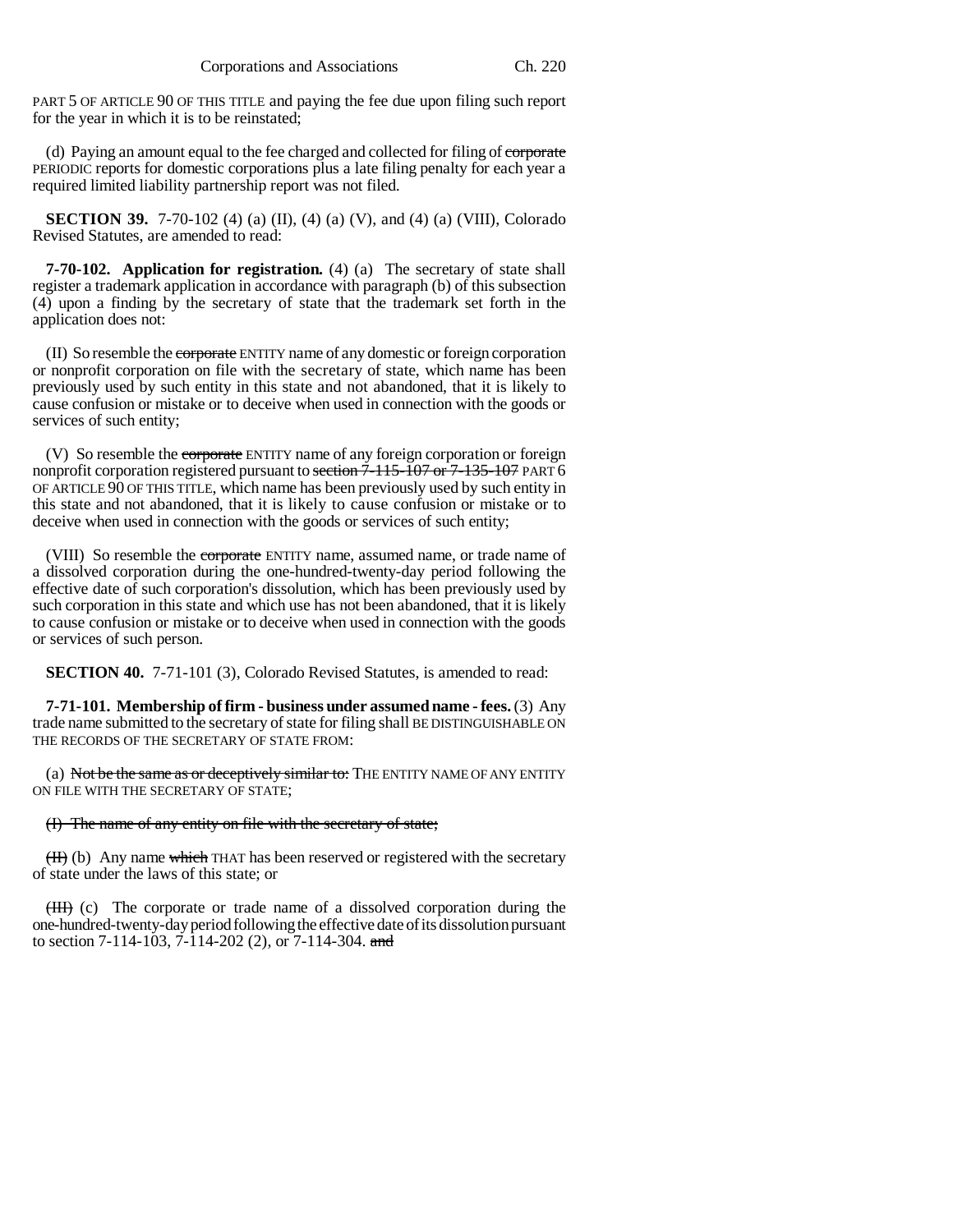(b) Not so resemble any trademark registered with the secretary of state under the laws of this state by another person, which trademark has previously been used by the registered trademark owner and not abandoned, that it is likely to cause confusion or mistake or to deceive when used in connection with the goods or services of the owner of such registered trademark.

**SECTION 41.** 7-80-207 (3), Colorado Revised Statutes, is amended to read:

**7-80-207. Effect of filing of articles of organization.** (3) Nothing in this section shall affect the right of this state to institute a proceeding to cancel or revoke the articles of organization or for involuntary dissolution of the limited liability company or the right of any aggrieved person to maintain an action to enjoin or obtain other relief for a violation of or failure to comply with the provisions of section 7-80-201  $(3)$  or  $(4)$ . This Title.

**SECTION 42.** 7-80-305 (4) (d), Colorado Revised Statutes, is amended to read:

**7-80-305. Failure to pay fees and file appropriate reports - suspended limited liability companies.** (4) Until dissolved pursuant to section 7-80-302 (5) or otherwise, any suspended domestic limited liability company may become reinstated, revived, and operative by:

(d) Paying an amount equal to the fee charged and collected for filing of corporate PERIODIC reports for domestic limited liability companies plus a late filing penalty for each year a required limited liability report was not filed; and

**SECTION 43.** 7-80-903 (1), Colorado Revised Statutes, is amended to read:

**7-80-903. Registered name - limitation - procedure.** (1) Any limited liability company organized and existing under laws other than the laws of this state may register its company name pursuant to the provisions of this article, if such name would be available to a domestic limited liability company pursuant to section 7-80-201 PART 6 OF ARTICLE 90 OF THIS TITLE.

**SECTION 44.** 7-90-102 (1), (6), (10), (11), (13), (16), (17), (18), (19), (19.5), (22), (23), (24.5), (27), and (30), the introductory portion to 7-90-102 (36), and 7-90-102 (39), (45), (46), (47), (47.1), (48), and (49), Colorado Revised Statutes, are amended, and the said 7-90-102 is further amended BY THE ADDITION OF THE FOLLOWING NEW SUBSECTIONS, to read:

**7-90-102. Definitions.** As used in this article TITLE, UNLESS THE CONTEXT OTHERWISE REQUIRES:

(1) "Articles of association" means, with respect to a domestic limited partnership association, the articles of association as defined in the "Colorado Limited Partnership Association Act", article 63 of this title. With respect to a foreign limited partnership association or partnership association, "articles of association" means the corresponding document filed with the jurisdiction in which the limited partnership association or partnership association is formed. "ADDRESS" MEANS ANY LOCATION WHERE MAIL CAN BE DELIVERED BY THE UNITED STATES POSTAL SERVICE. "ADDRESS" INCLUDES POST OFFICE BOX NUMBERS, RURAL FREE DELIVERY ROUTE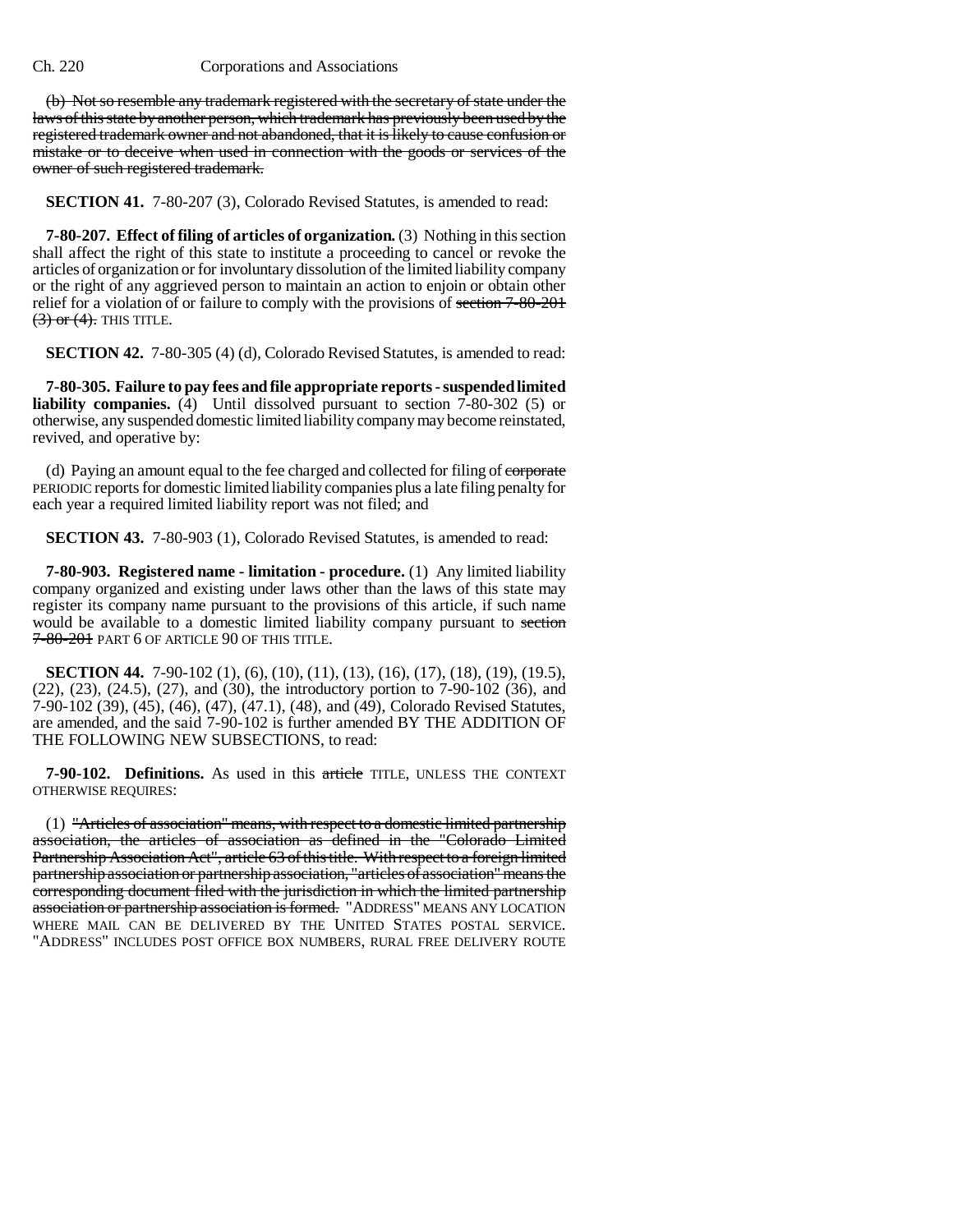NUMBERS, STREET NAMES AND NUMBERS, AND STATE OR JURISDICTION.

(1.5) "ARTICLES OF ASSOCIATION" MEANS, WITH RESPECT TO A DOMESTIC LIMITED PARTNERSHIP ASSOCIATION, THE ARTICLES OF ASSOCIATION AS DEFINED IN THE "COLORADO LIMITED PARTNERSHIP ASSOCIATION ACT", ARTICLE 63 OF THIS TITLE. WITH RESPECT TO A FOREIGN LIMITED PARTNERSHIP ASSOCIATION OR PARTNERSHIP ASSOCIATION, "ARTICLES OF ASSOCIATION" MEANS THE CORRESPONDING DOCUMENT FILED WITH THE JURISDICTION IN WHICH THE LIMITED PARTNERSHIP ASSOCIATION OR PARTNERSHIP ASSOCIATION IS FORMED.

(3.5) "BUSINESS DEVELOPMENT CORPORATION" MEANS A CORPORATION INCORPORATED UNDER THE "COLORADO BUSINESS DEVELOPMENT CORPORATION ACT", ARTICLE 48 OF THIS TITLE, OR ANY FUNCTIONALLY EQUIVALENT ENTITY FORMED UNDER ANY SUBSEQUENTLY ENACTED STATUTE OF THIS STATE.

(3.7) "CONFORMED COPY" MEANS A COPY OF A DOCUMENT IN FACT MANUALLY EXECUTED AND, IF APPLICABLE, MANUALLY DATED OR OTHERWISE INSCRIBED BY THE INDIVIDUAL WHO IS INDICATED AS THE INDIVIDUAL MANUALLY EXECUTING AND, IF APPLICABLE, MANUALLY DATING OR OTHERWISE INSCRIBING SUCH DOCUMENTS BUT ON WHICH THE MANUAL SIGNATURE OF SUCH INDIVIDUAL AND, IF APPLICABLE, MANUALLY APPLIED DATES OR INSCRIPTIONS ARE NOT SHOWN BUT ARE OTHERWISE INDICATED AS HAVING BEEN AFFIXED.

(6) "Constituent filed document" means the articles of incorporation, the articles of organization, the certificate of limited partnership, or the articles of association, REGISTRATION STATEMENT, OR OTHER DOCUMENT OF SIMILAR IMPORT FILED OR RECORDED BY OR FOR AN ENTITY IN THE JURISDICTION IN WHICH THE ENTITY IS INCORPORATED, FORMED, OR ORGANIZED, BY WHICH IT IS INCORPORATED, FORMED, OR ORGANIZED, OR BY WHICH THE ENTITY OBTAINS STATUS AS AN ENTITY OR THE ATTRIBUTE LIMITED LIABILITY. WHERE A CONSTITUENT FILED DOCUMENT HAS BEEN AMENDED OR RESTATED,"CONSTITUENT FILED DOCUMENT" MEANS THE CONSTITUENT FILED DOCUMENT AS LAST AMENDED OR RESTATED.

(9.5) "COOPERATIVE HOUSING CORPORATION" MEANS A CORPORATION ORGANIZED PURSUANT TO ARTICLE 33.5 OF TITLE 38,C.R.S., OR ANY FUNCTIONALLY EQUIVALENT ENTITY FORMED UNDER ANY SUBSEQUENTLY ENACTED STATUTE OF THIS STATE.

(10) "Corporation" means a domestic corporation or a foreign corporation, EXCEPT AS PROVIDED IN SECTION 7-113-101 (2).

(11) "Domestic cooperative" means any entity formed under article 55 of this title and any entity formed under the "Colorado Cooperative Act", article 56 of this title, or any other act of the state of Colorado that has elected to be subject to the "Colorado Cooperative Act", OR ANY FUNCTIONALLY EQUIVALENT ENTITY FORMED UNDER ANY SUBSEQUENTLY ENACTED STATUTE OF THIS STATE.

(11.5) "DOMESTIC COOPERATIVE UNDER ARTICLE 55" MEANS ANY ENTITY ORGANIZED UNDER ARTICLE 55 OF THIS TITLE OR ANY OTHER LAW OF THE STATE OF COLORADO THAT IS SUBJECT TO ARTICLE 55 OF THIS TITLE OR ANY FUNCTIONALLY EQUIVALENT ENTITY FORMED UNDER ANY SUBSEQUENTLY ENACTED STATUTE OF THIS STATE.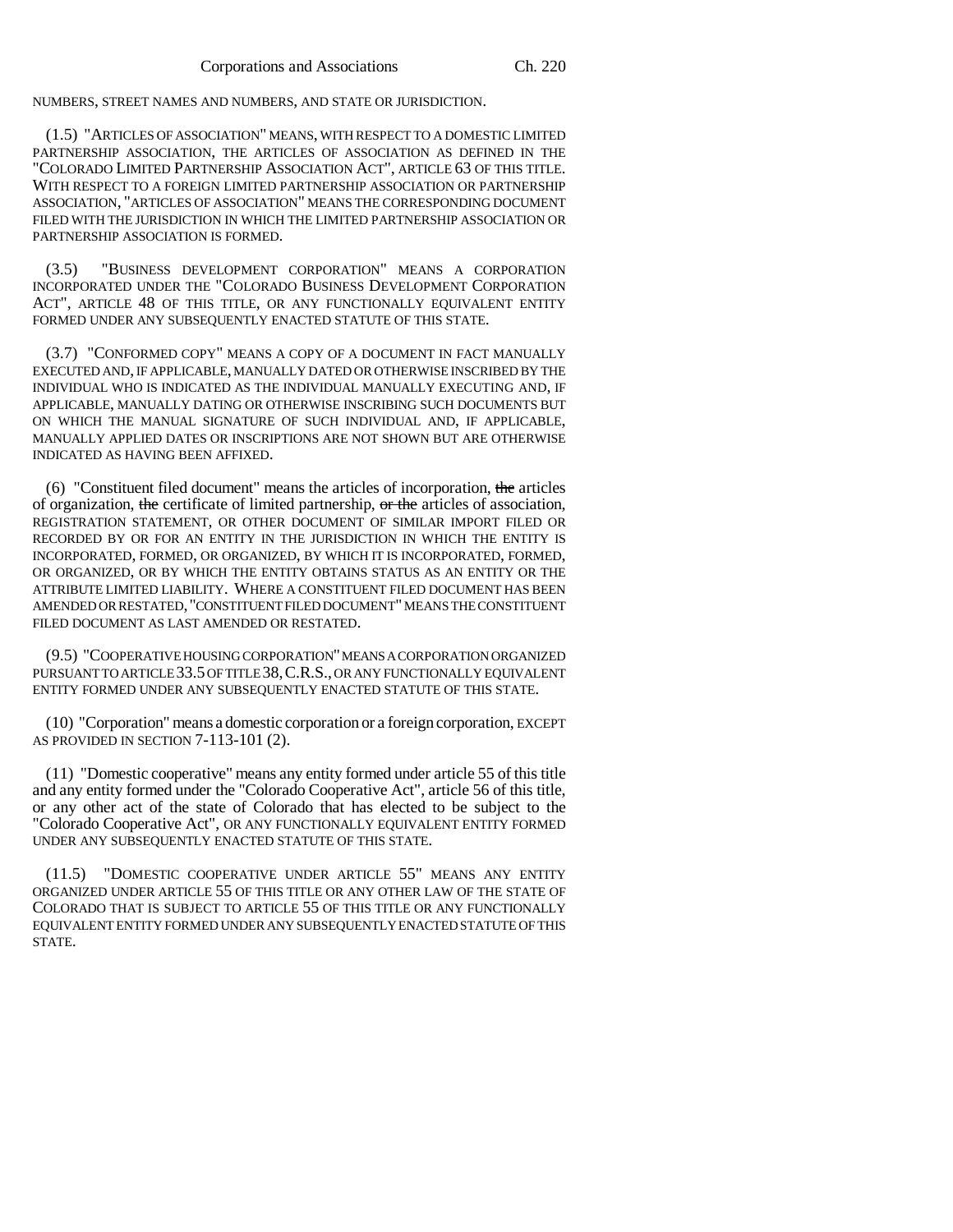(13) "Domestic entity" means a domestic corporation, a domestic general partnership, a domestic cooperative, A DOMESTIC COOPERATIVE UNDER ARTICLE 55, a domestic limited liability company, a domestic limited partnership, a domestic limited liability partnership, a domestic limited partnership association, a domestic nonprofit association,  $\Theta$  a domestic nonprofit corporation, OR ANY TRUST OR OTHER ORGANIZATION OR ASSOCIATION RECOGNIZED AS A SEPARATE LEGAL ENTITY THAT IS ORGANIZED UNDER, FORMED PURSUANT TO, OR DEFINED UNDER A STATUTE OR COMMON LAW OF THIS STATE.

(13.5) (a) "DOMESTIC ENTITY NAME" MEANS THE NAME OF A DOMESTIC ENTITY AS STATED IN THE ENTITY'S CONSTITUENT FILED DOCUMENT IN THE OFFICE OF THE SECRETARY OF STATE.

(b) IN THE CASE OF A DISSOLVED DOMESTIC CORPORATION, "DOMESTIC ENTITY NAME" MEANS THE NAME AS DETERMINED PURSUANT TO SECTION 7-114-103.5, 7-114-202 (3), OR 7-114-304 (2).

(c) IN THE CASE OF A DISSOLVED NONPROFIT CORPORATION, "DOMESTIC ENTITY NAME" MEANS THE NAME AS DETERMINED PURSUANT TO SECTION 7-134-105 (4), 7-134-202 (3), OR 7-134-304 (2).

(d) IN THE CASE OF A DOMESTIC LIMITED PARTNERSHIP ASSOCIATION THAT HAS BEEN DISSOLVED BY ADMINISTRATIVE OR JUDICIAL ACTION, "DOMESTIC ENTITY NAME" MEANS THE NAME AS DETERMINED PURSUANT TO SECTIONS 7-63-108 (3) (g) AND 7-114-202 (3) OR SECTION 7-114-304 (2).

(15.3) "DOMESTIC LIMITED LIABILITY LIMITED PARTNERSHIP" MEANS A REGISTERED LIMITED LIABILITY LIMITED PARTNERSHIP AS DEFINED IN THE "COLORADO UNIFORM LIMITED PARTNERSHIP ACT OF 1981", ARTICLE 62 OF THIS TITLE, THE "COLORADO UNIFORM PARTNERSHIP ACT (1997)", ARTICLE 64 OF THIS TITLE, OR ANY FUNCTIONALLY EQUIVALENT ENTITY FORMED UNDER ANY SUBSEQUENTLY ENACTED STATUTE OF THIS STATE.

(15.5) "DOMESTIC LIMITED LIABILITY PARTNERSHIP" MEANS A REGISTERED LIMITED LIABILITY PARTNERSHIP AS DEFINED IN THE "UNIFORM PARTNERSHIP LAW", ARTICLE 60 OF THIS TITLE, OR AS DEFINED IN THE "COLORADO UNIFORM PARTNERSHIP ACT (1997)", ARTICLE 64 OF THIS TITLE.

(16) "Domestic limited partnership" means a limited partnership as defined in the "Uniform Limited Partnership Law of 1931", article 61 of this title, or as defined in the "Colorado Uniform Limited Partnership Act of 1981", article 62 of this title. The term includes a registered limited liability limited partnership as defined in the "Colorado Uniform Limited Partnership Act of 1981", article 62 of this title, or as defined in the "Colorado Uniform Partnership Act (1997)", or article 64 of this title, OR ANY FUNCTIONALLY EQUIVALENT ENTITY FORMED UNDER ANY SUBSEQUENTLY ENACTED STATUTE OF THIS STATE.

(17) "Domestic limited partnership association" means a limited partnership formed under the "Colorado Limited Partnership Association Act", article 63 of this title, OR ANY FUNCTIONALLY EQUIVALENT ENTITY FORMED UNDER ANY SUBSEQUENTLY ENACTED STATUTE OF THIS STATE.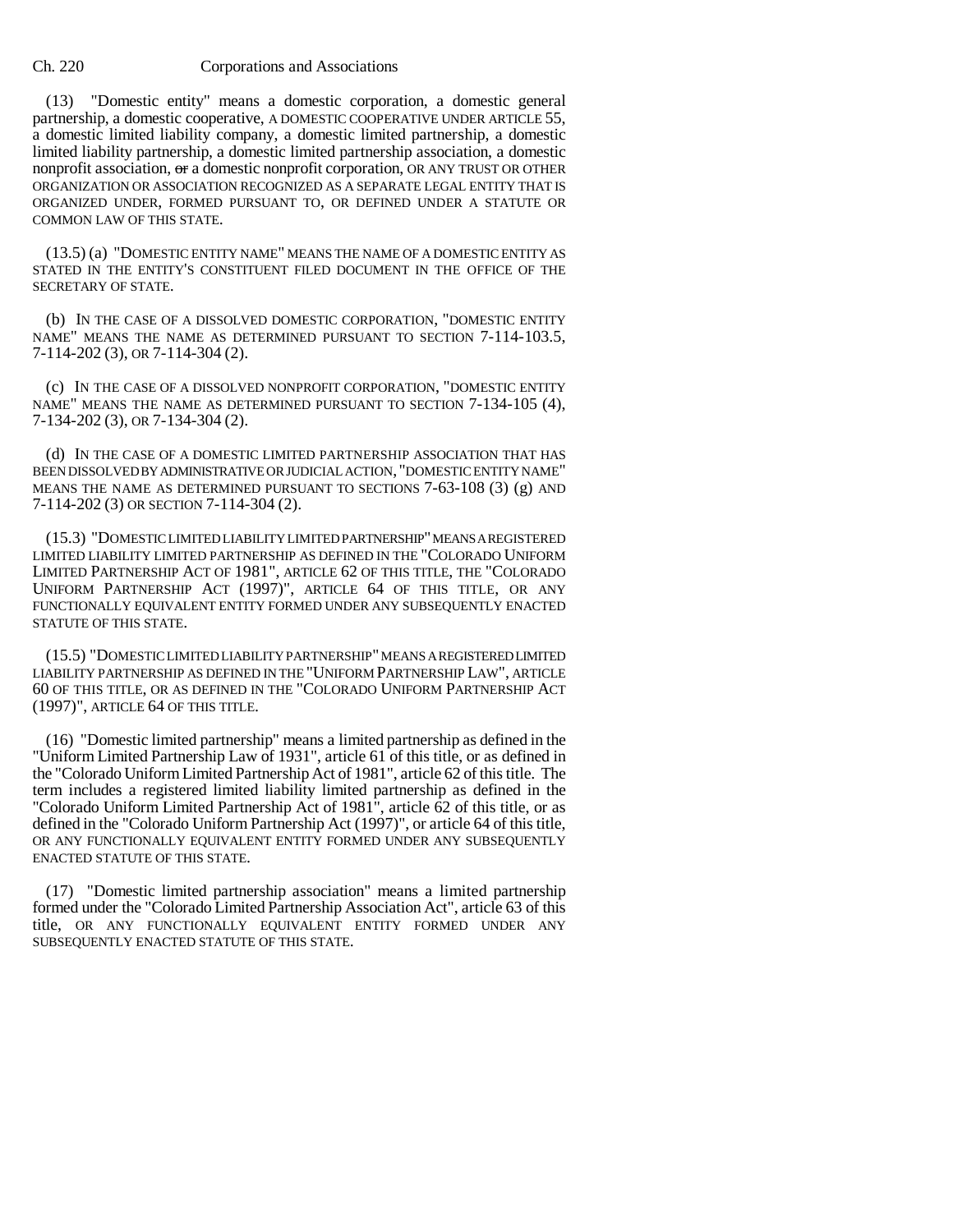(18) "Domestic nonprofit association" means a nonprofit association as defined in the "Uniform Unincorporated Nonprofit Association Act", or article 30 of this title, OR ANY FUNCTIONALLY EQUIVALENT ENTITY FORMED UNDER ANY SUBSEQUENTLY ENACTED STATUTE OF THIS STATE.

(19) "Domestic nonprofit corporation" means a corporation organized or existing under the "Uniform Nonprofit Corporation Act", articles 20 to 29 of this title, articles 40 to 52 of this title, and the "Colorado Revised Nonprofit Corporation Act", articles 121 to 137 of this title, OR ANY FUNCTIONALLY EQUIVALENT ENTITY FORMED UNDER ANY SUBSEQUENT ENACTED STATUTE OF THIS STATE.

(19.5) "Effective date", when referring to a document filed by the secretary of state, means the time and date determined in accordance with section 7-64-1106 OR 7-90-304.

(20.5) "ENTITY NAME" MEANS A DOMESTIC ENTITY NAME OR A FOREIGN ENTITY NAME.

(21.5) "FOREIGN COOPERATIVE UNDER ARTICLE 55" MEANS AN ENTITY THAT IS FORMED UNDER THE LAWS OF A JURISDICTION OTHER THAN THIS STATE AS DESCRIBED IN SECTION 7-55-118.

(22) "Foreign corporation" means a corporation for profit organized under laws other than the laws of this state AN ENTITY THAT IS FORMED UNDER THE LAWS OF A JURISDICTION OTHER THAN THIS STATE AND THAT IS FUNCTIONALLY EQUIVALENT TO A DOMESTIC CORPORATION.

(23) "Foreign entity" means a foreign corporation, a foreign cooperative, a foreign general partnership, a foreign limited liability company, a foreign limited partnership, a foreign limited partnership association, a foreign nonprofit association, or a foreign nonprofit corporation, OR ANY TRUST OR OTHER ORGANIZATION OR ASSOCIATION RECOGNIZED AS A SEPARATE LEGAL ENTITY THAT IS ORGANIZED UNDER, FORMED PURSUANT TO, OR DEFINED UNDER A STATUTE OR COMMON LAW OF A JURISDICTION OTHER THAN THIS STATE.

(23.3) "FOREIGN ENTITY NAME" MEANS THE NAME OF A FOREIGN ENTITY UNDER WHICH IT IS AUTHORIZED TO TRANSACT BUSINESS OR CONDUCT AFFAIRS IN THIS STATE; EXCEPT THAT, IF THE FOREIGN ENTITY HAS REGISTERED A NAME PURSUANT TO SECTION 7-90-604, THAT REGISTERED NAME SHALL BE A "FOREIGN ENTITY NAME".

(23.5) "FOREIGN GENERAL PARTNERSHIP" MEANS AN ENTITY THAT IS FORMED UNDER THE LAWS OF A JURISDICTION OTHER THAN THIS STATE AND THAT IS FUNCTIONALLY EQUIVALENT TO A DOMESTIC GENERAL PARTNERSHIP.

(24.5) "Foreign limited liability partnership" means an entity that is formed under the laws of a jurisdiction other than this state and that is functionally equivalent to a domestic limited liability partnership AND HAS THE SAME MEANING AS SET FORTH IN SECTION 7-64-101 (9).

(27) "Foreign general partnership" means an entity that is formed under the laws of a jurisdiction other than this state and that is functionally equivalent to a domestic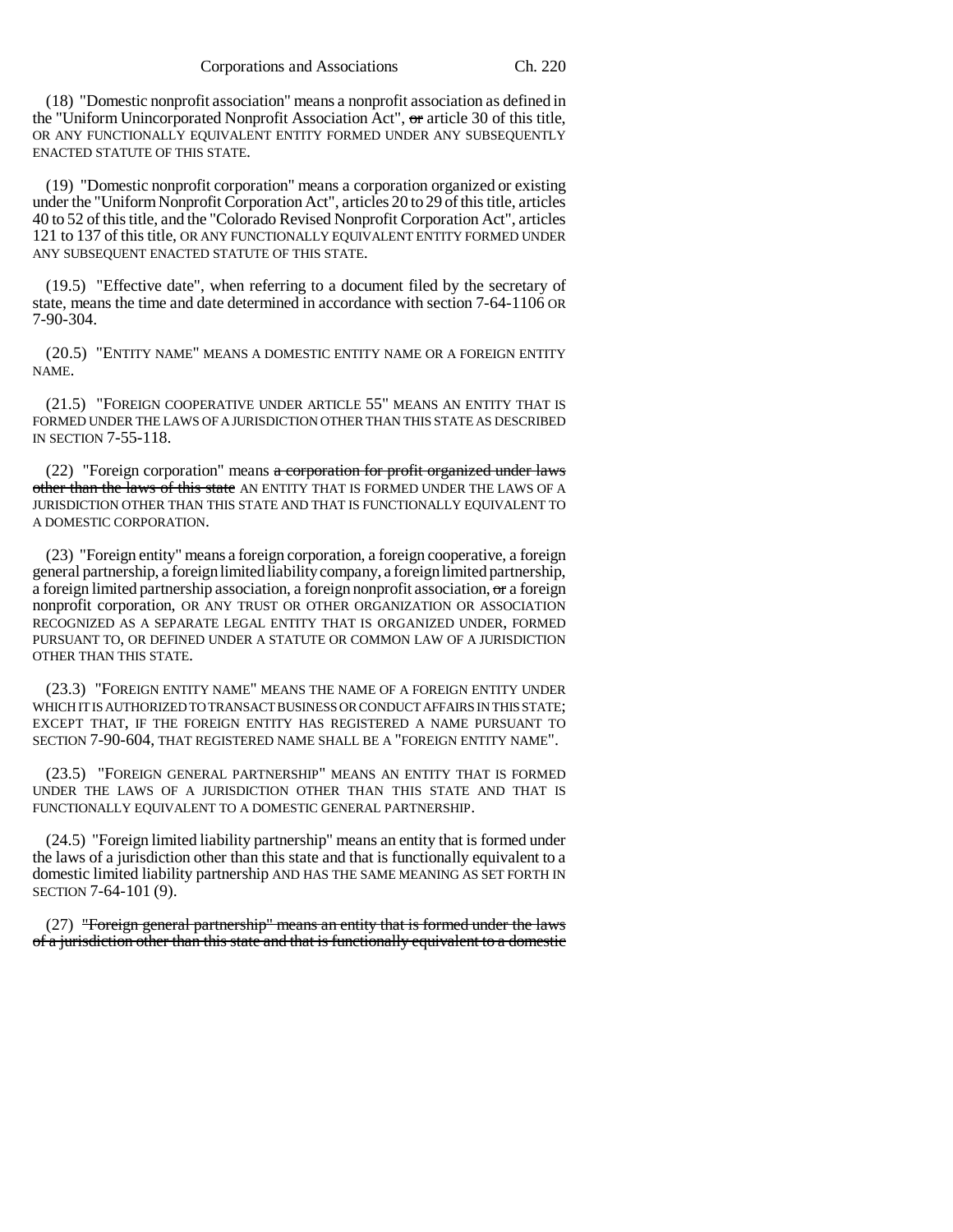## general partnership.

(30) "General partner" means a general partner in a partnership INCLUDING THE SAME MEANINGS SET FORTH IN SECTIONS 7-62-101 (5) AND 7-80-102 (6.5).

(31.1) "HEALTH CARE COVERAGE COOPERATIVE" MEANS AN ENTITY CREATED PURSUANT TO PART 2 OF ARTICLE 18 OF TITLE 6, C.R.S., OR ANY FUNCTIONALLY EQUIVALENT ENTITY FORMED UNDER ANY SUBSEQUENTLY ENACTED STATUTE OF THIS STATE.

(31.5) "INDIVIDUAL" INCLUDES A NATURAL PERSON AND THE ESTATE OF AN INCOMPETENT OR DECEASED PERSON.

(35.7) "MANAGER" MEANS:

(a) A MEMBER OF A LIMITED LIABILITY COMPANY IN WHICH MANAGEMENT IS NOT VESTED IN MANAGERS RATHER THAN MEMBERS;

(b) A MANAGER OF A LIMITED LIABILITY COMPANY IN WHICH MANAGEMENT IS VESTED IN MANAGERS RATHER THAN MEMBERS;

(c) A MEMBER OF A LIMITED PARTNERSHIP ASSOCIATION IN WHICH MANAGEMENT IS NOT VESTED IN MANAGERS RATHER THAN MEMBERS;

(d) A MANAGER OF A LIMITED PARTNERSHIP ASSOCIATION IN WHICH MANAGEMENT IS VESTED IN MANAGERS RATHER THAN MEMBERS;

(e) A GENERAL PARTNER;

(f) AN OFFICER OR DIRECTOR OF A CORPORATION, A NONPROFIT CORPORATION, A COOPERATIVE, OR A LIMITED LIABILITY PARTNERSHIP ASSOCIATION; OR

(g) THE FUNCTIONAL EQUIVALENT OF ANY PERSON DESCRIBED IN PARAGRAPHS (a) TO (f) OF THIS SUBSECTION (35.7) UNDER ANY CONSTITUENT FILED DOCUMENTS OR ORGANIC STATUTE REGARDLESS OF SUCH PERSON'S TITLE.

(35.9) "MEANS" DENOTES AN EXHAUSTIVE DEFINITION OR LIST.

(36) "Member", EXCEPT AS PROVIDED IN SECTION 7-48-102 (5), means:

(39) "Nonprofit corporation" means a domestic nonprofit corporation or a foreign nonprofit corporation EXCEPT AS PROVIDED IN SECTION 7-129-101 (4).

(40.5) "OBLIGATION" MEANS ANY DEBT, OBLIGATION, DUTY, OR LIABILITY WHETHER SOUNDING IN TORT, CONTRACT, OR OTHERWISE.

(45) "Partner" means a general partner and a limited partner EXCEPT AS PROVIDED FOR IN SECTION 7-64-101 (18).

(46) "Partnership" means a domestic partnership, a foreign partnership, a domestic limited partnership, or a foreign limited partnership EXCEPT AS PROVIDED FOR IN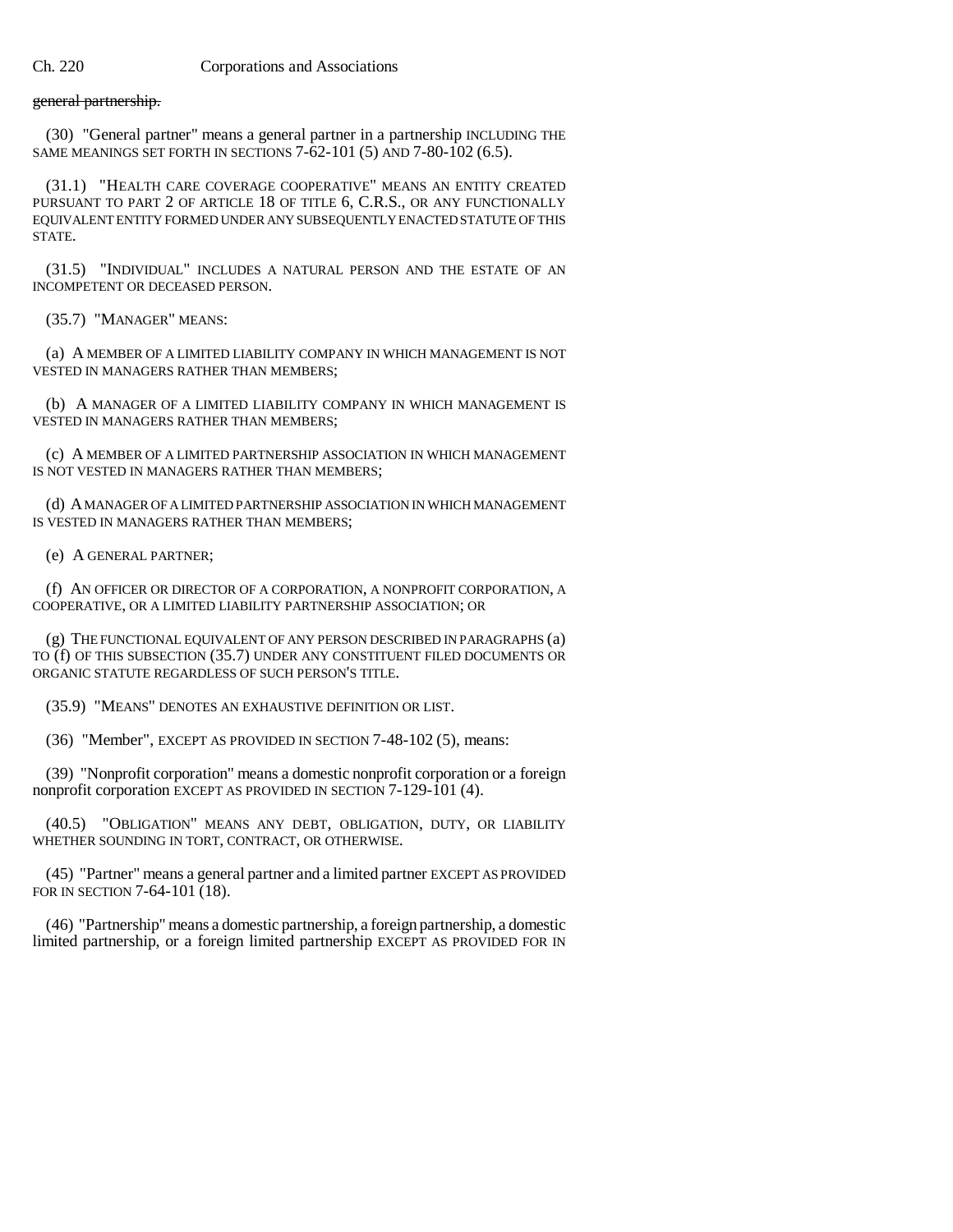SECTION 7-64-101 (19).

(47) "Partnership agreement" means the partnership agreement of a partnership INCLUDING THOSE AGREEMENTS DEFINED IN SECTION 7-64-101 (20).

 $(47.1)$  "Person" means an individual or an entity, or any other business trust, estate, trust, joint venture, government, governmental subdivision, agency, or instrumentality, or any legal or commercial entity.

(48) "Resulting entity" means an entity that results from the conversion of another entity pursuant to section 7-90-201. "PERIODIC REPORT" MEANS THE PERIODIC REPORT REQUIRED BY SECTION 7-90-501.

(49) "Surviving entity" means the entity into which a merging entity or entities <del>have merged pursuant to section 7-90-203.</del> "PERSON" MEANS AN INDIVIDUAL OR AN ENTITY, OR ANY OTHER BUSINESS TRUST, ESTATE, TRUST, JOINT VENTURE, GOVERNMENT, GOVERNMENTAL SUBDIVISION, AGENCY, OR INSTRUMENTALITY, OR ANY LEGAL OR COMMERCIAL ENTITY, EXCEPT AS PROVIDED IN ARTICLES 60, 70, AND 73 OF THIS TITLE.

(50) "PRIMARY CONSTITUENT DOCUMENTS" MEANS ARTICLES OF INCORPORATION WITH RESPECT TO A CORPORATION AND CONSTITUENT DOCUMENTS WITH RESPECT TO OTHER ENTITIES.

(51) "PRINCIPAL OFFICE"MEANS THE OFFICE, IN OR OUTSIDE THIS STATE, DESIGNATED BY AN ENTITY AS ITS PRINCIPAL OFFICE IN THE DOCUMENT MOST RECENTLY DELIVERED BY THE PRINCIPAL OFFICE TO THE SECRETARY OF STATE FOR FILING AND FILED BY THE SECRETARY OF STATE PROVIDING SUCH INFORMATION, INCLUDING ANY STATEMENT OF CHANGE OF PRINCIPAL OFFICE.

(52) "PROCEEDING" INCLUDES A CIVIL SUIT, ARBITRATION, OR MEDIATION AND A CRIMINAL, ADMINISTRATIVE, OR INVESTIGATORY ACTION.

(53) "PROVIDER NETWORK" MEANS AN ENTITY CREATED PURSUANT TO PART 3 OF ARTICLE 18 OF TITLE 6,C.R.S., OR ANY FUNCTIONALLY EQUIVALENT ENTITY FORMED UNDER ANY SUBSEQUENTLY ENACTED STATUTE OF THIS STATE.

(54) "RECEIVE", WHEN USED IN REFERENCE TO RECEIPT OF A WRITING OR OTHER DOCUMENT BY A DOMESTIC OR FOREIGN ENTITY, MEANS THAT THE DOMESTIC OR FOREIGN ENTITY ACTUALLY OBTAINS THE WRITING OR OTHER DOCUMENT.

(55) "REGISTERED AGENT" MEANS THE REGISTERED AGENT REQUIRED TO BE MAINTAINED PURSUANT TO SECTION 7-90-502.

(56) "REGISTERED OFFICE" MEANS THE NAME AND ADDRESS OF THE APPLICANT AND THE DOMESTIC ENTITY NAME APPLIED FOR PURSUANT TO PART 6 OF THIS ARTICLE.

(57) "REPORT" MEANS ANY REPORT PROVIDED FOR IN PART 5 OF THIS ARTICLE.

(58) "REPORTING ENTITY" MEANS A BUSINESS DEVELOPMENT CORPORATION, A COOPERATIVE HOUSING CORPORATION, A DOMESTIC COOPERATIVE, A DOMESTIC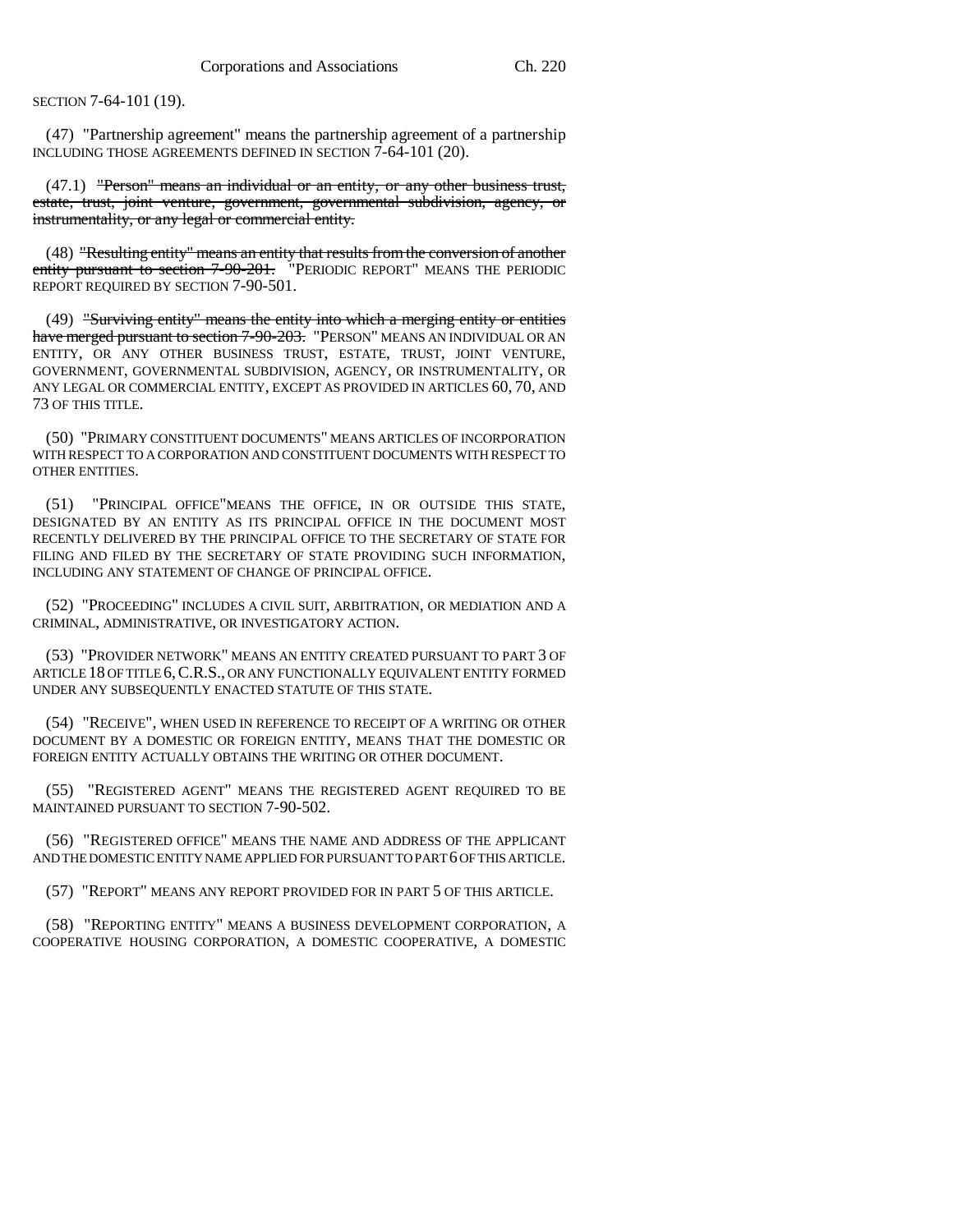COOPERATIVE UNDER ARTICLE 55, A DOMESTIC CORPORATION, A DOMESTIC LIMITED LIABILITY COMPANY, A DOMESTIC LIMITED PARTNERSHIP ASSOCIATION, A DOMESTIC NONPROFIT CORPORATION, A DOMESTIC LIMITED LIABILITY PARTNERSHIP, A DOMESTIC LIMITED LIABILITY LIMITED PARTNERSHIP, A FOREIGN CORPORATION AUTHORIZED TO TRANSACT BUSINESS IN THIS STATE, A FOREIGN COOPERATIVE AUTHORIZED TO TRANSACT BUSINESS IN THIS STATE, A FOREIGN COOPERATIVE UNDER ARTICLE 55 AUTHORIZED TO TRANSACT BUSINESS IN THIS STATE, A FOREIGN LIMITED LIABILITY COMPANY AUTHORIZED TO DO BUSINESS IN THIS STATE, A FOREIGN LIMITED LIABILITY PARTNERSHIP REGISTERED WITH THE SECRETARY OF STATE PURSUANT TO SECTION 7-62-902 (1), A FOREIGN LIMITED LIABILITY PARTNERSHIP AUTHORIZED TO DO BUSINESS IN THIS STATE, A FOREIGN LIMITED LIABILITY LIMITED PARTNERSHIP AUTHORIZED TO DO BUSINESS IN THIS STATE, A FOREIGN LIMITED PARTNERSHIP ASSOCIATION AUTHORIZED TO TRANSACT BUSINESS IN THIS STATE, A FOREIGN NONPROFIT PROVIDER NETWORK, OR UNIT OWNER'S ASSOCIATION.

(59) "RESULTING ENTITY" MEANS AN ENTITY THAT RESULTS FROM THE CONVERSION OF ANOTHER ENTITY PURSUANT TO SECTION 7-90-201.

(60) "SECRETARY" MEANS THE CORPORATE OFFICER TO WHOM THE BYLAWS OR THE BOARD OF DIRECTORS HAS DELEGATED RESPONSIBILITIES UNDER SECTION 7-108-301 (3) FOR THE PREPARATION AND MAINTENANCE OF MINUTES OF THE DIRECTORS' AND SHAREHOLDERS' MEETINGS AND OTHER RECORDS AND INFORMATION REQUIRED TO BE KEPT BY THE CORPORATION UNDER SECTION 7-116-101 AND FOR AUTHENTICATING RECORDS OF THE CORPORATION.

(61) "STATE", WHEN REFERRING TO A PART OF THE UNITED STATES, INCLUDES THE FOLLOWING:

(a) A STATE;

- (b) A COMMONWEALTH;
- (c) THE DISTRICT OF COLUMBIA;

(d) ALL AGENCIES AND GOVERNMENTAL SUBDIVISIONS OF A STATE, A COMMONWEALTH, OR THE DISTRICT OF COLUMBIA; OR

(e) ANY TERRITORY OR INSULAR POSSESSIONS OF THE UNITED STATES TOGETHER WITH ALL AGENCIES AND GOVERNMENTAL SUBDIVISIONS THEREOF.

(62) "STREET ADDRESS" MEANS STREET NAME AND NUMBER, CITY OR TOWN, AND UNITED STATES POST OFFICE ZIP CODE DESIGNATION. IF, BY REASON OF RURAL LOCATION OR OTHERWISE, A STREET NAME AND NUMBER, CITY, OR TOWN DOES NOT EXIST, ANOTHER APPROPRIATE DESCRIPTION FIXING AS NEARLY AS POSSIBLE THE ACTUAL PHYSICAL LOCATION MAY BE SUBSTITUTED, BUT IN ALL CASES THE RURAL FREE DELIVERY ROUTE, THE COUNTY, AND THE UNITED STATES POST OFFICE ZIP CODE DESIGNATION SHALL BE INCLUDED.

(63) "SURVIVING ENTITY" MEANS THE ENTITY INTO WHICH A MERGING ENTITY OR ENTITIES HAVE MERGED PURSUANT TO SECTION 7-90-203.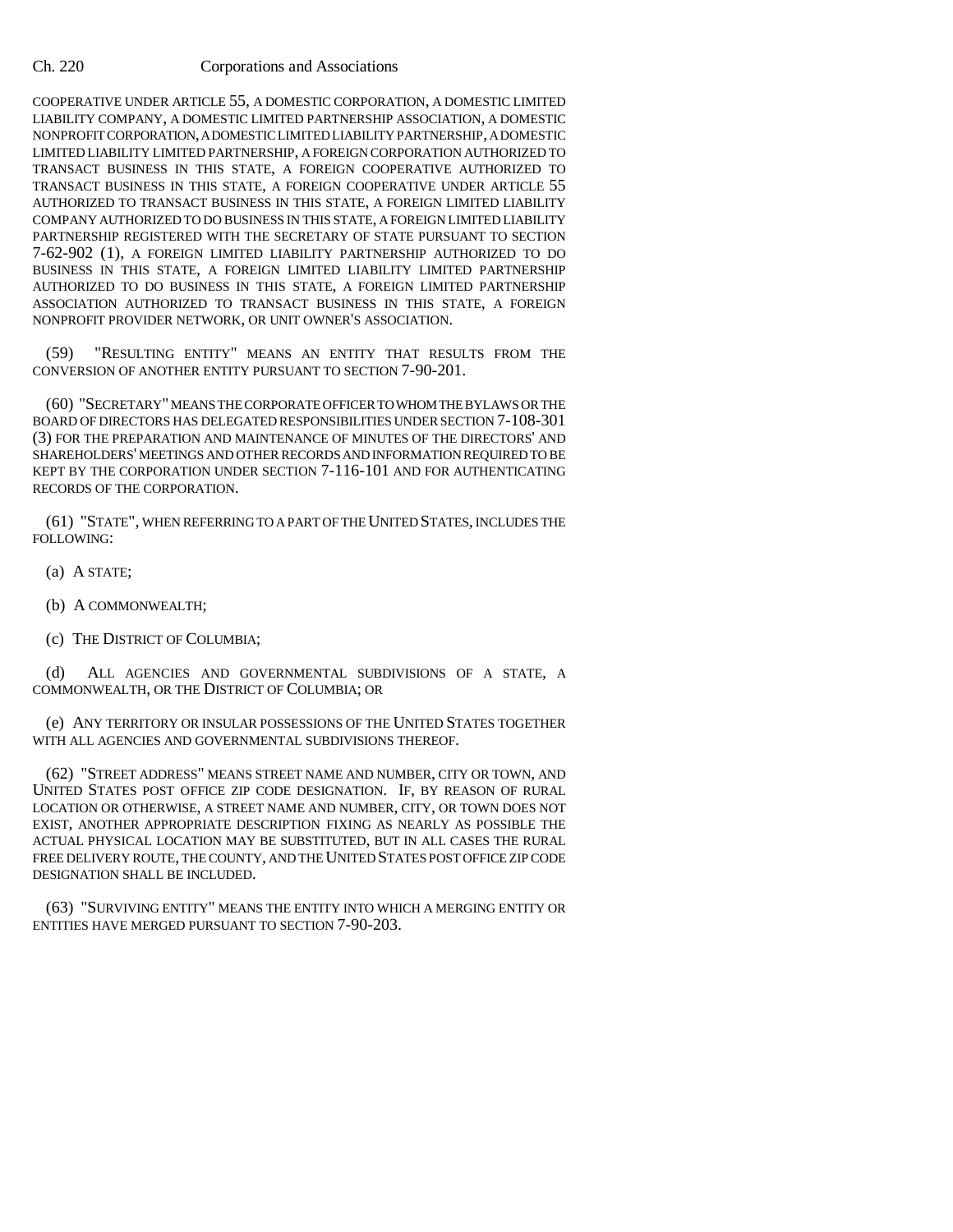(64) "UNITED STATES" INCLUDES ANY DISTRICT, AUTHORITY, OFFICE, BUREAU, COMMISSION, DEPARTMENT, AND ANY OTHER AGENCY OF THE UNITED STATES OF AMERICA.

(65) "UNIT OWNER'S ASSOCIATION" MEANS AN ENTITY CREATED PURSUANT TO PART 3 OF ARTICLE 33.3 OF TITLE 38, C.R.S., OR ANY FUNCTIONALLY EQUIVALENT ENTITY FORMED UNDER ANY SUBSEQUENTLY ENACTED STATUTE OF THIS STATE.

**SECTION 45.** Part 1 of article 90 of title 7, Colorado Revised Statutes, is amended BY THE ADDITION OF A NEW SECTION to read:

**7-90-102.5. Relationship between constituent documents and organic statutes.** FOR PURPOSES OF THIS ARTICLE, THE CONSTITUENT DOCUMENTS OF AN ENTITY SHALL GOVERN TO THE EXTENT NOT INCONSISTENT WITH A PROVISION OF THE ORGANIC STATUTE THAT GOVERNS THE ENTITY AND THAT MAY NOT BE WAIVED BY THE CONSTITUENT DOCUMENT OF THE ENTITY.

**SECTION 46.** Part 2 of article 90 of title 7, Colorado Revised Statutes, is REPEALED AND REENACTED, WITH AMENDMENTS, to read:

**7-90-201. Conversion of an entity into another entity.** (1) A DOMESTIC ENTITY OF ONE FORM MAY BE CONVERTED INTO ANY OTHER FORM OF DOMESTIC ENTITY PURSUANT TO THIS SECTION.

(2) A DOMESTIC ENTITY MAY BE CONVERTED INTO ANY FORM OF FOREIGN ENTITY RECOGNIZED IN THAT FOREIGN JURISDICTION PURSUANT TO THIS SECTION.

(3) A FOREIGN ENTITY MAY BE CONVERTED INTO A DOMESTIC ENTITY IF THE CONVERSION IS PERMITTED BY THE CONSTITUENT DOCUMENTS OR ORGANIC STATUTE GOVERNING THE FOREIGN ENTITY AND THE FOREIGN ENTITY COMPLIES WITH ITS CONSTITUENT DOCUMENTS OR ORGANIC STATUTES IN EFFECTING THE CONVERSION.

(4) (a) THE TERMS AND CONDITIONS OF THE CONVERSION OF A DOMESTIC ENTITY SHALL BE APPROVED AS PROVIDED IN THIS SUBSECTION (4).

(b) IF ANY OWNER OF THE CONVERTING ENTITY HAS ANY LIABILITY, SOLELY BY REASON OF BEING AN OWNER, FOR THE OBLIGATIONS OF SUCH ENTITY THAT IS LIMITED BEFORE THE CONVERSION AND SUCH OWNER WILL BE LIABLE, OR WILL BE LIABLE TO A GREATER EXTENT, SOLELY BY REASON OF BEING AN OWNER, FOR THE OBLIGATION OF THE ENTITY AFTER THE CONVERSION, THEN THE TERMS AND CONDITIONS OF A CONVERSION SHALL BE APPROVED BY EACH OWNER WHOSE LIABILITY WOULD BE SO CHANGED BY THE CONVERSION.

(c) (I) FOR PURPOSES OF THIS PARAGRAPH (c), THE PROVISIONS OF THE ORGANIC STATUTE AND CONSTITUENT DOCUMENTS APPLICABLE TO APPROVAL INCLUDE PROVISIONS RELATING TO ANY PRELIMINARY APPROVAL BY MANAGERS FOR SUBMISSION TO THE OWNERS, NOTICES, QUORUM, VOTING, AND CONSENT BY OWNERS OR THIRD PARTIES.

(II) IF THE PRIMARY CONSTITUENT DOCUMENTS OR THE ORGANIC STATUTE EXPRESSLY PROVIDED FOR THE APPROVAL OF CONVERSION, THEN THE TERMS AND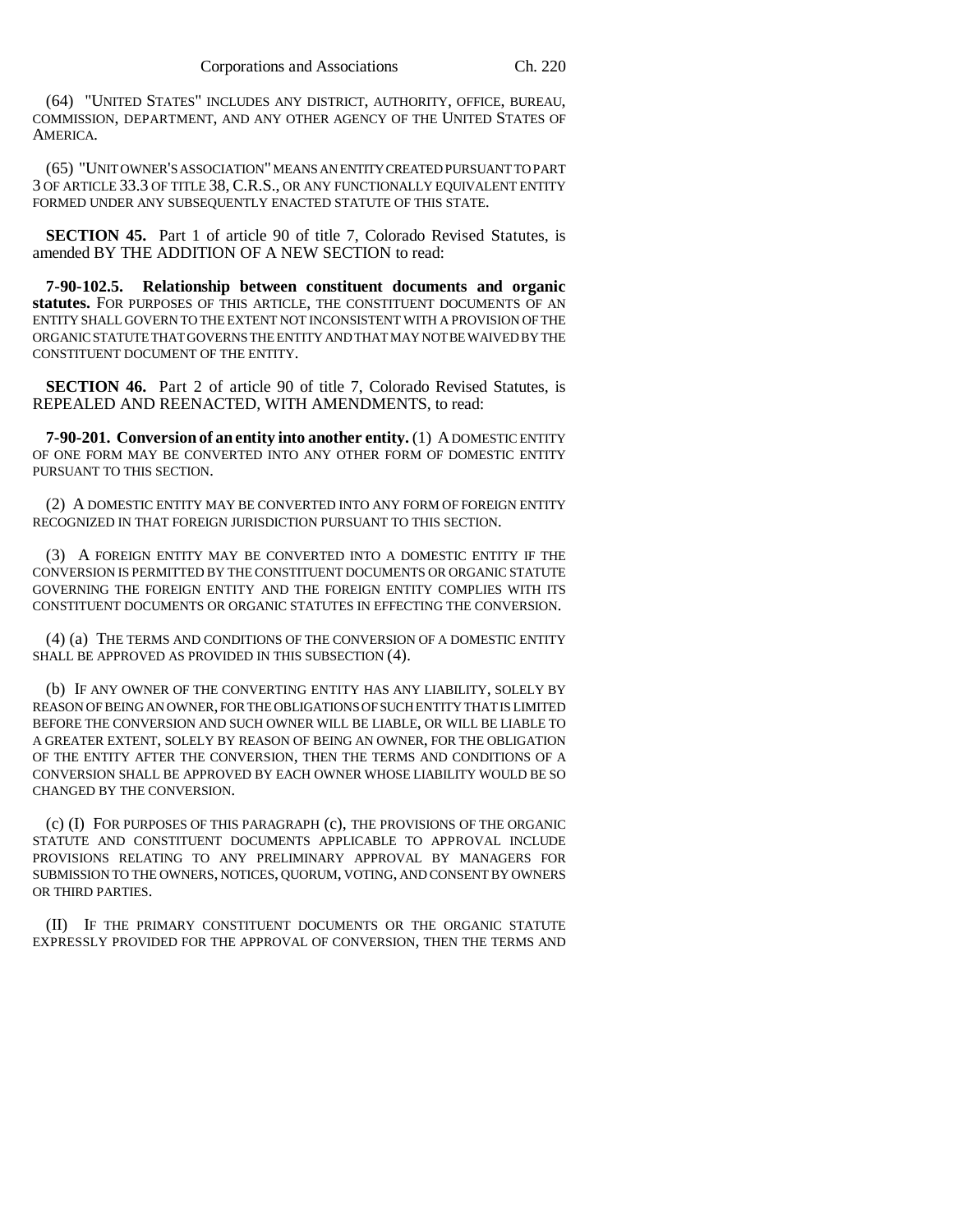CONDITIONS OF THE CONVERSION SHALL BE APPROVED IN ACCORDANCE WITH THOSE PROVISIONS.

(III) IF NEITHER THE PRIMARY CONSTITUENT DOCUMENTS NOR THE ORGANIC STATUTE EXPRESSLY PROVIDES FOR THE APPROVAL OF CONVERSION, THEN THE TERMS AND CONDITIONS OF THE CONVERSION SHALL BE APPROVED IN ACCORDANCE WITH THE PROVISIONS FOR AMENDMENT OF THE PRIMARY CONSTITUENT DOCUMENTS SET FORTH IN THE ORGANIC STATUTES AND THE PRIMARY CONSTITUENT DOCUMENTS.

(IV) IF NEITHER THE PRIMARY CONSTITUENT DOCUMENTS NOR THE ORGANIC STATUTE EXPRESSLY PROVIDES FOR A CONVERSION OR FOR THE APPROVAL OF AN AMENDMENT TO THE PRIMARY CONSTITUENT DOCUMENTS, THEN THE TERMS AND CONDITIONS OF THE CONVERSION SHALL BE APPROVED BY ALL OF THE OWNERS OF THE CONVERTING ENTITY.

(5) AFTER THE TERMS AND CONDITIONS OF THE CONVERSION ARE APPROVED IN ACCORDANCE WITH THIS SECTION, EACH CONVERTING ENTITY OR RESULTING ENTITY IS AN ENTITY FOR WHICH CONSTITUENT FILED DOCUMENTS ARE FILED IN THIS STATE. SUCH CONSTITUENT FILED DOCUMENTS SHALL BE FILED WITH THE SECRETARY OF STATE. THE CONVERTING ENTITY SHALL COMPLY WITH THE REQUIREMENTS OF THE ORGANIC STATUTE GOVERNING THE RESULTING ENTITY IF THE CONVERTING ENTITY IS AN ENTITY FOR WHICH CONSTITUENT FILED DOCUMENTS HAVE BEEN FILED WITH THE SECRETARY OF STATE. THE CONVERTING ENTITY SHALL CAUSE A CERTIFICATE OF CONVERSION TO BE FILED WITH THE SECRETARY OF STATE. THE CERTIFICATE OF CONVERSION SHALL INCLUDE:

(a) THE NAME, ADDRESS, STATE OR JURISDICTION UNDER WHOSE LAWS THE CONVERTING ENTITY IS ORGANIZED, AND FORM OF ENTITY OF THE CONVERTING ENTITY;

(b) THE NAME, ADDRESS, STATE OR JURISDICTION UNDER WHOSE LAWS THE RESULTING ENTITY IS ORGANIZED, AND FORM OF THE RESULTING ENTITY;

(c) A STATEMENT OF THE NUMBER OR PERCENTAGE OF OWNERS CONSENTING TO THE CONVERSION AND, IF THE CONSENT IS LESS THAN UNANIMOUS, THE NUMBER OR PERCENTAGE OF OWNERS REQUIRED TO APPROVE THE CONVERSION UNDER THIS **SECTION** 

(6) THE CONVERSION SHALL BECOME EFFECTIVE AS SPECIFIED BY THE ORGANIC STATUTE GOVERNING THE RESULTING ENTITY. IF THE ORGANIC STATUTE GOVERNING THE RESULTING ENTITY DOES NOT SO SPECIFY, THE CONVERSION TO A DOMESTIC ENTITY SHALL TAKE EFFECT ON THE LATER OF THE EFFECTIVE DATE SET FORTH IN THE FILED CONSTITUENT DOCUMENT OF THE RESULTING ENTITY, IF ANY, OR THE TIME OF FILING OF THE FILED CONSTITUENT DOCUMENT OF THE RESULTING ENTITY.

(7) NOTHING IN THIS SECTION SHALL LIMIT THE COMMON LAW POWERS OF THE ATTORNEY GENERAL CONCERNING THE CONVERSION OF A NONPROFIT CORPORATION.

**7-90-202. Effect of conversion - entity unchanged.** (1) AT THE TIME THE CONVERSION BECOMES EFFECTIVE, THE CONVERTING ENTITY SHALL BE CONVERTED INTO THE RESULTING ENTITY, AND THE RESULTING ENTITY SHALL THEREAFTER BE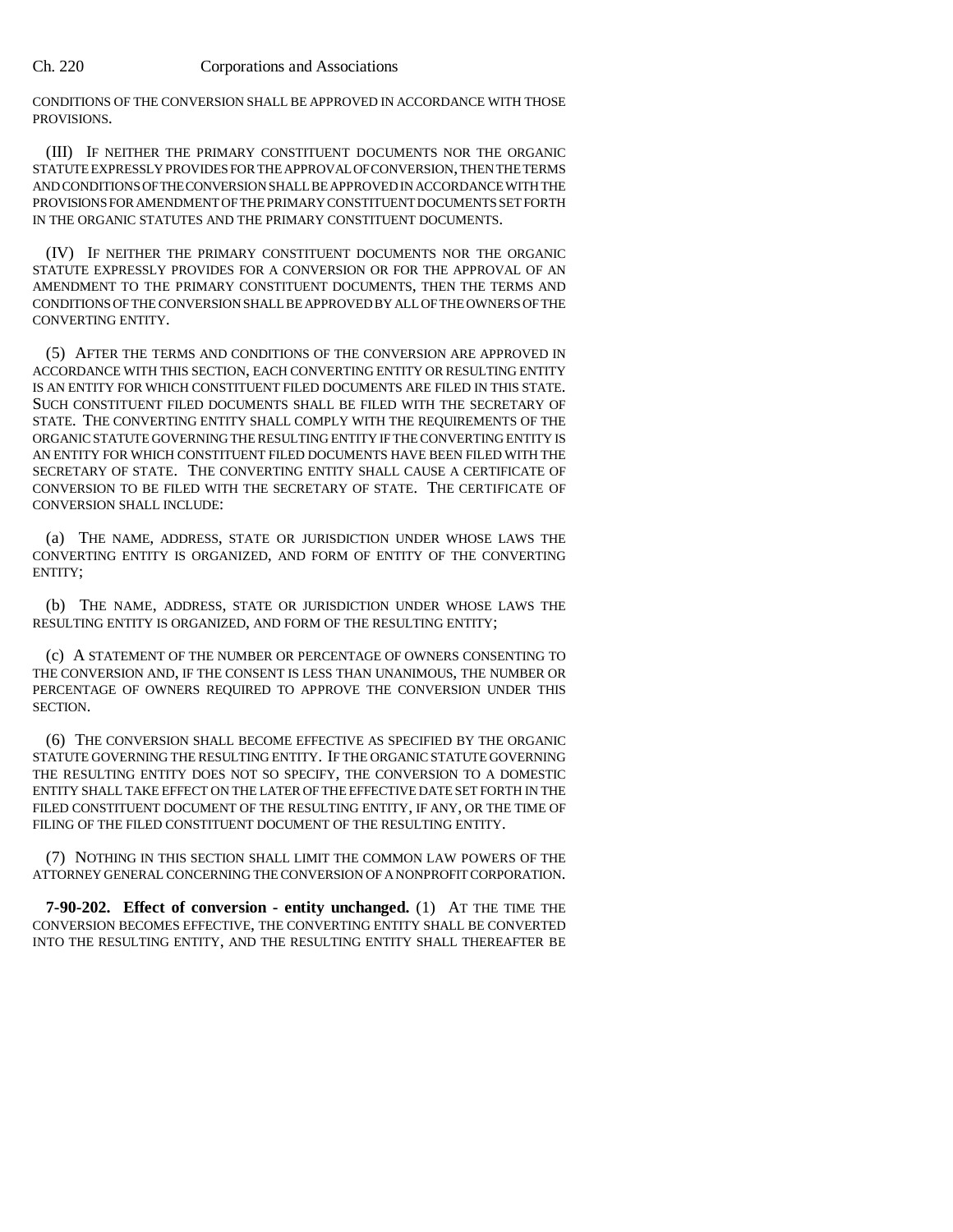SUBJECT TO ALL OF THE PROVISIONS OF THE ORGANIC STATUTE GOVERNING THE RESULTING ENTITY.

(2) UNLESS OTHERWISE AGREED, THE CONVERSION OF ANY CONVERTING ENTITY INTO A RESULTING ENTITY SHALL NOT BE DEEMED TO AFFECT ANY OBLIGATIONS OF THE CONVERTING ENTITY INCURRED PRIOR TO THE CONVERSION TO THE RESULTING ENTITY OR THE PERSONAL LIABILITY OF ANY PERSON INCURRED PRIOR TO SUCH **CONVERSION** 

(3) UNLESS OTHERWISE AGREED OR OTHERWISE PROVIDED BY THE ORGANIC STATUTE OF THE CONVERTING ENTITY, THE CONVERTING ENTITY SHALL NOT BE REQUIRED TO WIND UP THE ENTITY'S AFFAIRS OR PAY OBLIGATIONS AND DISTRIBUTE THE ENTITY'S ASSETS, AND THE CONVERSION SHALL NOT BE DEEMED TO CONSTITUTE A DISSOLUTION OF THE CONVERTING ENTITY AND SHALL CONSTITUTE A CONTINUATION OF THE EXISTENCE OF THE CONVERTING ENTITY IN THE FORM OF THE RESULTING ENTITY.

(4) THE RESULTING ENTITY IS THE SAME ENTITY AS THE CONVERTING ENTITY.

**7-90-203. Merger of entities.** (1) ONE OR MORE DOMESTIC ENTITIES MAY MERGE INTO A DOMESTIC ENTITY OF A FORM DIFFERENT FROM ANY OF THE MERGING ENTITIES PURSUANT TO A PLAN OF MERGER APPROVED PURSUANT TO SUBSECTION (4) OF THIS SECTION.

(2) ONE OR MORE DOMESTIC ENTITIES MAY MERGE INTO A FOREIGN ENTITY OF A DIFFERENT FORM THAN ANY OF THE MERGING ENTITIES OR ONE OR MORE FOREIGN ENTITIES MAY MERGE INTO A DOMESTIC ENTITY OF A DIFFERENT FORM THAN ANY OF THE MERGING ENTITIES PURSUANT TO A PLAN OF MERGER APPROVED PURSUANT TO SUBSECTION (4) OF THIS SECTION, IF THE MERGER IS PERMITTED BY THE CONSTITUENT DOCUMENTS OR ORGANIC STATUTE GOVERNING EACH FOREIGN ENTITY AND EACH FOREIGN ENTITY COMPLIES WITH ITS CONSTITUENT DOCUMENTS OR ORGANIC STATUTE IN EFFECTING THE MERGER.

(3) THE PLAN OF MERGER SHALL SET FORTH:

(a) THE NAME, STATE OR JURISDICTION UNDER WHOSE LAWS THE ENTITY IS ORGANIZED, AND FORM OF ORGANIZATION OF EACH OF THE MERGING ENTITIES;

(b) THE NAME, STATE OR JURISDICTION UNDER WHOSE LAWS THE ENTITY IS ORGANIZED, AND FORM OF THE ORGANIZATION OF THE SURVIVING ENTITY INTO WHICH THE MERGING ENTITIES ARE TO MERGE;

(c) THE TERMS AND CONDITIONS OF THE MERGER;

(d) THE MANNER AND BASIS OF CHANGING THE OWNERS' INTERESTS OF EACH MERGING ENTITY INTO OWNERS' INTERESTS OR OBLIGATIONS OF THE SURVIVING ENTITY OR INTO MONEY OR OTHER PROPERTY IN WHOLE OR IN PART; AND

(e) THE ADDRESS OF THE SURVIVING ENTITY'S PRINCIPAL OFFICE.

(4) (a) THE PLAN OF MERGER SHALL BE APPROVED BY EACH DOMESTIC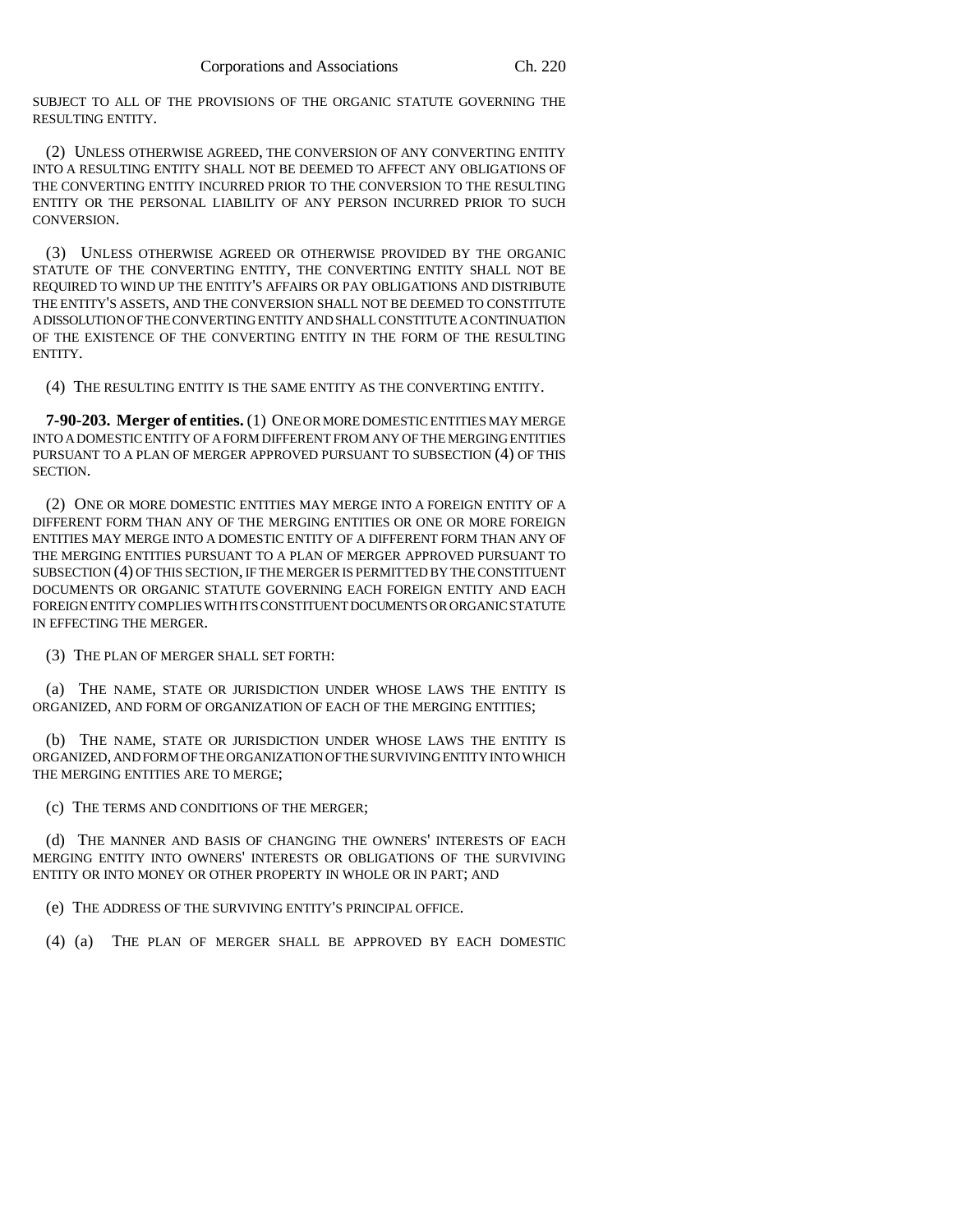CONSTITUENT ENTITY AS PROVIDED IN THIS SUBSECTION (4).

(b) IF ANY OWNER OF A CONSTITUENT ENTITY HAS ANY LIABILITY, SOLELY BY REASON OF BEING AN OWNER, FOR THE OBLIGATIONS OF SUCH ENTITY THAT IS LIMITED BEFORE THE MERGER AND SUCH OWNER WILL BE LIABLE, SOLELY BY REASON OF BEING AN OWNER, FOR THE OBLIGATIONS OF THE SURVIVING ENTITY AFTER THE MERGER OR SUCH LIABILITY IS LIMITED TO A LESSER EXTENT THAN BEFORE THE MERGER, THEN THE PLAN OF MERGER SHALL BE APPROVED BY EACH OWNER WHOSE LIABILITY WOULD BE SO CHANGED BY THE MERGER.

(c) (I) FOR PURPOSES OF THIS PARAGRAPH (c), THE PROVISIONS OF THE ORGANIC STATUTE AND CONSTITUENT DOCUMENTS APPLICABLE TO APPROVAL OF THE PLAN OF MERGER INCLUDE PROVISIONS RELATING TO ANY PRELIMINARY APPROVAL BY MANAGERS FOR SUBMISSION TO THE OWNERS, NOTICES, QUORUM, VOTING, AND CONSENT BY OWNERS OR THIRD PARTIES.

(II) THE TERMS AND CONDITIONS OF THE CONVERSION SHALL BE APPROVED IN ACCORDANCE WITH THE PRIMARY CONSTITUENT DOCUMENT OR THE ORGANIC STATUTE.

(d) NOTWITHSTANDING PARAGRAPH (a) OF THIS SUBSECTION (4), APPROVAL OF THE OWNERS OF THE MERGED ENTITY IN A MERGER IS NOT REQUIRED IF, BEFORE THE MERGER, THE SURVIVING ENTITY HOLDS NINETY PERCENT OR MORE OF THE OWNERSHIP INTERESTS IN THE MERGED ENTITY ENTITLED TO CONSENT TO A MERGER. THE MANAGERS OF THE SURVIVING ENTITY MAY, BY RESOLUTION, APPROVE THE MERGER FOR THE ENTITY THAT WILL NOT SURVIVE THE MERGER.

(5) AFTER THE PLAN OF MERGER IS APPROVED IN ACCORDANCE WITH THIS SECTION, THE SURVIVING ENTITY SHALL DELIVER TO THE SECRETARY OF STATE FOR FILING A STATEMENT OF MERGER THAT SHALL CONTAIN THE FOLLOWING:

(a) THE NAME, STATE OR JURISDICTION UNDER WHOSE LAWS THE ENTITY IS ORGANIZED, AND FORM OF ENTITY OF EACH MERGING ENTITY;

(b) THE NAME, STATE OR JURISDICTION UNDER WHOSE LAWS THE ENTITY IS ORGANIZED, AND FORM OF ENTITY OF EACH SURVIVING ENTITY; AND

(c) THE ADDRESS OF THE SURVIVING ENTITY'S PRINCIPAL OFFICE AND THE OFFICE IN THIS STATE.

(6) THE MERGER SHALL BECOME EFFECTIVE AS SPECIFIED BY THE ORGANIC STATUTE GOVERNING THE SURVIVING ENTITY. IF THE ORGANIC STATUTE GOVERNING THE SURVIVING ENTITY DOES NOT SO SPECIFY, THE MERGER TAKES EFFECT ON THE LATER OF THE EFFECTIVE DATE SET FORTH IN THE STATEMENT OF MERGER, IF ANY, AND THE TIME OF FILING OF THE FILED CONSTITUENT DOCUMENT OF THE RESULTING ENTITY.

(7) NOTHING IN THIS SECTION SHALL LIMIT THE COMMON LAW POWERS OF THE ATTORNEY GENERAL CONCERNING THE MERGER OF A NONPROFIT CORPORATION.

**7-90-204. Effect of merger.** (1) WHEN A MERGER IS EFFECTIVE: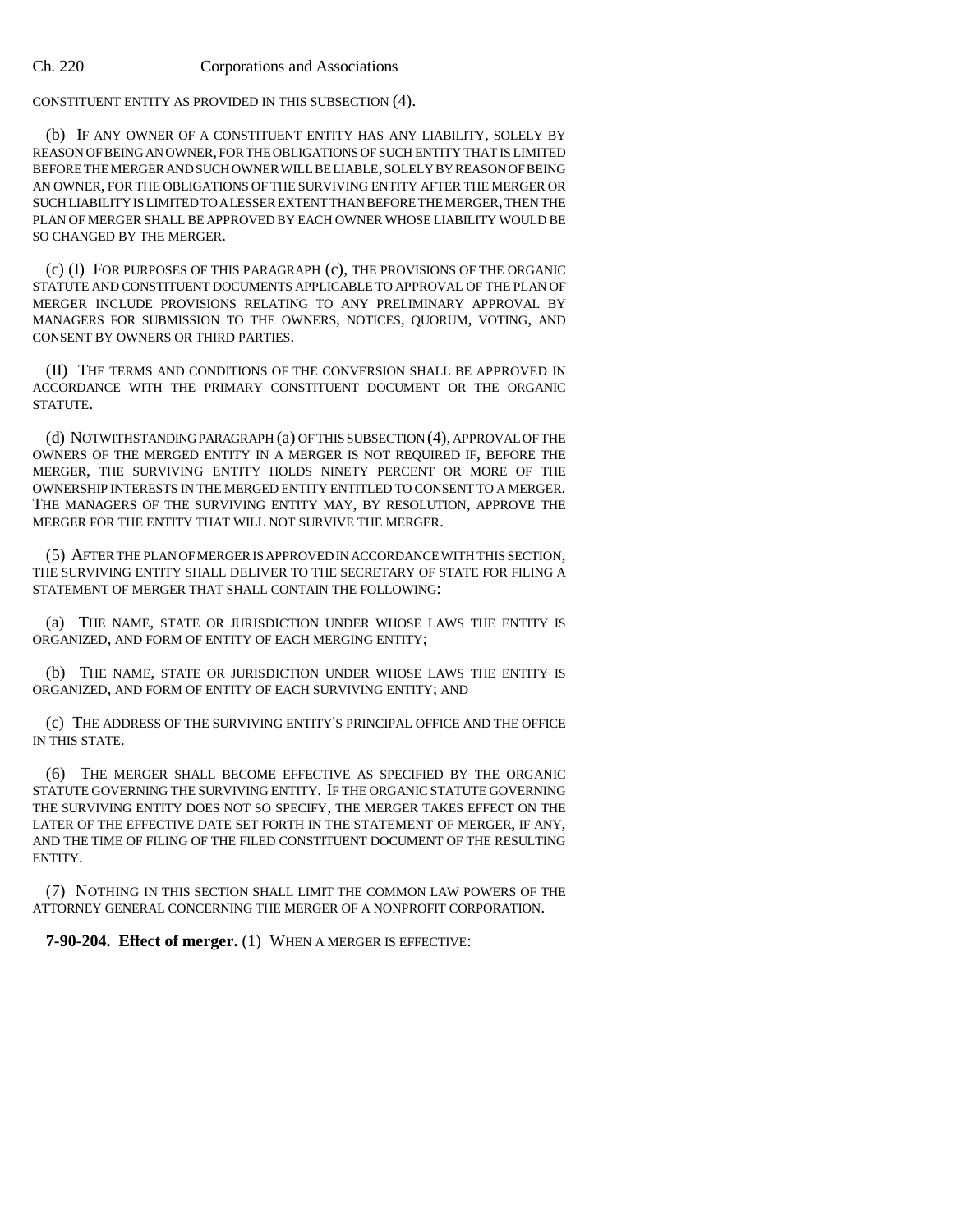(a) ALL OF THE RIGHTS, PRIVILEGES, AND POWERS OF EACH OF THE MERGING ENTITIES, ALL REAL, PERSONAL, AND MIXED PROPERTY, AND ALL OBLIGATIONS DUE TO EACH OF THE MERGING ENTITIES, AS WELL AS ALL OTHER THINGS AND CAUSES OF ACTION OF EACH OF THE MERGING ENTITIES, SHALL VEST AS A MATTER OF LAW IN THE SURVIVING ENTITY AND SHALL THEREAFTER BE THE RIGHTS, PRIVILEGES, POWERS, AND PROPERTY OF, AND OBLIGATIONS DUE TO, THE SURVIVING ENTITY. TITLE TO ANY PROPERTY VESTED IN ANY OF THE MERGING ENTITIES SHALL NOT REVERT OR BE IN ANY WAY IMPAIRED BY REASON OF THE MERGER; EXCEPT THAT ALL RIGHTS OF CREDITORS IN AND ALL LIENS UPON ANY PROPERTY OF ANY OF THE MERGING ENTITIES SHALL BE PRESERVED UNIMPAIRED IN THE SAME PROPERTY, HOWEVER HELD. ALL OBLIGATIONS OF THE MERGING ENTITIES SHALL ATTACH AS A MATTER OF LAW TO THE SURVIVING ENTITY AND MAY BE FULLY ENFORCED AGAINST THE SURVIVING ENTITY. A MERGER DOES NOT CONSTITUTE A CONVEYANCE, TRANSFER, OR ASSIGNMENT. NOTHING IN THIS SECTION AFFECTS THE VALIDITY OF CONTRACT PROVISIONS OR OF REVERSIONS OR OTHER FORMS OF TITLE LIMITATIONS THAT ATTACH CONDITIONS OR CONSEQUENCE SPECIFICALLY TO MERGERS.

(b) ANY OWNER WHO WAS LIABLE FOR THE OBLIGATION OF ANY MERGING ENTITY SOLELY BY REASON OF BEING AN OWNER OF THE MERGING ENTITY, BUT WHO WILL OTHERWISE NOT BE LIABLE FOR THE OBLIGATION OF THE SURVIVING ENTITY, REMAINS LIABLE FOR THE OBLIGATIONS OF THE MERGING ENTITY INCURRED BEFORE THE MERGER UNLESS A CONTRACT GIVING RISE TO THE OBLIGATION PROVIDES OTHERWISE.

(c) UNLESS OTHERWISE PROVIDED IN THE CONSTITUENT DOCUMENTS OR AS REQUIRED UNDER THE ORGANIC STATUTE GOVERNING A MERGING ENTITY, NO MERGING ENTITY SHALL BE REQUIRED TO WIND UP ITS AFFAIRS OR PAY OBLIGATIONS AND DISTRIBUTE ASSETS, AND THE MERGER SHALL NOT BE DEEMED TO CONSTITUTE A DISSOLUTION OR LIQUIDATION OF THE MERGING ENTITY. UNLESS OTHERWISE PROVIDED IN THE CONSTITUENT DOCUMENTS OF A CONSTITUENT ENTITY OR AS REQUIRED UNDER THE ORGANIC STATUTE GOVERNING A CONSTITUENT ENTITY, ANY PAYMENTS IN CASH OR IN KIND TO OWNERS OF THE CONSTITUENT ENTITY PURSUANT TO THE PLAN OF MERGER SHALL NOT BE DEEMED TO CONSTITUTE A DIVIDEND, LIQUIDATING DISTRIBUTION, OR OTHER DISTRIBUTION THAT GIVES RISE TO CONTRACTUAL DISTRIBUTIONAL PREFERENCE RIGHTS.

**7-90-205. Scope of article - article not exclusive.** THE PROVISIONS OF THIS ARTICLE ARE NOT EXCLUSIVE.

**7-90-206. Article not to conflict with organic statutes or common law.** TO THE EXTENT THAT ANY ORGANIC STATUTE OR THE COMMON LAW EXPRESSLY PROHIBITS OR RESTRICTS THE RIGHT OF ANY ENTITY TO CONVERT INTO OR MERGE WITH ANY OTHER FORM OF ENTITY, GRANTS DISSENTER'S RIGHTS WITH RESPECT TO SUCH MERGER OR CONVERSION, OR IMPOSES REQUIREMENTS ON SUCH CONVERSION OR MERGER, ANY MERGER OR CONVERSION OF SUCH ENTITY UNDER THIS ARTICLE SHALL BE SUBJECT TO SUCH RESTRICTION, ENTITLE ITS OWNERS TO SUCH DISSENTER'S RIGHTS, AND BE SUBJECT TO SUCH REQUIREMENTS.

**SECTION 47.** Article 90 of title 7, Colorado Revised Statutes, is amended BY THE ADDITION OF THE FOLLOWING NEW PARTS to read: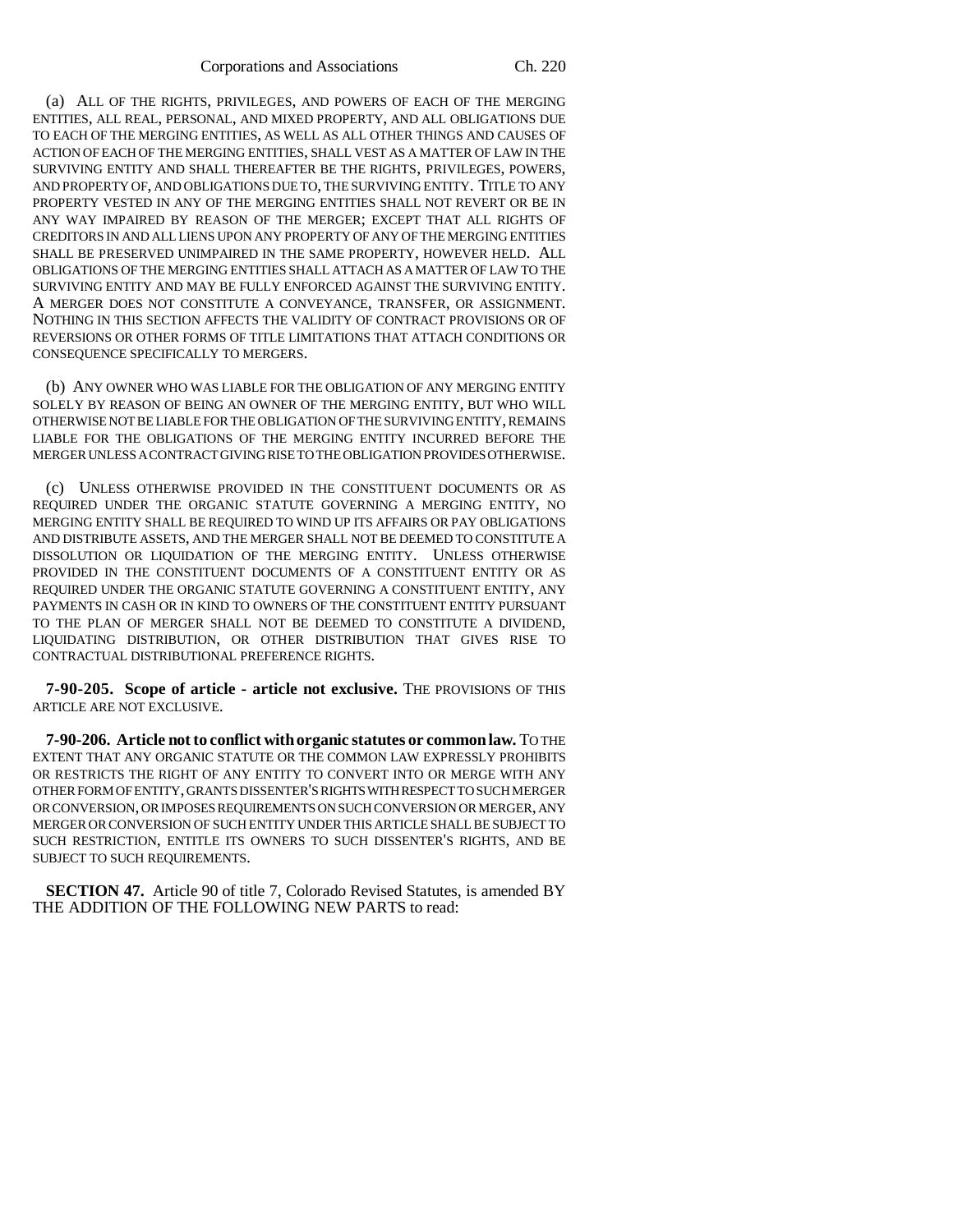# PART 4 SECRETARY OF STATE

**7-90-401. Powers.** THE SECRETARY OF STATE HAS ALL POWERS REASONABLY NECESSARY TO PERFORM THE DUTIES REQUIRED BY THIS ARTICLE.

## PART 5 PERIODIC REPORTS - AMENDMENTS - STATEMENT OF PERSON NAMED AS OFFICIAL

**7-90-501. Periodic report delivered to the secretary of state.** (1) EACH REPORTING ENTITY SHALL DELIVER TO THE SECRETARY OF STATE FOR FILING A PERIODIC REPORT THAT SETS FORTH:

(a) THE ENTITY NAME OF THE REPORTING ENTITY;

(b) THE JURISDICTION UNDER WHOSE LAW THE REPORTING ENTITY IS FORMED;

(c) THE STREET ADDRESS OF THE REPORTING ENTITY'S REGISTERED OFFICE AND THE NAME OF THE REPORTING ENTITY'S REGISTERED AGENT AT THAT OFFICE;

(d) THE ADDRESS OF THE REPORTING ENTITY'S PRINCIPAL OFFICE; AND

(e) THE NAME OF THE INDIVIDUAL DELIVERING THE PERIODIC REPORT ON BEHALF OF THE REPORTING ENTITY.

(2) SUCH PERIODIC REPORT MAY ALSO INCLUDE:

(a) AN ADDITIONAL MAILING ADDRESS FOR THE REPORTING ENTITY, IN OR OUTSIDE THIS STATE; AND

(b) AN ELECTRONIC MAIL OR INTERNET ADDRESS FOR THE REPORTING ENTITY.

(3) EXECUTION OF A PERIODIC REPORT SHALL NOT BE REQUIRED.

(4) (a) UNLESS FILED ELECTRONICALLY, THE PERIODIC REPORT SHALL BE MADE ON A FORM PRESCRIBED BY THE SECRETARY OF STATE WHO, EXCEPT AS PROVIDED IN PARAGRAPH (f) OF THIS SUBSECTION (4), SHALL DELIVER A PERIODIC REPORT FORM TO EACH REPORTING ENTITY.

(b) (I) FROM JULY 1, 2000, UNTIL JANUARY 1, 2002, THE PROVISIONS OF THIS PARAGRAPH (b) SHALL APPLY TO PERIODIC REPORTS. THE FIRST PERIODIC REPORT FORM FOR A REPORTING ENTITY SHALL BE DELIVERED TO THE REPORTING ENTITY IN THE SECOND CALENDAR YEAR SUCCEEDING THE CALENDAR YEAR IN WHICH THE ENTITY IS FORMED, THE APPLICATION FOR AUTHORITY TO TRANSACT BUSINESS OF A FOREIGN REPORTING ENTITY IS FILED BY THE SECRETARY OF STATE, OR THE REGISTRATION STATEMENT OF A LIMITED LIABILITY PARTNERSHIP OR LIMITED LIABILITY LIMITED PARTNERSHIP IS FILED BY THE SECRETARY OF STATE, AS THE CASE MAY BE. UNTIL JANUARY 1, 2002, SUCH REPORTS SHALL BE DELIVERED EVERY TWO YEARS.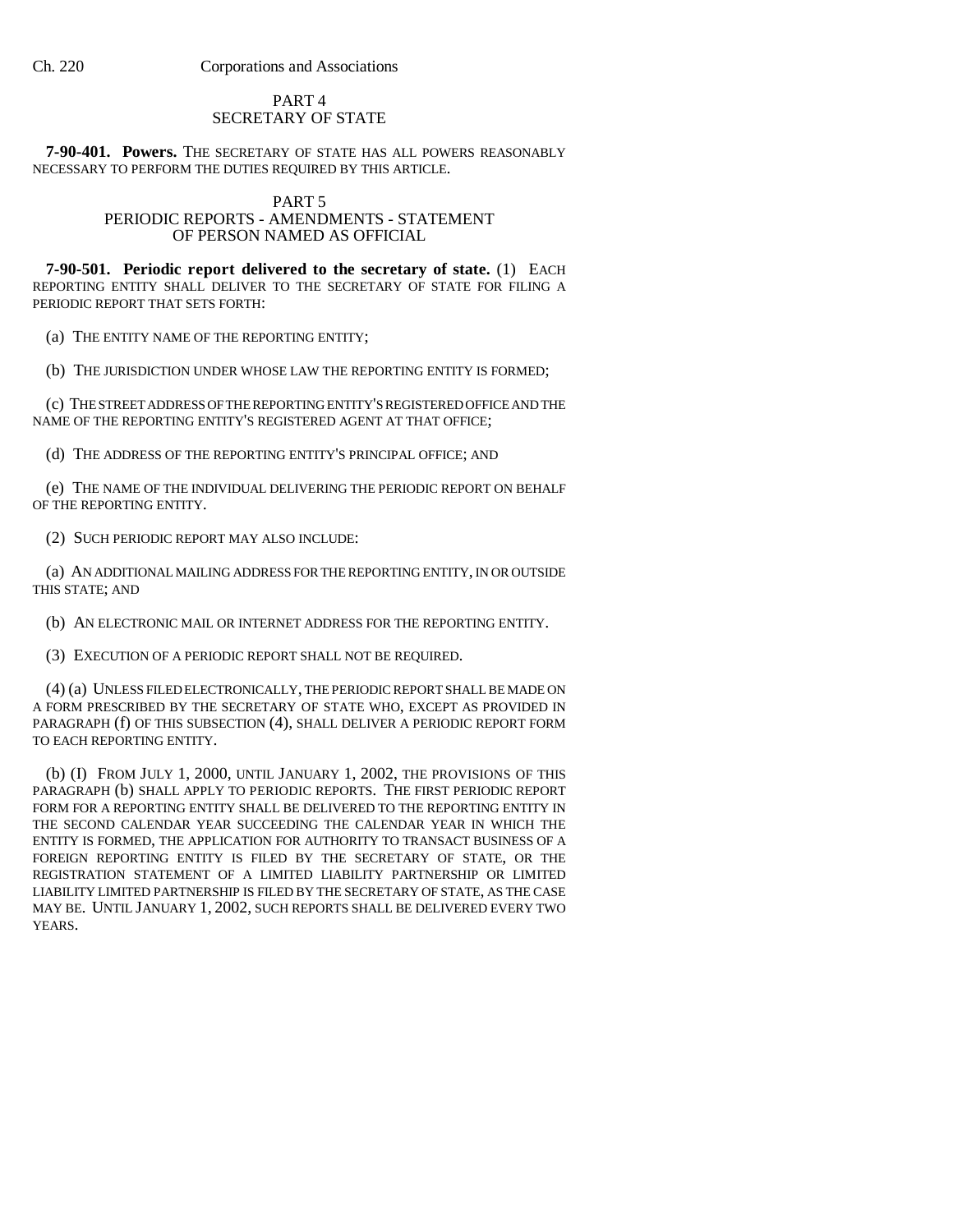(II) THIS PARAGRAPH (b) IS REPEALED EFFECTIVE JANUARY 1, 2002.

(c) ON AND AFTER JANUARY 1, 2002, THE FIRST PERIODIC REPORT SHALL BE DELIVERED BY THE SECRETARY OF STATE TO THE REPORTING ENTITY IN THE CALENDAR YEAR NEXT SUCCEEDING THE CALENDAR YEAR IN WHICH A DOMESTIC REPORTING ENTITY IS FORMED, THE APPLICATION FOR AUTHORITY TO TRANSACT BUSINESS OF A FOREIGN REPORTING ENTITY IS FILED BY THE SECRETARY OF STATE, OR THE REGISTRATION STATEMENT OF A LIMITED LIABILITY PARTNERSHIP OR LIMITED LIABILITY LIMITED PARTNERSHIP IS FILED BY THE SECRETARY OF STATE, AS THE CASE MAY BE. THEREAFTER, THE PERIODIC REPORT FORM SHALL BE DELIVERED TO EACH REPORTING ENTITY ANNUALLY, EXCEPT AS PROVIDED IN PARAGRAPH (f) OF THIS SUBSECTION (4).

(d) INFORMATION IN THE PERIODIC REPORT SHALL BE CURRENT AS OF THE DATE THE PERIODIC REPORT IS EXECUTED ON BEHALF OF THE REPORTING ENTITY.

(e) IF FILED ELECTRONICALLY, THE PERIODIC REPORT SHALL BE FILED IN A FORM AND MANNER PRESCRIBED BY THE SECRETARY OF STATE.

(f) THE SECRETARY OF STATE SHALL NOT BE REQUIRED TO DELIVER A COPY OF THE PERIODIC REPORT FORM TO ANY REPORTING ENTITY FOR WHICH A PERIODIC REPORT HAS BEEN FILED IN THE CURRENT REPORTING PERIOD.

(5) THE PERIODIC REPORT SHALL BE DELIVERED TO THE SECRETARY OF STATE FOR FILING NO LATER THAN THE LAST DAY OF THE SECOND CALENDAR MONTH FOLLOWING THE CALENDAR MONTH IN WHICH THE COPY OF THE PERIODIC REPORT FORM THAT IS REQUIRED TO BE DELIVERED TO THE REPORTING ENTITY PURSUANT TO SUBSECTION (4) OF THIS SECTION IS SO DELIVERED. PRIOR TO THE DELIVERY OF THE COPY OF THE PERIODIC REPORT FORM THAT IS REQUIRED TO BE DELIVERED TO THE REPORTING ENTITY PURSUANT TO SUBSECTION (4) OF THIS SECTION BY THE SECRETARY OF STATE FOR ANY REPORTING PERIOD, A PERIODIC REPORT FOR SUCH REPORTING PERIOD MAY BE DELIVERED TO THE SECRETARY OF STATE FOR FILING IN THE FORM AND MANNER AND WITHIN THE TIME PRESCRIBED BY THE SECRETARY OF STATE.

(6) IF A PERIODIC REPORT CONTAINS THE INFORMATION REQUIRED BY THIS SECTION AND THE FEE PRESCRIBED BY THE SECRETARY OF STATE IS TENDERED, THE SECRETARY OF STATE SHALL FILE IT. IF A PERIODIC REPORT DOES NOT CONTAIN THE INFORMATION REQUIRED BY THIS SECTION OR THE FEE PRESCRIBED IS NOT TENDERED, THE SECRETARY OF STATE SHALL PROMPTLY RETURN THE PERIODIC REPORT TO THE REPORTING ENTITY FOR CORRECTION, TOGETHER WITH WRITTEN NOTICE PROVIDING A BRIEF EXPLANATION OF THE REASON FOR REJECTION. IF THE PERIODIC REPORT WAS OTHERWISE TIMELY FILED AND IS CORRECTED TO CONTAIN THE INFORMATION REQUIRED BY THIS SECTION OR THE CORRECTED FEE IS TENDERED AND SUCH CORRECTED PERIODIC REPORT OR FEE, AS APPLICABLE, IS DELIVERED TO THE SECRETARY OF STATE WITHIN THIRTY DAYS AFTER THE EFFECTIVE DATE OF THE NOTICE OF REJECTION, THE PERIODIC REPORT IS DEEMED TO BE TIMELY FILED.

(7) EACH REPORTING ENTITY THAT FAILS OR REFUSES TO DELIVER TO THE SECRETARY OF STATE FOR FILING A PERIODIC REPORT WITHIN THE TIME PRESCRIBED BY SUBSECTION (5) OF THIS SECTION AND PAY THE PRESCRIBED FEE SHALL BE SUBJECT TO A LATE FILING FEE, WHICH SHALL BE DETERMINED AND COLLECTED PURSUANT TO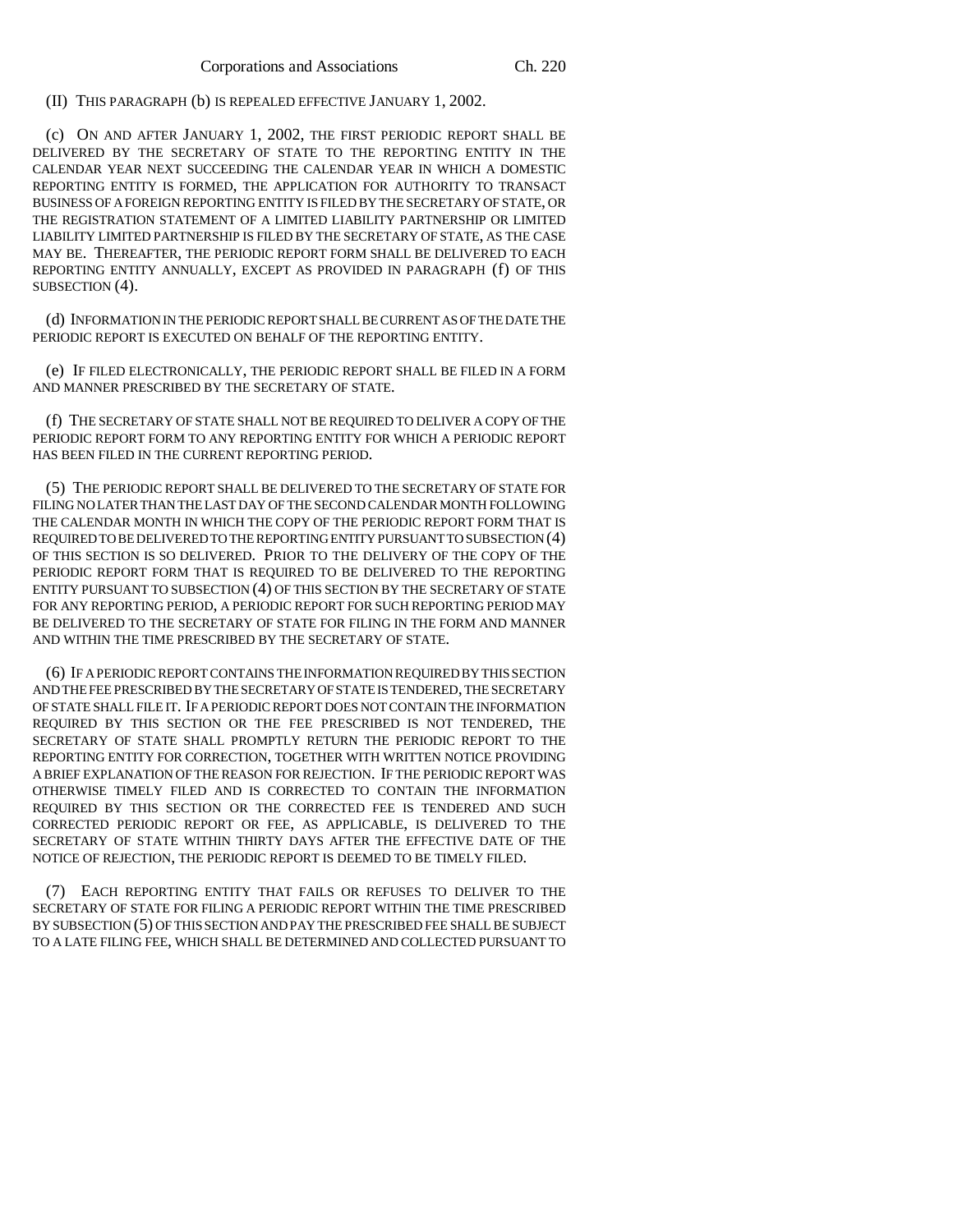SECTION 24-21-104 (3), C.R.S.; EXCEPT THAT NO SUCH FEE SHALL BE IMPOSED IF THE FORM REQUIRED TO BE FURNISHED BY THE SECRETARY OF STATE PURSUANT TO SUBSECTION (4) OF THIS SECTION IS NOT AVAILABLE FROM THE SECRETARY OF STATE AND SUCH UNAVAILABILITY RESULTS IN FAILURE TO FILE WITHIN THE TIME PRESCRIBED IN SUBSECTION (5) OF THIS SECTION.

(8) A REPORTING ENTITY MAY DELIVER TO THE SECRETARY OF STATE FOR FILING AN AMENDMENT TO THE REPORTING ENTITY'S PERIODIC REPORT REFLECTING ANY CHANGE IN THE INFORMATION CONTAINED IN THE PERIODIC REPORT AS LAST AMENDED.

**7-90-502. Statement of person named as official in report.** (1) ANY PERSON NAMED AS HOLDING A POSITION IN AN ENTITY IN A DOCUMENT ON FILE WITH THE SECRETARY OF STATE MAY, IF SUCH PERSON DOES NOT HOLD SUCH POSITION, DELIVER TO THE SECRETARY OF STATE FOR FILING A STATEMENT SETTING FORTH:

(a) THE PERSON'S NAME;

(b) THE NAME OF THE ENTITY;

(c) INFORMATION SUFFICIENT TO IDENTIFY THE DOCUMENT IN WHICH THE PERSON IS SO NAMED; AND

(d) THE DATE ON WHICH THE PERSON CEASED TO HOLD SUCH POSITION OR A STATEMENT THAT THE PERSON DID NOT HOLD SUCH POSITION.

# PART 6 ENTITY NAMES

**7-90-601. Entity name.** (1) AN ENTITY NAME SHALL NOT CONTAIN ANY TERM THE INCLUSION OF WHICH WOULD VIOLATE ANY STATUTE OF THIS STATE.

(2) AN ENTITY NAME OF EACH DOMESTIC ENTITY SHALL BE DISTINGUISHABLE ON THE RECORDS OF THE SECRETARY OF STATE FROM EVERY:

(a) OTHER ENTITY NAME;

(b) NAME THAT IS RESERVED WITH THE SECRETARY OF STATE UNDER THE LAWS OF THIS STATE FOR ANOTHER ENTITY;

(c) TRADE NAME THAT IS REGISTERED WITH THE SECRETARY OF STATE BY ANOTHER ENTITY PURSUANT TO SECTION 7-71-101; AND

(d) TRADEMARK REGISTERED WITH THE SECRETARY OF STATE BY ANOTHER ENTITY PURSUANT TO SECTION 7-70-102.

(3) IN ADDITION TO THE REQUIREMENTS OF SUBSECTION (2) OF THIS SECTION:

(a) THE ENTITY NAME OF A CORPORATION SHALL CONTAIN THE TERM "CORPORATION", "INCORPORATED","COMPANY", OR "LIMITED" OR AN ABBREVIATION OF ANY OF THESE TERMS; EXCEPT THAT THIS PARAGRAPH (a) SHALL NOT APPLY TO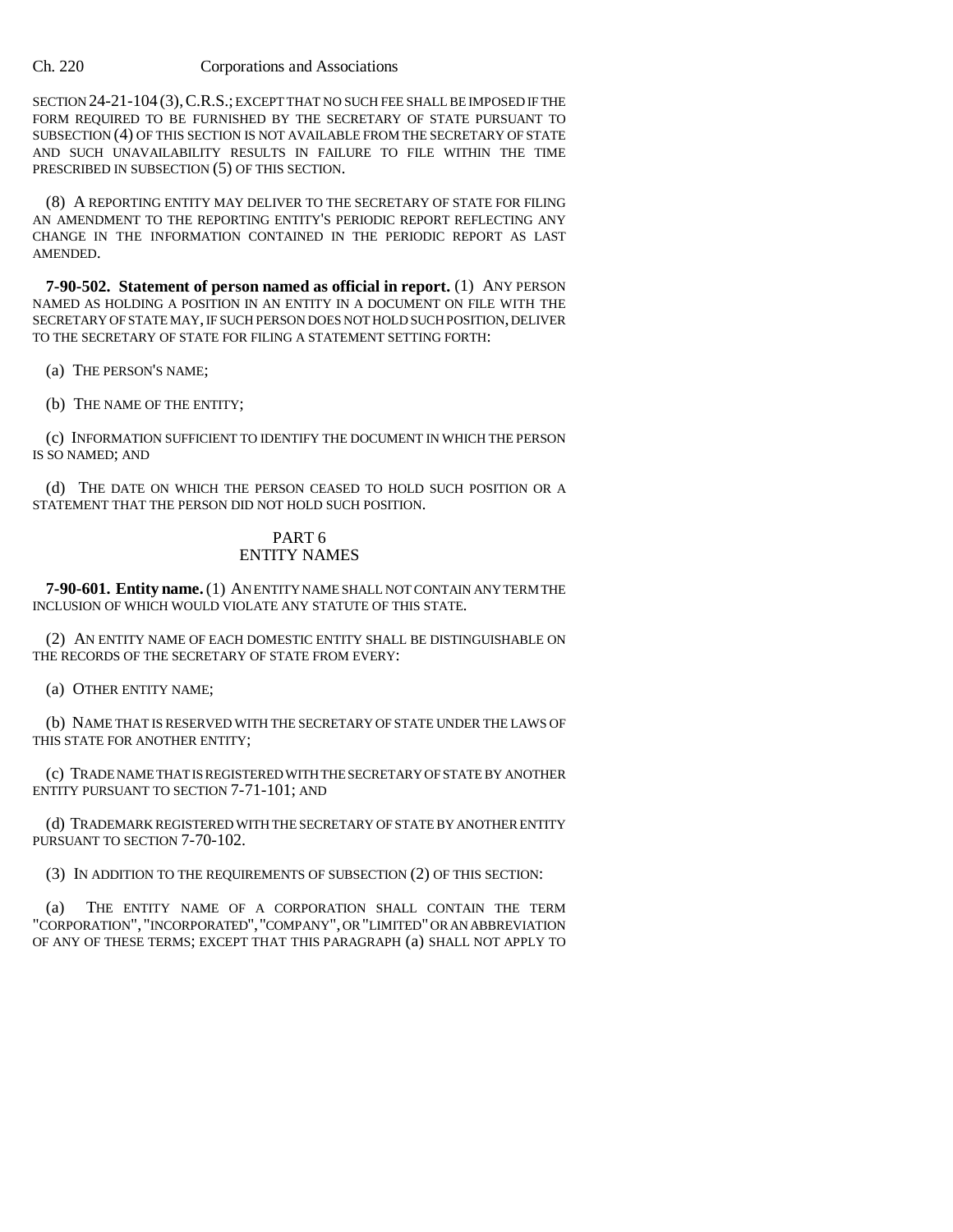ANY OF THE FOLLOWING:

(I) A DOMESTIC CORPORATION INCORPORATED BEFORE JANUARY 1, 1959, WHOSE DOMESTIC ENTITY NAME HAS NOT BEEN CHANGED BY AMENDMENT TO ITS ARTICLES OF INCORPORATION EFFECTIVE AFTER DECEMBER 31, 1958;

(II) A DOMESTIC CORPORATION INCORPORATED UNDER A STATUTE OF THIS STATE THAT PERMITS THE USE OF OTHER NAMES; OR

(III) SAVINGS AND LOAN ASSOCIATIONS COVERED BY SECTION 11-41-102, C.R.S.

(b) THE ENTITY NAME OF A NONPROFIT CORPORATION MAY, BUT NEED NOT, CONTAIN THE TERM "CORPORATION", "INCORPORATED", "COMPANY", OR "LIMITED" OR ANY ABBREVIATION OF THESE TERMS.

(c) THE ENTITY NAME OF A LIMITED LIABILITY COMPANY SHALL CONTAIN THE TERM "LIMITED LIABILITY COMPANY", "LTD. LIABILITY COMPANY", "LIMITED LIABILITY CO.", OR "LTD. LIABILITY CO." OR THE ABBREVIATION "LLC" OR "L.L.C.".

(d) THE ENTITY NAME OF A LIMITED LIABILITY PARTNERSHIP SHALL CONTAIN THE TERM "LIMITED LIABILITY PARTNERSHIP" OR "REGISTERED LIMITED LIABILITY PARTNERSHIP" OR THE ABBREVIATION "LLP", "L.L.P.", "RLLP", OR "R.L.L.P.".

(e) (I) THE ENTITY NAME OF A LIMITED PARTNERSHIP THAT IS NOT A LIMITED LIABILITY LIMITED PARTNERSHIP SHALL CONTAIN THE TERM "LIMITED PARTNERSHIP", "LIMITED", OR "COMPANY" OR THE ABBREVIATION "L.P.", "LTD.", OR "CO.".

(II) NOTWITHSTANDING THE PROVISIONS OF SUBPARAGRAPH (I) OF THIS PARAGRAPH (e), ANY LIMITED PARTNERSHIP IN EXISTENCE ON OCTOBER 31, 1981, SHALL BE ENTITLED TO ELECT TO BE GOVERNED BY THE PROVISIONS OF ARTICLE  $62$ OF THIS TITLE WITH THE NAME IT HAD ON OCTOBER 31, 1981.

(f) (I) THE ENTITY NAME OF A LIMITED LIABILITY LIMITED PARTNERSHIP SHALL CONTAIN THE TERM:

(A) "LIMITED LIABILITY LIMITED PARTNERSHIP" OR "REGISTERED LIMITED LIABILITY LIMITED PARTNERSHIP" OR THE ABBREVIATION "L.L.L.P.", "LLLP", "R.L.L.L.P.", OR "RLLLP"; OR

(B) "LIMITED PARTNERSHIP", "LIMITED", OR "COMPANY" OR THE ABBREVIATION "L.P.", "LP", "LTD.", OR "CO." AND THE WORDS "REGISTERED LIMITED LIABILITY PARTNERSHIP" OR "LIMITED LIABILITY PARTNERSHIP" OR THE ABBREVIATION "L.L.P.", "LLP", "R.L.L.P.", OR "RLLP".

(II) NOTWITHSTANDING THE PROVISIONS OF SUBPARAGRAPH (I) OF THIS PARAGRAPH (f), WHEN THE NAME OF A LIMITED LIABILITY LIMITED PARTNERSHIP IN THE RECORDS OF THE OFFICE OF THE SECRETARY OF STATE IS THE SAME AS THAT SET FORTH IN A CERTIFICATE OF LIMITED PARTNERSHIP, AMENDED CERTIFICATE OF LIMITED PARTNERSHIP, OR REGISTRATION STATEMENT DELIVERED ON OR AFTER MAY 24, 1995, FOR FILING BY THE SECRETARY OF STATE AND, IF UPON FILING OF SUCH CERTIFICATE OR STATEMENT, THE NAME WAS MODIFIED BY THE ADDITION OF ANY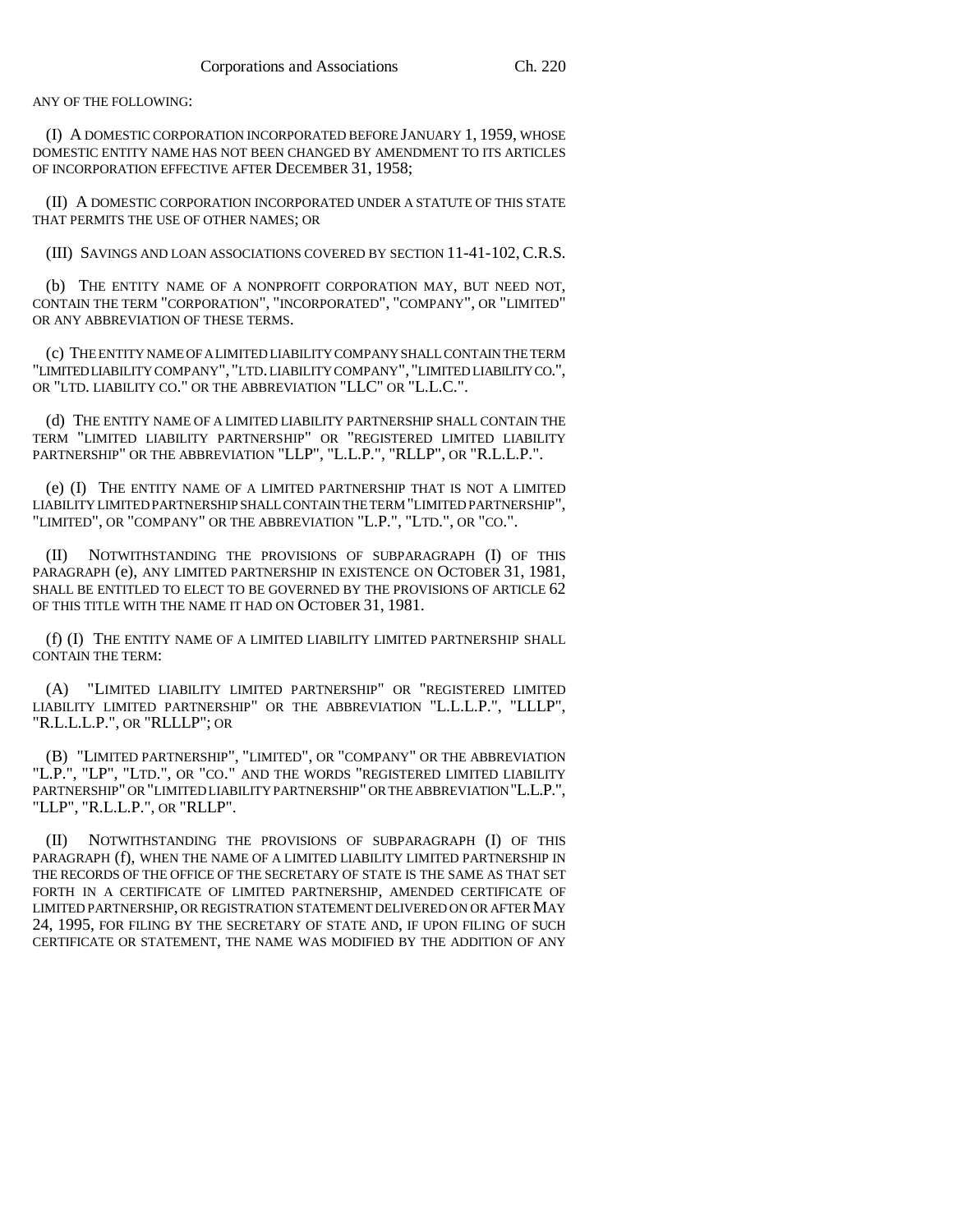WORD OR INITIAL TO INDICATE THAT THE LIMITED PARTNERSHIP WAS A LIMITED LIABILITY LIMITED PARTNERSHIP, THEN THE LIMITED PARTNERSHIP MAY ACQUIRE, CONVEY, AND ENCUMBER TITLE TO REAL AND PERSONAL PROPERTY AND OTHERWISE DEAL IN SUCH NAME WITH OR WITHOUT THE ADDITION OF SUCH WORD OR INITIAL. THE FACT OF THE DELIVERY AND FILING OF SUCH DOCUMENTS AND THE MODIFICATION OF THE NAME OF THE LIMITED PARTNERSHIP BY SUCH ADDITIONAL WORD OR INITIAL MAY BE SET FORTH IN AN AFFIDAVIT EXECUTED BY A GENERAL PARTNER OF THE LIMITED PARTNERSHIP OR A STATEMENT OF AUTHORITY EXECUTED PURSUANT TO SECTION 38-30-172,C.R.S., AND SHALL BE PRIMA FACIE EVIDENCE OF SUCH FACTS AND OF THE AUTHORITY OF THE PERSON EXECUTING THE SAME TO DO SO ON BEHALF OF THE LIMITED PARTNERSHIP. THE AFFIDAVIT MAY BE RECORDED WITH THE COUNTY CLERK AND RECORDER OF THE COUNTY IN WHICH THE REAL PROPERTY WITHIN THIS STATE IS SITUATED OR, IN THE CASE OF OTHER PROPERTY OR DEALINGS OF THE LIMITED PARTNERSHIP, THE CLERK AND RECORDER OF THE COUNTY WHERE THE PRINCIPAL OR REGISTERED OFFICE OF THE LIMITED PARTNERSHIP IS LOCATED.

(g) AN ENTITY NAME NEED NOT BE IN ENGLISH IF WRITTEN IN ENGLISH LETTERS OR ARABIC OR ROMAN NUMERALS.

**7-90-602. Reserved entity name.** (1) ANY PERSON MAY APPLY FOR THE RESERVATION OF THE EXCLUSIVE USE OF A NAME FOR THE USE AS AN ENTITY NAME OR AS A TRADE NAME PURSUANT TO ARTICLE 71 OF THIS TITLE BY DELIVERING AN APPLICATION FOR RESERVATION OF A NAME TO THE SECRETARY OF STATE FOR FILING, SETTING FORTH THE NAME AND ADDRESS OF THE APPLICANT AND THE NAME PROPOSED TO BE RESERVED. IF THE SECRETARY OF STATE FINDS THAT THE NAME APPLIED FOR WOULD BE AVAILABLE FOR USE AS AN ENTITY NAME UNDER SECTION 7-90-601, THE SECRETARY OF STATE SHALL RESERVE THE NAME FOR THE APPLICANT'S EXCLUSIVE USE FOR A ONE-HUNDRED-TWENTY-DAY PERIOD, WHICH RESERVATION MAY BE RENEWED SUCCESSIVELY FOR ONE-HUNDRED-TWENTY-DAY PERIODS.

(2) THE HOLDER OF A RESERVED NAME MAY TRANSFER THE RESERVATION TO ANY OTHER PERSON BY DELIVERING TO THE SECRETARY OF STATE FOR FILING A STATEMENT OF THE TRANSFER THAT HAS BEEN EXECUTED BY THE HOLDER AND STATES THE RESERVED NAME, THE NAME OF THE HOLDER, AND THE NAME AND ADDRESS OF THE TRANSFEREE.

(3) IF A CONSTITUENT FILED DOCUMENT SPECIFYING A DELAYED EFFECTIVE DATE UNDER APPLICABLE LAW AND SETTING FORTH A NEW DOMESTIC ENTITY NAME IS FILED BY THE SECRETARY OF STATE, SUCH DOMESTIC ENTITY NAME SHALL BE DEEMED TO BE A RESERVED NAME UNTIL THE DOCUMENT BECOMES EFFECTIVE OR THE DOCUMENT IS WITHDRAWN.

**7-90-603. Assumed name of foreign entity.** IF THE NAME THAT A FOREIGN ENTITY WOULD USE AS ITS FOREIGN ENTITY NAME IS NOT PERMITTED UNDER SECTION 7-90-601, THE FOREIGN ENTITY, IN ORDER TO OBTAIN AUTHORITY TO TRANSACT BUSINESS OR CONDUCT AFFAIRS IN THIS STATE OR TO REGISTER AS A FOREIGN ENTITY, SHALL ASSUME FOR USE IN THIS STATE A FOREIGN ENTITY NAME THAT WOULD SATISFY SECTION 7-90-601.

**7-90-604. Registered name of a foreign entity.** (1) A FOREIGN ENTITY THAT IS NOT QUALIFIED TO TRANSACT BUSINESS OR CONDUCT ITS AFFAIRS IN THIS STATE MAY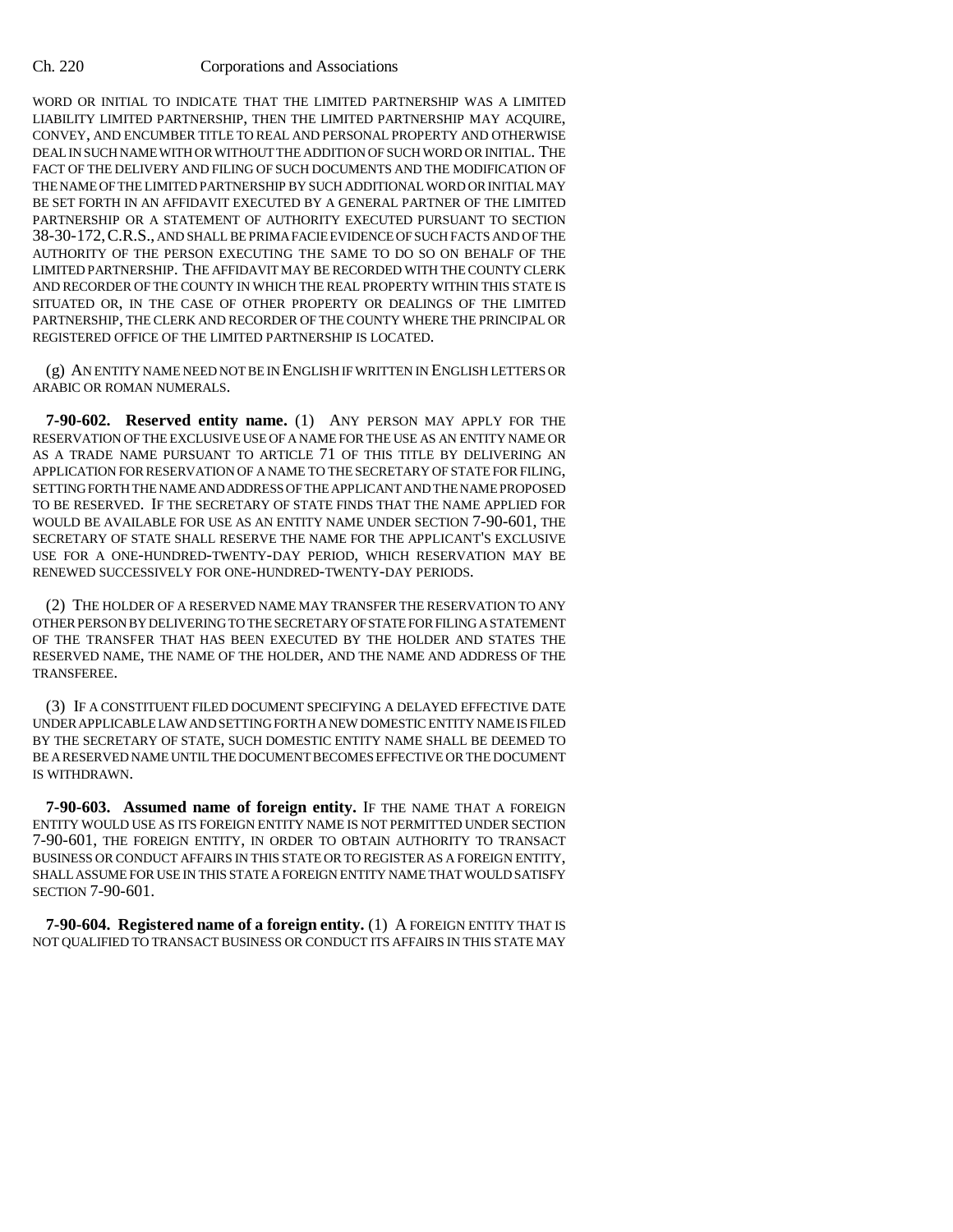REGISTER, AS STATED IN ITS CONSTITUENT FILED DOCUMENTS, IF THAT NAME IS A NAME THAT COULD BE AN ENTITY NAME. SUCH REGISTRATION SHALL BE EFFECTIVE THROUGH DECEMBER 31 OF THE YEAR IN WHICH THE FILING IS EFFECTIVE.

(2) A FOREIGN ENTITY REGISTERS A NAME PURSUANT TO THIS SECTION BY DELIVERING TO THE SECRETARY OF STATE FOR FILING AN APPLICATION FOR REGISTRATION THAT SHALL INCLUDE:

(a) THE NAME TO BE REGISTERED, THE JURISDICTION IN WHICH THE FOREIGN ENTITY IS FORMED OR ORGANIZED, AND A BRIEF DESCRIPTION OF THE NATURE OF THE ACTIVITIES IN WHICH IT IS ENGAGED; AND

(b) A CERTIFICATE OF EXISTENCE OR SIMILAR DOCUMENT FROM THE JURISDICTION IN WHICH THE FOREIGN ENTITY IS FORMED.

(3) A FOREIGN ENTITY THAT HAS IN EFFECT A REGISTRATION OF A NAME PURSUANT TO THIS SECTION MAY RENEW SUCH REGISTRATION FOR THE YEAR FOLLOWING THE YEAR OF REGISTRATION BY DELIVERING TO THE SECRETARY OF STATE FOR FILING, ON OR BEFORE DECEMBER 31 OF THE YEAR OF REGISTRATION, A RENEWAL APPLICATION FOR REGISTRATION THAT COMPLIES WITH THE REQUIREMENTS OF THIS SECTION. WHEN FILED, THE RENEWAL APPLICATION FOR REGISTRATION RENEWS THE REGISTRATION FOR THE FOLLOWING YEAR.

(4) A FOREIGN ENTITY THAT HAS IN EFFECT A REGISTRATION OF A NAME MAY ASSIGN SUCH REGISTRATION TO ANOTHER FOREIGN ENTITY BY DELIVERING TO THE SECRETARY OF STATE FOR FILING AN ASSIGNMENT OF THE REGISTRATION THAT STATES THE REGISTRATION NAME, THE NAME OF THE FOREIGN ENTITY, AND THE NAME OF THE ASSIGNEE CONCURRENTLY WITH THE DELIVERY TO THE SECRETARY OF STATE FOR FILING OF THE ASSIGNEE'S APPLICATION FOR REGISTRATION THE NAME AS A NAME OF THE ASSIGNEE.

(5) A FOREIGN ENTITY THAT HAS IN EFFECT A REGISTRATION OF A NAME MAY TERMINATE THE REGISTRATION AT ANY TIME BY DELIVERING TO THE SECRETARY OF STATE FOR FILING A STATEMENT OF TERMINATION SETTING FORTH THE FOREIGN ENTITY'S NAME AND STATING THAT THE REGISTRATION OF SUCH ENTITY IS TERMINATED.

**SECTION 48.** 7-101-201 (5) and (11), Colorado Revised Statutes, are amended to read:

**7-101-201. Filing requirements - number of copies - signature as affirmation.** (5) The document shall be in the English language. A corporate AN ENTITY name need not be in English if written in English letters or arabic or roman numerals, and the certificate of existence required of foreign corporations need not be in English if accompanied by a reasonably authenticated English translation.

(11) The document shall be delivered to the secretary of state for filing and shall be accompanied by one exact or conformed copy thereof, or two exact or conformed copies if the document is delivered pursuant to section 7-105-103 or 7-115-110, the correct filing fee, and any penalty required by articles 101 to 117 of this title or other law. Except with respect to filings pursuant to section 7-105-103 OR 7-115-110,  $\sigma$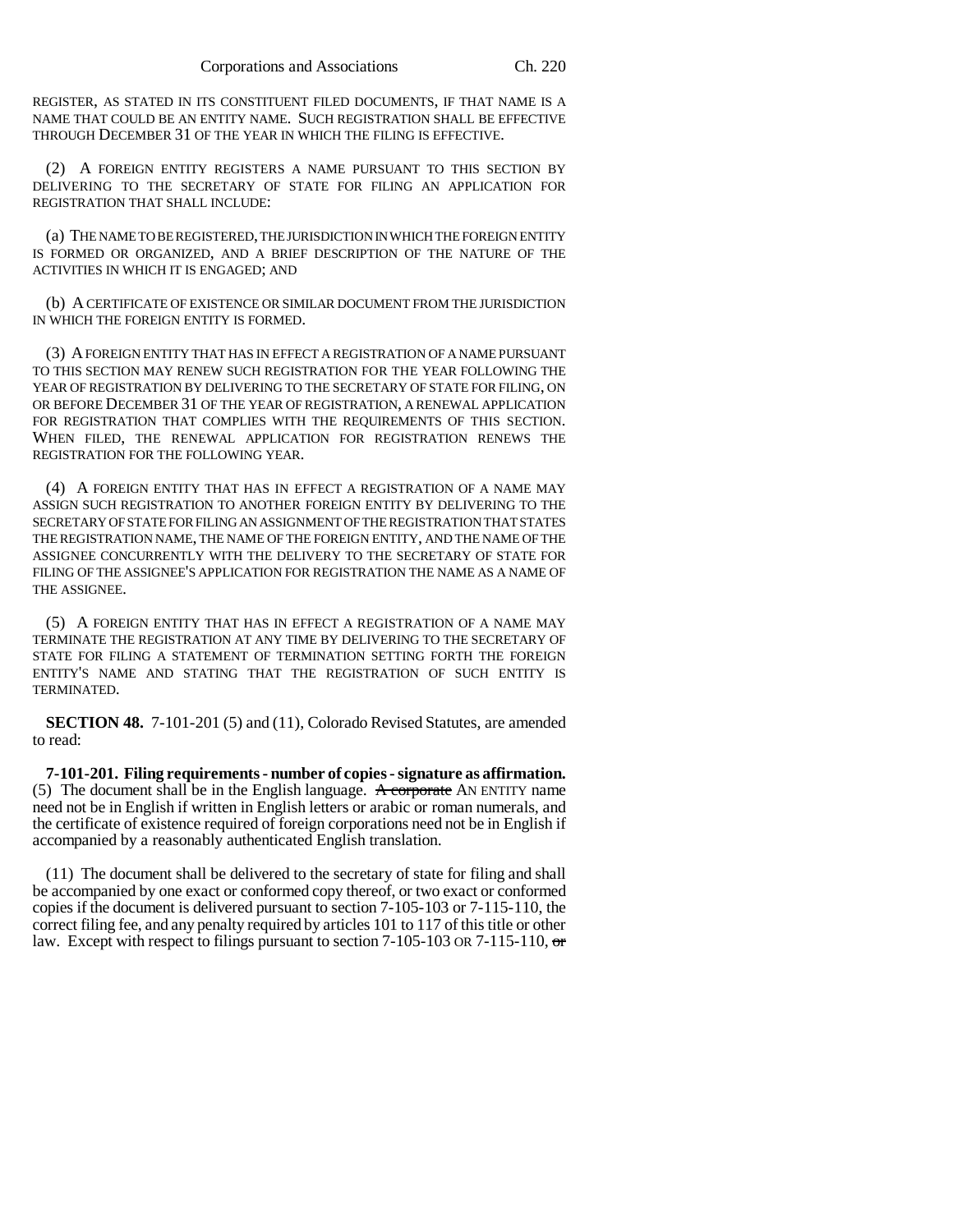7-116-108, the document shall state, or be accompanied by a writing stating, the address to which the secretary of state may send a copy upon completion of the filing.

**SECTION 49.** 7-101-206 (2), Colorado Revised Statutes, is amended to read:

**7-101-206. Filing duty of secretary of state - manner of filing.** (2) The secretary of state files a document by legibly stamping or otherwise endorsing the word "filed", together with the name and official title of the secretary of state and the time and date of receipt, on both the document and the accompanying copy or copies. After filing a document, except as provided in sections 7-105-103 AND 7-115-110, and 7-116-108, the secretary of state shall deliver the accompanying copy, with the receipt for filing fees, if any, to the domestic or foreign corporation or at the address stated pursuant to section  $7-101-201$  (11).

**SECTION 50.** 7-101-401 (4) and (10), Colorado Revised Statutes, are amended to read:

**7-101-401. General definitions.** As used in articles 101 to 117 of this title, unless the context otherwise requires:

(4) "Assumed corporate ENTITY name" means the name assumed for use in this state by a foreign corporation pursuant to section 7-115-106 or by a foreign nonprofit corporation pursuant to section 7-135-106 PART 6 OF ARTICLE 90 OF THIS TITLE because its corporate ENTITY name is not available for use in this state.

(10) "Corporate name" means:

(a) The name of a domestic corporation or a domestic nonprofit corporation as stated in its articles of incorporation; or

(b) The name of a foreign corporation or a foreign nonprofit corporation as stated in its articles of incorporation or document of similar import.

**SECTION 51.** 7-102-102 (1) (a), Colorado Revised Statutes, is amended to read:

**7-102-102. Articles of incorporation.** (1) The articles of incorporation shall set forth:

(a) A corporate AN ENTITY name for the corporation that satisfies the requirements of section 7-104-101 PART 6 OF ARTICLE 90 OF THIS TITLE;

**SECTION 52.** The introductory portion to 7-103-102 (1) and 7-103-102 (1) (a), Colorado Revised Statutes, are amended to read:

**7-103-102. General powers.** (1) Unless otherwise provided in the articles of incorporation, every corporation has perpetual duration and succession in its corporate ENTITY name and has the same powers as an individual to do all things necessary or convenient to carry out its business and affairs, including the power:

(a) To sue and be sued, complain, and defend in its corporate ENTITY name;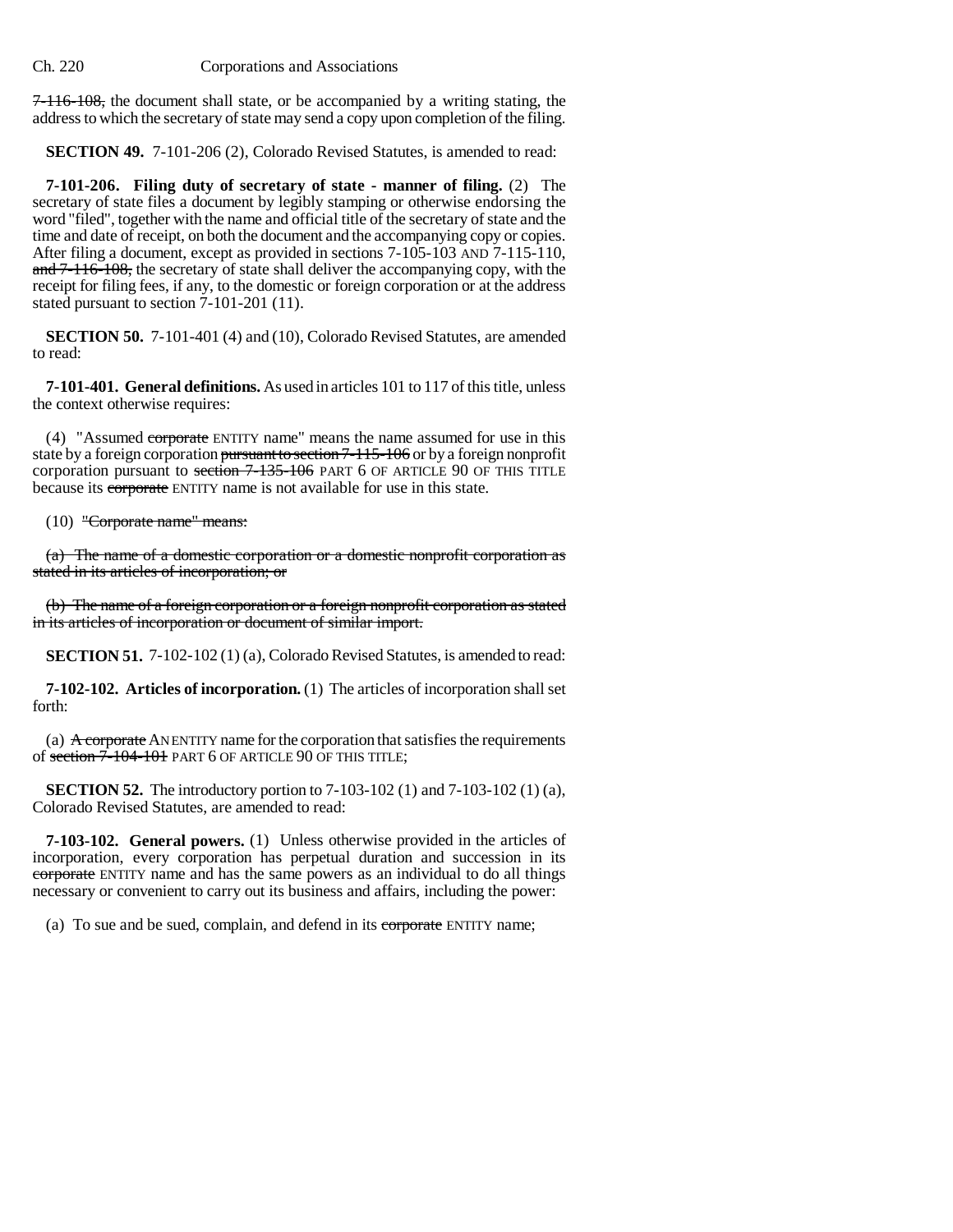**SECTION 53.** 7-104-102 (1), Colorado Revised Statutes, is amended to read:

**7-104-102. Reserved name.** (1) Any person may apply for the reservation of the exclusive use of a name by delivering an application for reservation of name to the secretary of state for filing, setting forth the name and address of the applicant and the name proposed to be reserved. If the secretary of state finds that the name applied for would be available for use as a corporate name under section 7-104-101 PURSUANT TO PART 6 OF ARTICLE 90 OF THIS TITLE, the secretary of state shall reserve the name for the applicant's exclusive use for a one-hundred-twenty-day period, which reservation may be renewed.

**SECTION 54.** 7-105-102 (1) (a), Colorado Revised Statutes, is amended to read:

**7-105-102. Change of registered office or registered agent.** (1) A corporation may change its registered office or registered agent by delivering to the secretary of state for filing a statement of change that sets forth:

(a) Its corporate ENTITY name;

**SECTION 55.** 7-108-105 (6), Colorado Revised Statutes, is amended to read:

**7-108-105. Terms of directors generally.** (6) A director whose term has ended may deliver to the secretary of state for filing a statement to that effect pursuant to section 7-116-108 7-90-502.

**SECTION 56.** 7-108-107 (3), Colorado Revised Statutes, is amended to read:

**7-108-107. Resignation of directors.** (3) A director who resigns may deliver to the secretary of state for filing a statement to that effect pursuant to section  $7 - 116 - 1087 - 90 - 502$ .

**SECTION 57.** 7-108-108 (5), Colorado Revised Statutes, is amended to read:

**7-108-108. Removal of directors by shareholders.** (5) A director who is removed pursuant to this section may deliver to the secretary of state for filing a statement to that effect pursuant to section  $7-116-108$  7-90-502.

**SECTION 58.** 7-108-109 (4), Colorado Revised Statutes, is amended to read:

**7-108-109. Removal of directors by judicial proceeding.** (4) A director who is removed pursuant to this section may deliver to the secretary of state for filing a statement to that effect pursuant to section  $7 - 116 - 108$  7-90-502.

**SECTION 59.** 7-108-303 (5), Colorado Revised Statutes, is amended to read:

**7-108-303. Resignation and removal of officers.** (5) An officer who resigns or is removed or whose appointment has expired may deliver to the secretary of state for filing a statement to that effect pursuant to section  $7-116-108$  7-90-502.

**SECTION 60.** 7-110-102 (1) (d) and (2), Colorado Revised Statutes, are amended to read: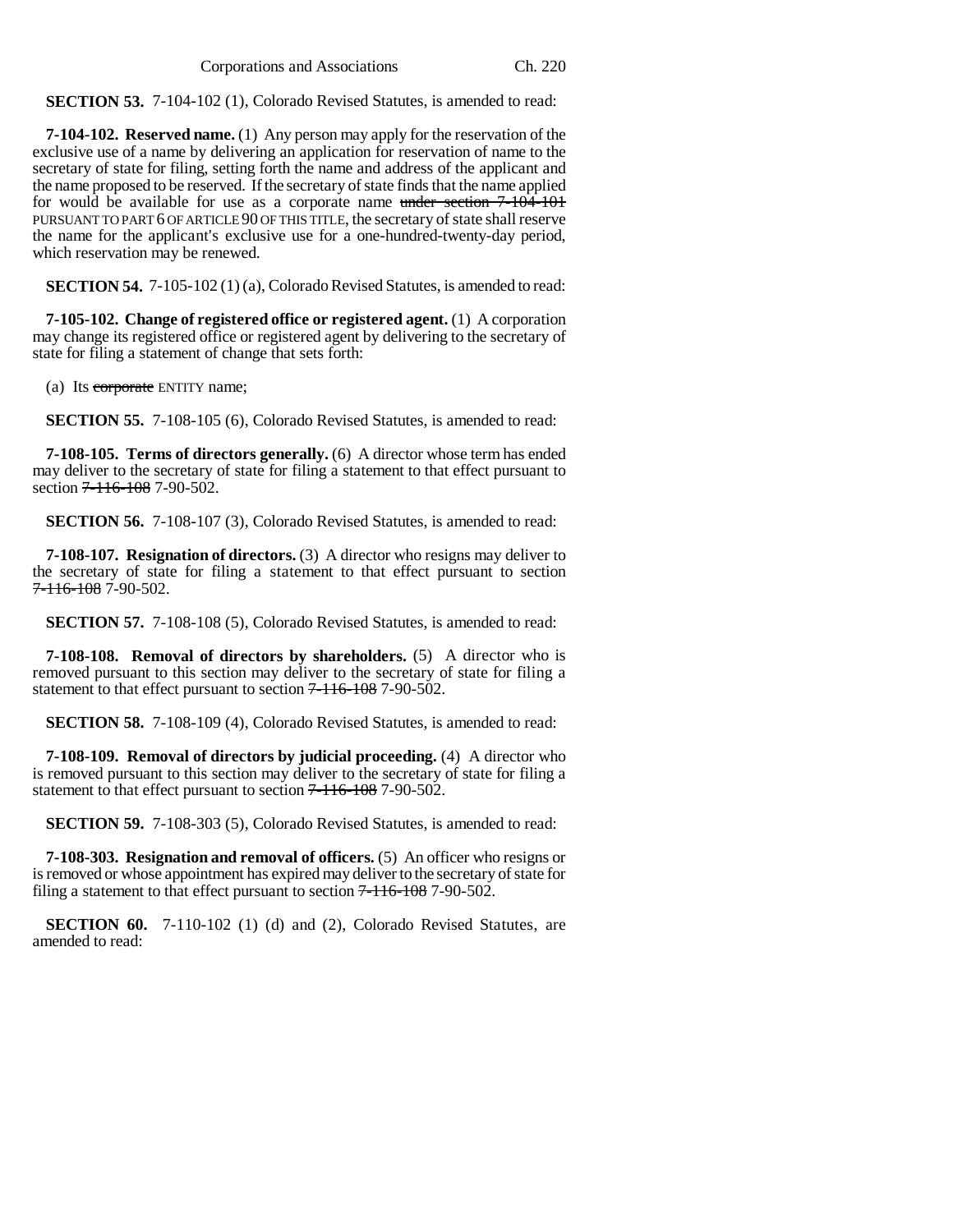**7-110-102. Amendment of articles of incorporation by board of directors.** (1) Unless otherwise provided in the articles of incorporation, the board of directors may adopt, without shareholder action, one or more amendments to the articles of incorporation to:

(d) Change the corporate ENTITY name OF THE CORPORATION by substituting the word "corporation", "incorporated", "company", OR "limited", or an abbreviation of any thereof for a similar word or abbreviation in the name, or by adding, deleting, or changing a geographical attribution; or

(2) The board of directors may adopt, without shareholder action, one or more amendments to the articles of incorporation to change the corporate ENTITY name OF THE CORPORATION, if necessary, in connection with the reinstatement of a corporation pursuant to section 7-114-203.

**SECTION 61.** 7-110-109, Colorado Revised Statutes, is amended to read:

**7-110-109. Effect of amendment of articles of incorporation.** An amendment to the articles of incorporation does not affect any existing right of persons other than shareholders, any cause of action existing against or in favor of the corporation, or any proceeding to which the corporation is a party. An amendment changing a corporation's corporate ENTITY name does not abate a proceeding brought by or against a corporation in its former corporate ENTITY name.

**SECTION 62.** 7-111-108 (2) (a), Colorado Revised Statutes, is amended to read:

**7-111-108. Redomestication as a domestic insurer.** (2) The articles of redomestication shall set forth:

(a) A corporate AN ENTITY name for the corporation that satisfies the requirements of sections 7-104-101 and 10-3-103, C.R.S.;

**SECTION 63.** 7-114-103.5, Colorado Revised Statutes, is amended to read:

**7-114-103.5. Name of dissolved corporation.** On and after the effective date of the dissolution, the corporate ENTITY name of a dissolved corporation shall include the words "a dissolved Colorado corporation" and the year of dissolution.

**SECTION 64.** 7-114-104 (3) (a) and (5), Colorado Revised Statutes, are amended to read:

**7-114-104. Revocation of dissolution.** (3) After the revocation of dissolution is authorized, the corporation may revoke the dissolution by delivering to the secretary of state for filing, within one hundred twenty days after the effective date of dissolution, articles of revocation of dissolution, together with a copy of its articles of dissolution, that set forth:

(a) The ENTITY name of the corporation;

(5) When the revocation of dissolution is effective, it relates back to and takes effect as of the effective date of the dissolution, and the corporation may carry on its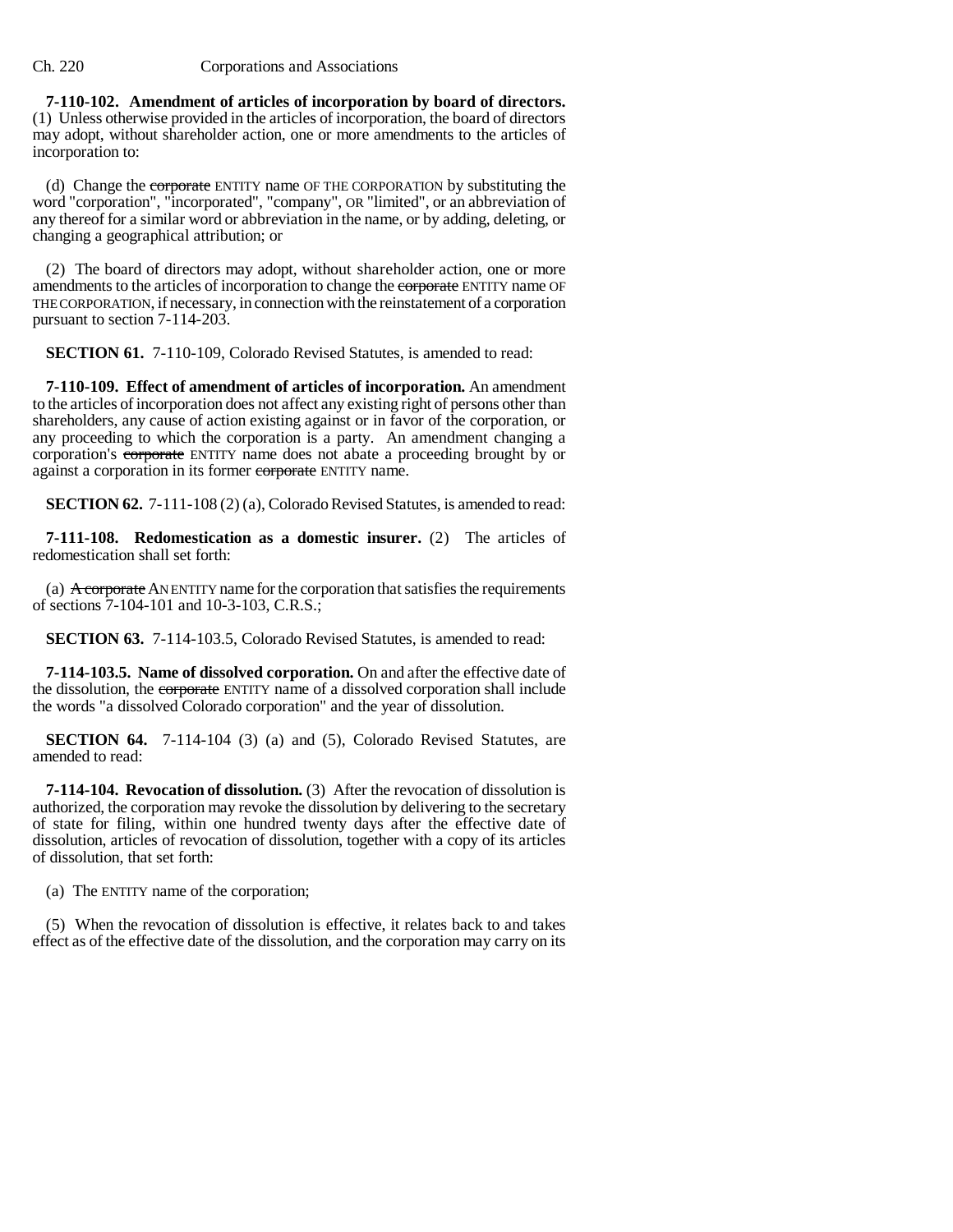business and use its corporate ENTITY name as if dissolution had never occurred.

**SECTION 65.** 7-114-201 (1) (b), Colorado Revised Statutes, is amended to read:

**7-114-201. Grounds for administrative dissolution.** (1) The secretary of state may commence a proceeding under section 7-114-202 for administrative dissolution of a corporation if:

(b) The corporation does not deliver its corporate PERIODIC report to the secretary of state when it is due;

**SECTION 66.** 7-114-203 (1) (a) and (1) (c), Colorado Revised Statutes, are amended to read:

**7-114-203. Reinstatement following administrative dissolution.** (1) A corporation administratively dissolved under section 7-114-202 may apply to the secretary of state for reinstatement within two years after the effective date of dissolution by delivering to the secretary of state for filing an application for reinstatement that states:

(a) The effective date of its administrative dissolution and its corporate THE ENTITY name OF THE CORPORATION at that date;

(c) The corporate ENTITY name under which the corporation is being reinstated and that such name satisfies the requirements of section 7-104-101 AND PART 6 OF ARTICLE 90 OF THIS TITLE;

**SECTION 67.** 7-115-103 (1) (a), Colorado Revised Statutes, is amended to read:

**7-115-103. Application for authority to transact business.** (1) A foreign corporation may apply for authority to transact business in this state by delivering to the secretary of state for filing an application for authority to transact business setting forth:

(a) Its corporate ENTITY name and its assumed corporate ENTITY name, if any;

**SECTION 68.** 7-115-104 (1) (a), Colorado Revised Statutes, is amended to read:

**7-115-104. Amended application for authority to transact business.** (1) A foreign corporation authorized to transact business in this state shall deliver an amended application for authority to transact business to the secretary of state for filing if the foreign corporation changes:

(a) Its corporate ENTITY name or its assumed corporate ENTITY name;

**SECTION 69.** 7-115-109 (1) (a), Colorado Revised Statutes, is amended to read:

**7-115-109. Change of registered office or registered agent of foreign corporation.** (1) A foreign corporation authorized to transact business in this state may change its registered office or registered agent by delivering to the secretary of state for filing a statement of change that sets forth: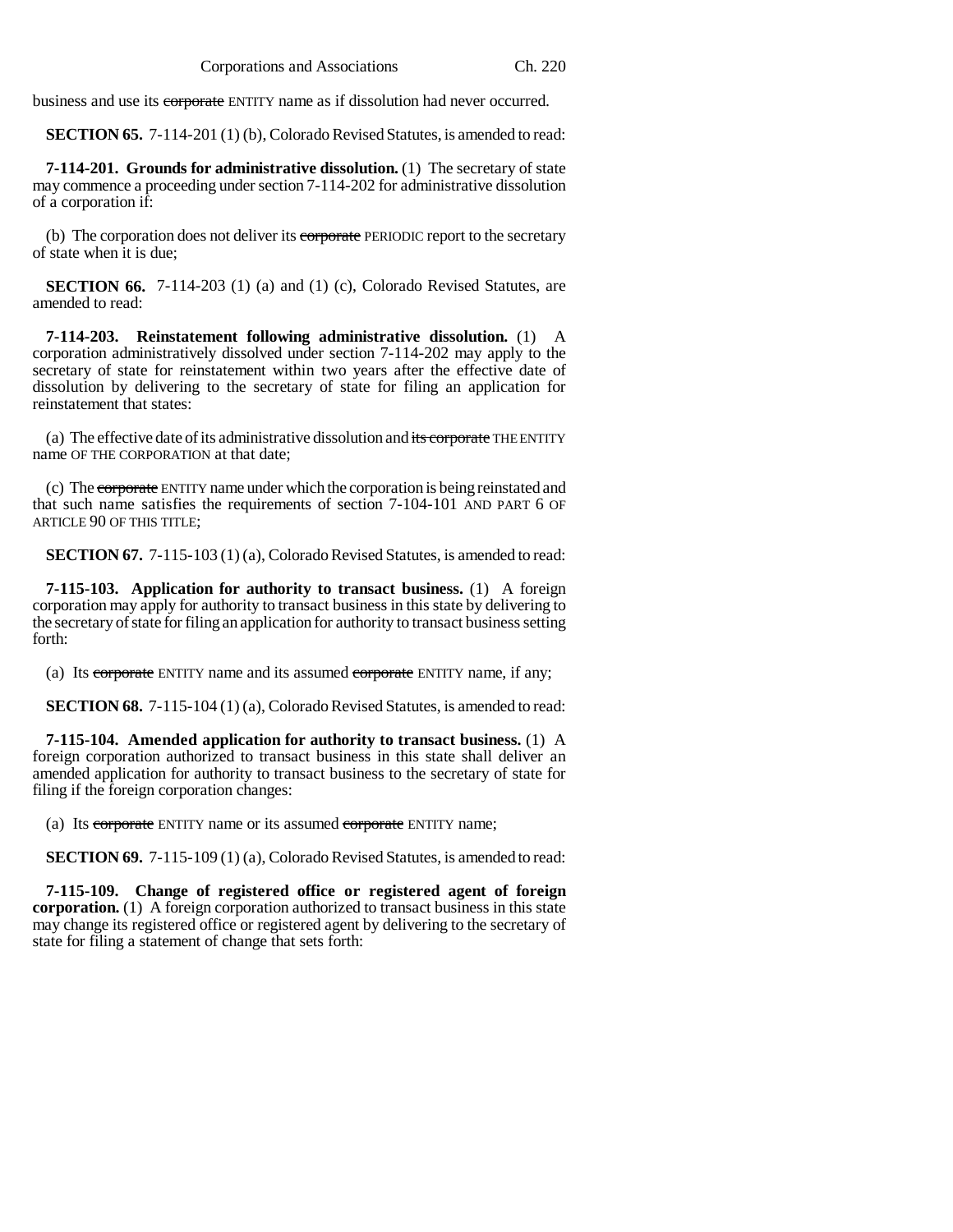(a) Its corporate ENTITY name and its assumed corporate ENTITY name, if any;

**SECTION 70.** 7-115-201 (2) (a) and (3), Colorado Revised Statutes, are amended to read:

**7-115-201. Withdrawal of foreign corporation.** (2) A foreign corporation authorized to transact business in this state shall apply for withdrawal by delivering to the secretary of state for filing an application for withdrawal setting forth:

(a) Its corporate ENTITY name and its assumed corporate ENTITY name, if any;

(3) If a foreign corporation delivers to the secretary of state an application for withdrawal before the date on which a corporate PERIODIC report is due, and the application for withdrawal is filed within thirty days after the date of its delivery to the secretary of state, the foreign corporation shall be relieved of its obligation to file such corporate PERIODIC report or pay the fee therefor.

**SECTION 71.** 7-115-301 (1) (a), Colorado Revised Statutes, is amended to read:

**7-115-301. Grounds for revocation.** (1) The secretary of state shall commence a proceeding under section 7-115-302 to revoke the authority of a foreign corporation to transact business in this state if:

(a) The foreign corporation does not deliver its corporate PERIODIC report to the secretary of state when it is due;

**SECTION 72.** 7-116-101 (5) (f), Colorado Revised Statutes, is amended to read:

**7-116-101. Corporate records.** (5) A corporation shall keep a copy of each of the following records at its principal office:

(f) A copy of its most recent corporate PERIODIC report delivered to the secretary of state under section 7-116-107; and

**SECTION 73.** 7-116-107, Colorado Revised Statutes, is REPEALED AND REENACTED, WITH AMENDMENTS, to read:

**7-116-107. Periodic report to secretary of state.** EACH DOMESTIC CORPORATION AND EACH FOREIGN CORPORATION AUTHORIZED TO TRANSACT BUSINESS IN THIS STATE SHALL COMPLY WITH THE PERIODIC REPORTING REQUIREMENTS OF PART 5 OF ARTICLE 90 OF THIS TITLE.

**SECTION 74.** 7-121-201 (5) and (11), Colorado Revised Statutes, are amended to read:

**7-121-201. Filing requirements - number of copies - signature as affirmation.** (5) The document shall be in the English language. A corporate AN ENTITY name need not be in English if written in English letters or Arabic or Roman numerals, and the certificate of existence required of foreign nonprofit corporations need not be in English if accompanied by a reasonably authenticated English translation.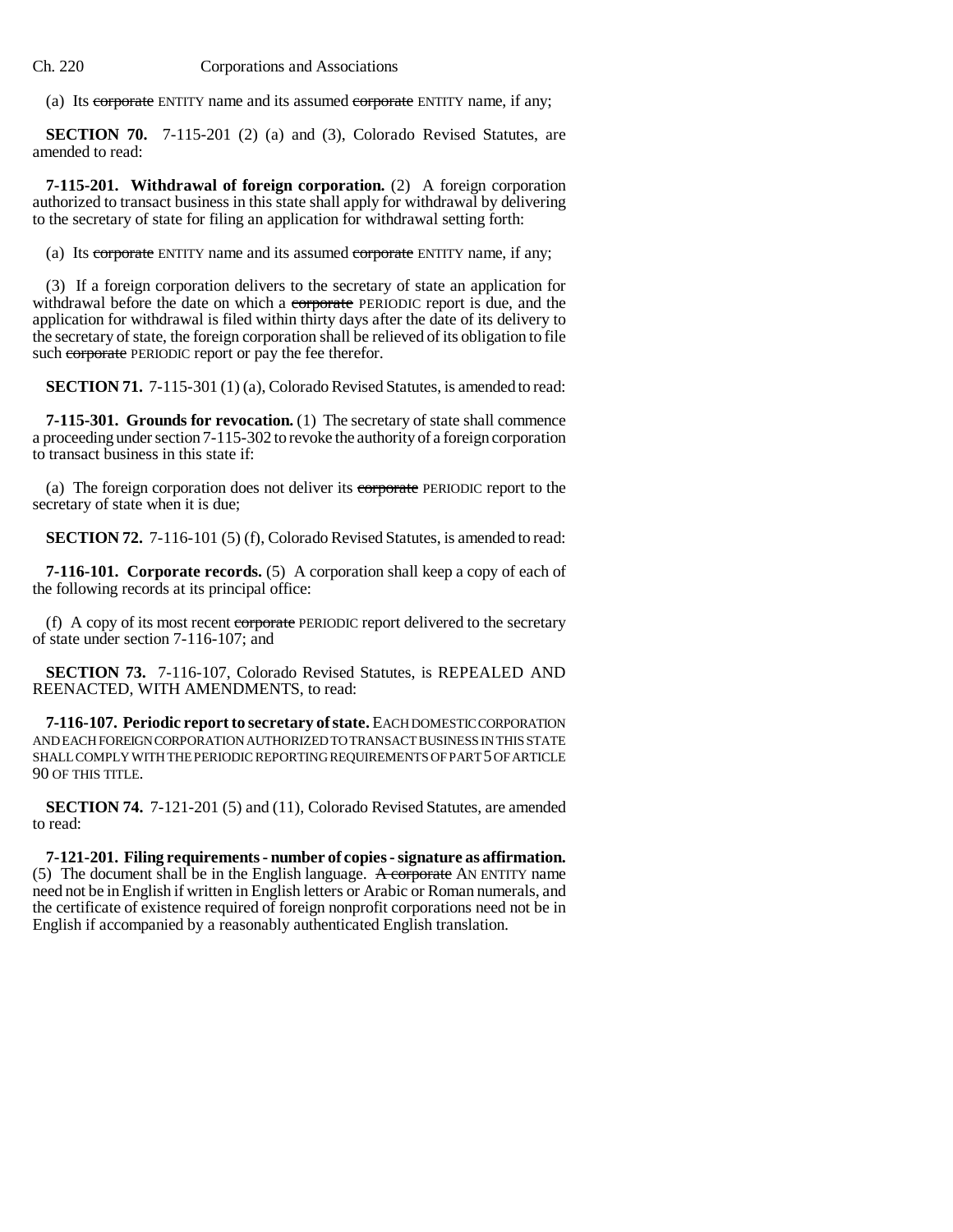Corporations and Associations Ch. 220

(11) The document shall be delivered to the secretary of state for filing and shall be accompanied by one exact or conformed copy thereof, or two exact or conformed copies if the document is delivered pursuant to section 7-125-103 or 7-135-110, the correct filing fee, and any penalty required by articles 121 to 137 of this title or other law. Except with respect to filings pursuant to section 7-125-103, 7-135-110, or 7-136-108 7-90-502, the document shall state, or be accompanied by a writing stating, the address to which the secretary of state may send a copy upon completion of the filing.

**SECTION 75.** 7-121-206 (2), Colorado Revised Statutes, is amended to read:

**7-121-206. Filing duty of secretary of state - manner of filing.** (2) The secretary of state files a document by legibly stamping or otherwise endorsing the word "filed", together with the name and official title of the secretary of state and the time and date of receipt, on both the document and the accompanying copy or copies. After filing a document, except as provided in sections 7-125-103, 7-135-110, and 7-136-108 7-90-502, the secretary of state shall deliver the accompanying copy, with the receipt for filing fees, if any, to the domestic or foreign nonprofit corporation or at the address stated pursuant to section 7-121-201 (11).

**SECTION 76.** 7-121-401 (3) and (8), Colorado Revised Statutes, are amended to read:

**7-121-401. General definitions.** As used in articles 121 to 137 of this title, unless the context otherwise requires:

(3) "Assumed corporate ENTITY name" means the name assumed for use in this state by a foreign corporation pursuant to section 7-115-106 or by a foreign nonprofit corporation pursuant to section 7-135-106 PART 6 OF ARTICLE 90 OF THIS TITLE because its corporate ENTITY name is not available for use in this state.

(8) "Corporate name" means:

(a) The name of a domestic corporation or a domestic nonprofit corporation as stated in its articles of incorporation; or

(b) The name of a foreign corporation or a foreign nonprofit corporation as stated in its articles of incorporation or document of similar import.

**SECTION 77.** 7-121-402 (4), Colorado Revised Statutes, is amended to read:

**7-121-402. Notice.** (4) Written notice to a domestic nonprofit corporation or to a foreign nonprofit corporation authorized to transact business in this state, other than in its capacity as a member, is correctly addressed if addressed to its registered agent at its registered office or to the domestic or foreign nonprofit corporation or its secretary at its principal office as shown in its most recent corporate PERIODIC report, or, if a corporate PERIODIC report has not been delivered, to a domestic nonprofit corporation in its articles of incorporation or to a foreign nonprofit corporation in its application for a certificate of authority.

**SECTION 78.** 7-122-102 (1) (a), Colorado Revised Statutes, is amended to read: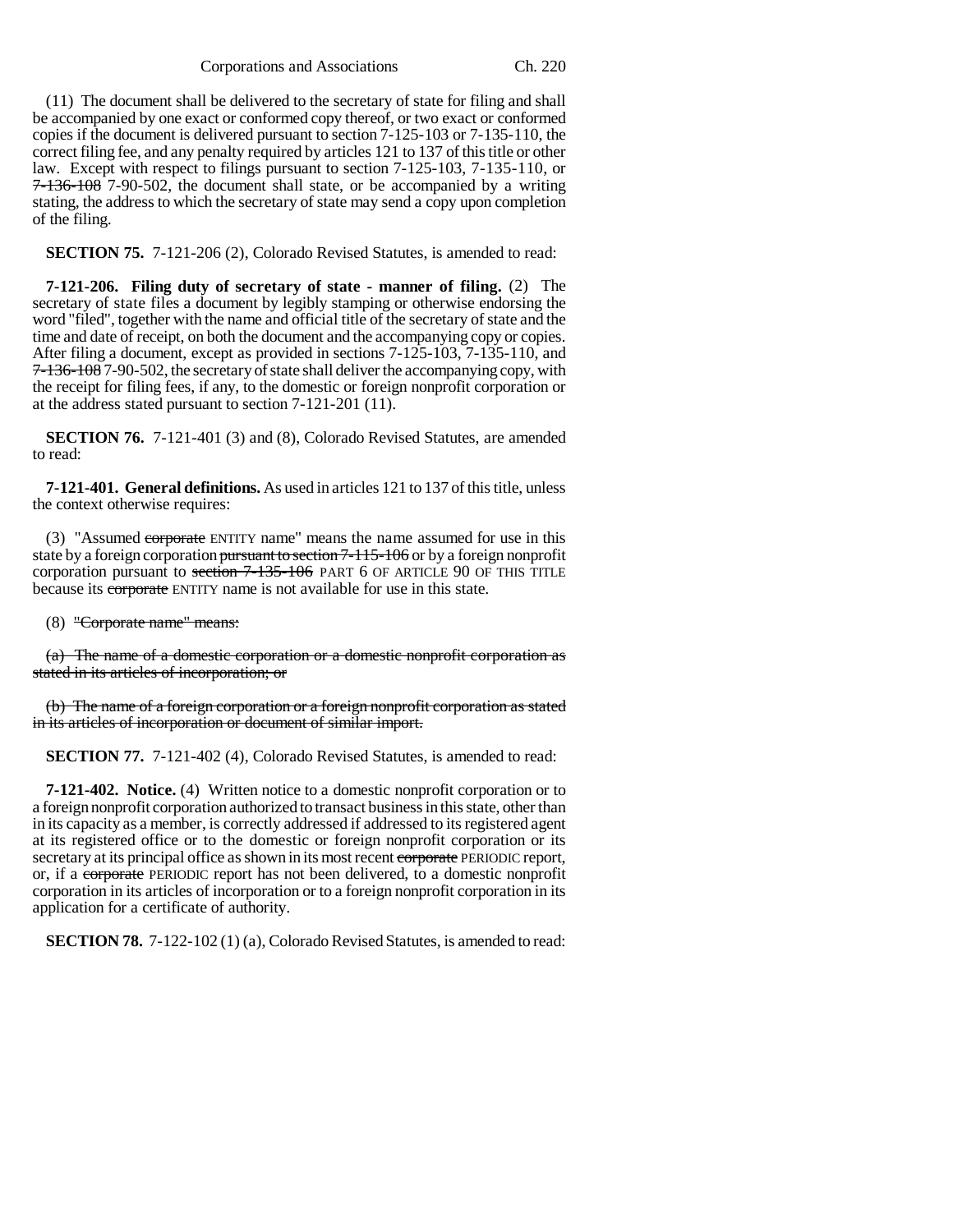**7-122-102. Articles of incorporation.** (1) The articles of incorporation shall set forth:

(a)  $\overline{A}$  corporate AN ENTITY name for the nonprofit corporation that satisfies the requirements of section 7-124-101 PART 6 OF ARTICLE 90 OF THIS TITLE;

**SECTION 79.** The introductory portion to 7-123-102 (1) and 7-123-102 (1) (a), Colorado Revised Statutes, are amended to read:

**7-123-102. General powers.** (1) Unless otherwise provided in the articles of incorporation, every nonprofit corporation has perpetual duration and succession in its corporate ENTITY name and has the same powers as an individual to do all things necessary or convenient to carry out its affairs, including the power:

(a) To sue and be sued, complain, and defend in its corporate ENTITY name;

**SECTION 80.** 7-125-102 (1) (a), Colorado Revised Statutes, is amended to read:

**7-125-102. Change of registered office or registered agent.** (1) A nonprofit corporation may change its registered office or registered agent by delivering to the secretary of state for filing a statement of change that sets forth:

(a) Its corporate THE ENTITY name OF THE CORPORATION;

**SECTION 81.** 7-128-105 (6), Colorado Revised Statutes, is amended to read:

**7-128-105. Terms of directors generally.** (6) A director whose term has ended may deliver to the secretary of state for filing a statement to that effect pursuant to section 7-136-108 7-90-502.

**SECTION 82.** 7-128-107 (3), Colorado Revised Statutes, is amended to read:

**7-128-107. Resignation of directors.** (3) A director who resigns may deliver to the secretary of state for filing a statement to that effect pursuant to section 7-136-108 7-90-502.

**SECTION 83.** 7-128-108 (1) (g), Colorado Revised Statutes, is amended, and the said 7-128-108 is further amended BY THE ADDITION OF A NEW SUBSECTION, to read:

**7-128-108. Removal of directors.** (1) Directors elected by voting members or directors may be removed as follows:

 $(g)$  A director who is removed pursuant to this section may deliver to the secretary of state for filing a statement to that effect pursuant to section 7-136-108.

(4) A DIRECTOR WHO IS REMOVED PURSUANT TO THIS SECTION MAY DELIVER TO THE SECRETARY OF STATE FOR FILING A STATEMENT TO THAT EFFECT PURSUANT TO SECTION 7-90-502.

**SECTION 84.** 7-128-109 (4), Colorado Revised Statutes, is amended to read: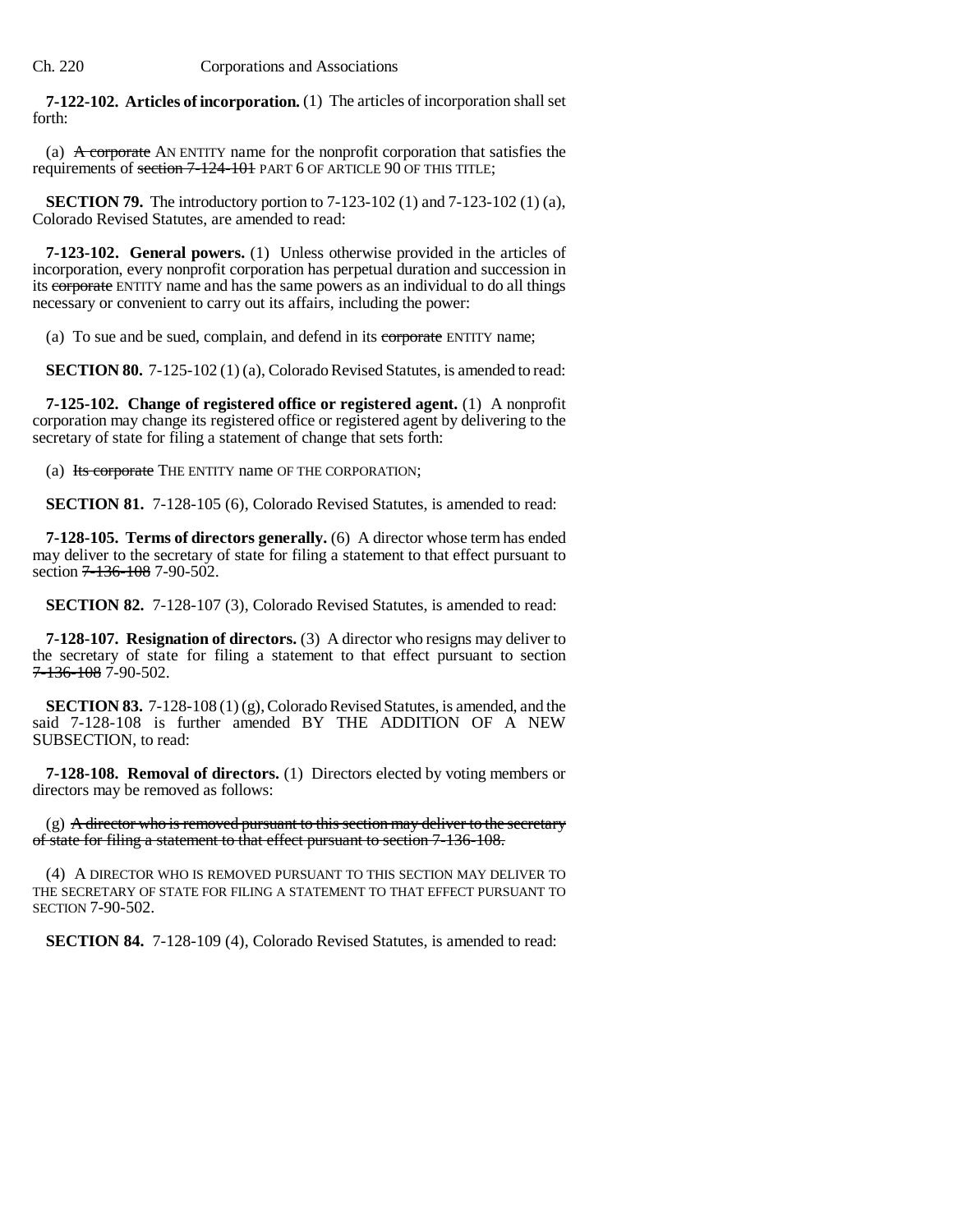**7-128-109. Removal of directors by judicial proceeding.** (4) A director who is removed pursuant to this section may deliver to the secretary of state for filing a statement to that effect pursuant to section  $7 - 136 - 108$  7-90-502.

**SECTION 85.** 7-128-303 (5), Colorado Revised Statutes, is amended to read:

**7-128-303. Resignation and removal of officers.** (5) An officer who resigns or is removed or whose appointment has expired may deliver to the secretary of state for filing a statement to that effect pursuant to section  $7 - 136 - 108$  7-90-502.

**SECTION 86.** 7-130-102 (1) (d) and (2), Colorado Revised Statutes, are amended to read:

**7-130-102. Amendment of articles of incorporation by board of directors or incorporators.** (1) Unless otherwise provided in the articles of incorporation, the board of directors may adopt, without member approval, one or more amendments to the articles of incorporation to:

(d) Change the corporate ENTITY name by substituting the word "corporation", "incorporated", "company", OR "limited", or an abbreviation of any such word for a similar word or abbreviation in the name, or by adding, deleting, or changing a geographical attribution; or

(2) The board of directors may adopt, without member action, one or more amendments to the articles of incorporation to change the corporate ENTITY name, if necessary, in connection with the reinstatement of a nonprofit corporation pursuant to section 7-134-203.

**SECTION 87.** 7-130-108, Colorado Revised Statutes, is amended to read:

**7-130-108. Effect of amendment of articles of incorporation.** An amendment to the articles of incorporation does not affect any existing right of persons other than members, any cause of action existing against or in favor of the nonprofit corporation, or any proceeding to which the nonprofit corporation is a party. An amendment changing a nonprofit corporation's corporate ENTITY name does not abate a proceeding brought by or against a nonprofit corporation in its former corporate ENTITY name.

**SECTION 88.** 7-134-104 (3) (a) and (5), Colorado Revised Statutes, are amended to read:

**7-134-104. Revocation of dissolution.** (3) After the revocation of dissolution is authorized, the nonprofit corporation may revoke the dissolution by delivering to the secretary of state for filing, within one hundred twenty days after the effective date of dissolution, articles of revocation of dissolution, together with a copy of its articles of dissolution, that set forth:

(a) The ENTITY name of the nonprofit corporation;

(5) When the revocation of dissolution is effective, it relates back to and takes effect as of the effective date of the dissolution, and the nonprofit corporation may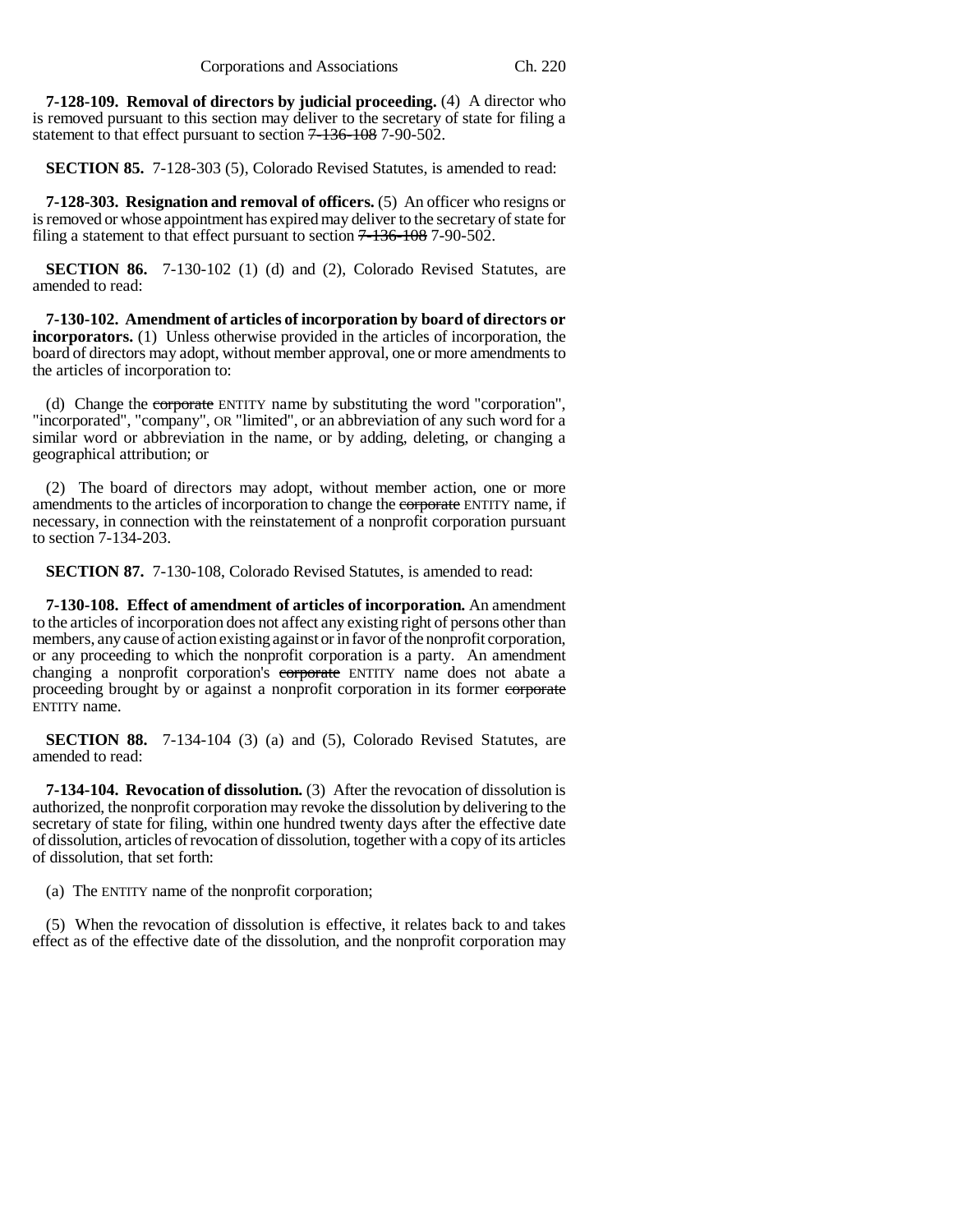carry on its activities and use its corporate ENTITY name as if dissolution had never occurred.

**SECTION 89.** 7-134-105 (3) (d) and (4), Colorado Revised Statutes, are amended to read:

**7-134-105. Effect of dissolution.** (3) Dissolution of a nonprofit corporation does not:

(d) Prevent commencement of a proceeding by or against the nonprofit corporation in its corporate ENTITY name; or

(4) On and after the effective date of the dissolution, the corporate ENTITY name of a dissolved nonprofit corporation shall include the words "a dissolved Colorado nonprofit corporation" and the year of dissolution.

**SECTION 90.** 7-134-201 (1) (b), Colorado Revised Statutes, is amended to read:

**7-134-201. Grounds for administrative dissolution.** (1) The secretary of state may commence a proceeding under section 7-134-202 for administrative dissolution of a nonprofit corporation if:

(b) The nonprofit corporation does not deliver its corporate PERIODIC report to the secretary of state when it is due;

**SECTION 91.** 7-134-202 (3), Colorado Revised Statutes, is amended to read:

**7-134-202. Procedure for and effect of administrative dissolution.** (3) A nonprofit corporation administratively dissolved continues its corporate existence but may not carry on any activities except as is appropriate to wind up and liquidate its affairs under section 7-134-105 and to give notice to claimants in the manner provided in sections 7-134-106 and 7-134-107. If the nonprofit corporation has not been reinstated pursuant to section 7-134-203 within one hundred twenty days after the effective date of the administrative dissolution under subsection (2) of this section, the corporate ENTITY name shall include the words "a dissolved Colorado" nonprofit corporation" and the year of dissolution.

**SECTION 92.** 7-134-203 (1) (a) and (1) (c), Colorado Revised Statutes, are amended to read:

**7-134-203. Reinstatement following administrative dissolution.** (1) A nonprofit corporation administratively dissolved under section 7-134-202 may apply to the secretary of state for reinstatement within five years after the effective date of dissolution by delivering to the secretary of state for filing an application for reinstatement that states:

(a) The effective date of its administrative dissolution and its corporate ENTITY name on such date;

(c) The corporate ENTITY name under which the nonprofit corporation is being reinstated and that such name satisfies the requirements of section 7-124-101 PART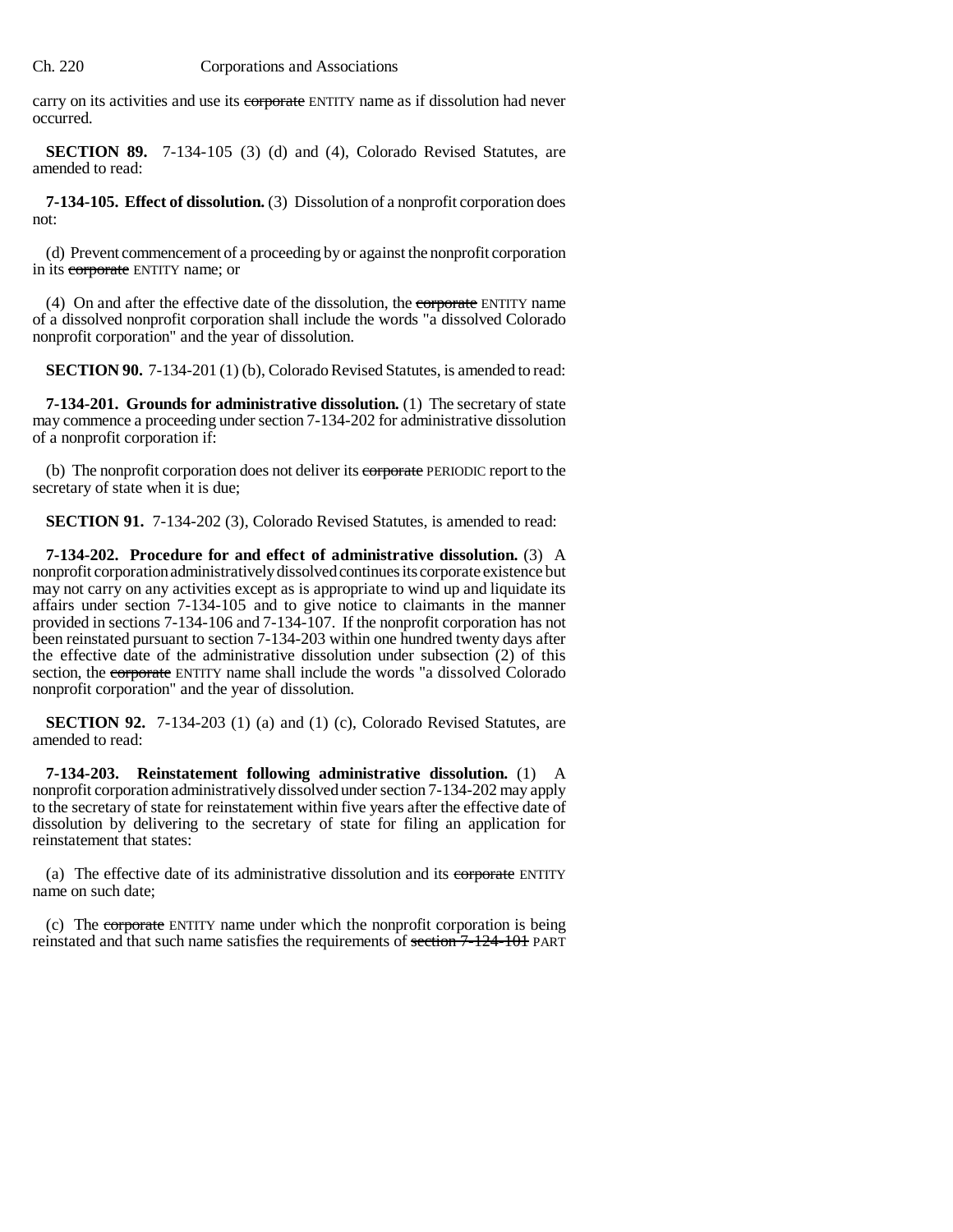6 OF ARTICLE 90 OF THIS TITLE;

**SECTION 93.** 7-135-103 (1) (a), Colorado Revised Statutes, is amended to read:

**7-135-103. Application for authority to conduct affairs.** (1) A foreign nonprofit corporation may apply for authority to conduct affairs in this state by delivering to the secretary of state for filing an application for authority to conduct affairs setting forth:

(a) Its corporate ENTITY name and its assumed corporate ENTITY name, if any;

**SECTION 94.** 7-135-104 (1) (a), Colorado Revised Statutes, is amended to read:

**7-135-104. Amended application for authority to conduct affairs.** (1) A foreign nonprofit corporation authorized to conduct affairs in this state shall deliver an amended application for authority to conduct affairs to the secretary of state for filing if the foreign nonprofit corporation changes:

(a) Its corporate ENTITY name or its assumed corporate ENTITY name;

**SECTION 95.** 7-135-109 (1) (a), Colorado Revised Statutes, is amended to read:

**7-135-109. Changes of registered office or registered agent of foreign nonprofit corporation.** (1) A foreign nonprofit corporation authorized to conduct affairs in this state may change its registered office or registered agent by delivering to the secretary of state for filing a statement of change that sets forth:

(a) Its corporate ENTITY name and its assumed corporate ENTITY name, if any;

**SECTION 96.** 7-135-201 (2) (a) and (3), Colorado Revised Statutes, are amended to read:

**7-135-201. Withdrawal of foreign nonprofit corporation.** (2) A foreign nonprofit corporation authorized to conduct affairs in this state shall apply for withdrawal by delivering to the secretary of state for filing an application for withdrawal setting forth:

(a) Its corporate ENTITY name and its assumed corporate ENTITY name, if any;

(3) If a foreign nonprofit corporation delivers to the secretary of state an application for withdrawal before the date on which a corporate PERIODIC report is due, and the application for withdrawal is filed within thirty days after the date of its delivery to the secretary of state, the foreign nonprofit corporation shall be relieved of its obligation to file such corporate PERIODIC report or pay the fee therefor.

**SECTION 97.** 7-135-301 (1) (a), Colorado Revised Statutes, is amended to read:

**7-135-301. Grounds for revocation.** (1) The secretary of state shall commence a proceeding under section 7-135-302 to revoke the authority of a foreign nonprofit corporation to conduct affairs in this state if: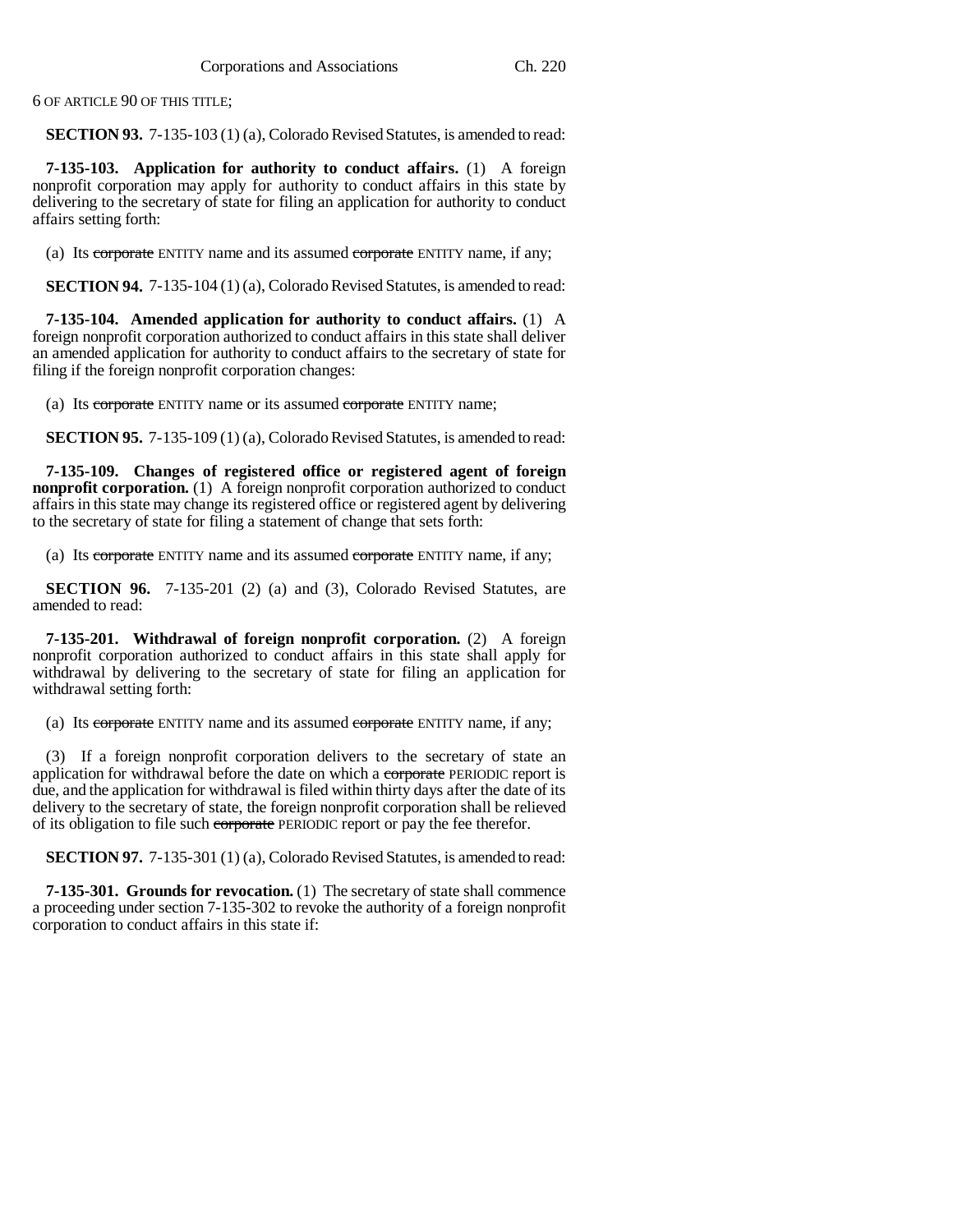(a) The foreign nonprofit corporation does not deliver its corporate PERIODIC report to the secretary of state when it is due;

**SECTION 98.** 7-136-101 (5) (g), Colorado Revised Statutes, is amended to read:

**7-136-101. Corporate records.** (5) A nonprofit corporation shall keep a copy of each of the following records at its principal office:

(g) A copy of its most recent corporate PERIODIC report delivered to the secretary of state under section 7-136-107; and

**SECTION 99.** 7-136-107, Colorado Revised Statutes, is REPEALED AND REENACTED, WITH AMENDMENTS, to read:

**7-136-107. Periodic report to secretary of state.** EACH DOMESTIC CORPORATION AND EACH FOREIGN CORPORATION AUTHORIZED TO TRANSACT BUSINESS IN THIS STATE SHALL COMPLY WITH THE PERIODIC REPORTING REQUIREMENTS OF PART 5 OF ARTICLE 90 OF THIS TITLE.

**SECTION 100.** 7-137-102 (1) and (3), Colorado Revised Statutes, are amended to read:

**7-137-102. Pre-1968 corporate entities - failure to file reports and designate registered offices and agents - dissolution.** (1) Corporate entities which were organized prior to January 1, 1968, and which did not elect to be governed by articles 20 to 29 of this title and could, if they so elected, elect to be governed by articles 121 to 137 of this title, but which have not done so, shall nevertheless be subject to sections SECTION 7-136-107 and 7-136-108 and are required to file corporate PERIODIC reports and pay the filing fees therefor as provided in said articles. Such corporate entities shall also designate and maintain registered offices and registered agents as provided in section 7-125-101. Such registered agents shall be the agents for service of process on said corporate entities as provided in section 7-125-104, and, in the event such registered agent is not maintained, process may be served on such corporate entity as set forth in section 7-125-104.

(3) If any corporate entity, organized prior to January 1, 1968, that could elect to be governed by articles 20 to 29 or 121 to 137 of this title, but which has not so elected and has failed to file corporate PERIODIC reports or designate a registered office and agent, may be administratively dissolved pursuant to sections 7-134-201 and 7-134-202 and reinstated pursuant to sections 7-134-203 and 7-134-204.

**SECTION 101.** The introductory portion to 7-137-201 (1) and 7-137-201 (1) (d), Colorado Revised Statutes, are amended to read:

**7-137-201. Procedure to elect to accept articles 121 to 137 of this title.** (1) Any corporate entity with shares of capital stock organized before January 1, 1968, under articles ARTICLE 40, 50, or 51 of this title, any corporate entity organized before January 1, 1968, under article 40 or 50 of this title without shares of capital stock, and any corporate entity whether with or without shares of capital stock and organized before January 1, 1968, under any general law or created by any special act of the general assembly for a purpose for which a nonprofit corporation may be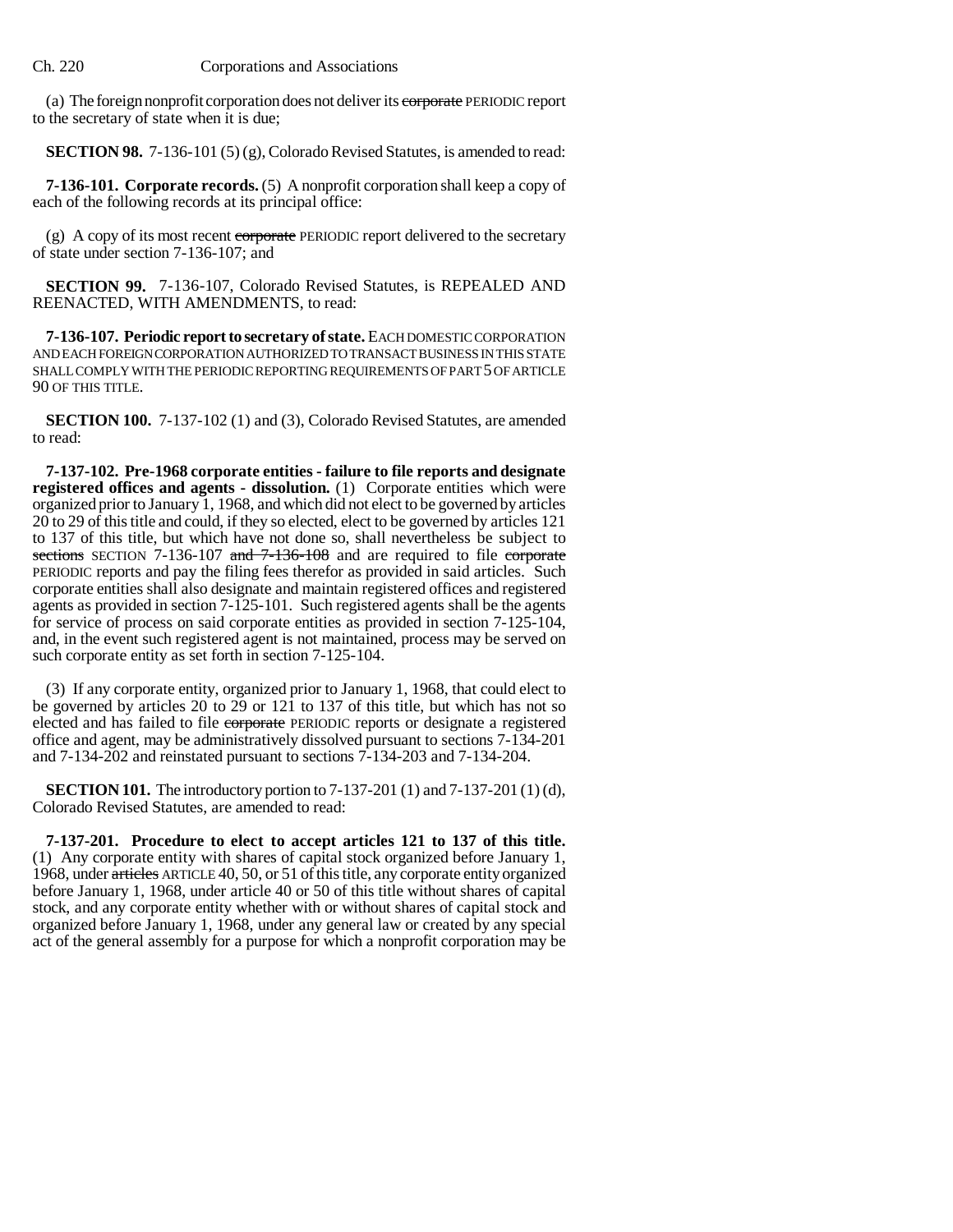organized under articles 121 to 137 of this title may elect to accept said articles in the following manner:

(d) If the corporate ENTITY name is not in conformity with the provisions of section 7-124-101 PART 6 OF ARTICLE 90 OF THIS TITLE, the corporate entity shall change its name to conform with section 7-124-101 PART 6 OF ARTICLE 90 OF THIS TITLE. The adoption of a name which THAT is in conformity with said section by the members or stockholders of the corporate entity, and its inclusion in the statement of election to accept said articles 121 to 137 as the corporate ENTITY name, and the issuance of a certificate of acceptance by the secretary of state shall be the only action necessary to effect such change. The articles of incorporation, affidavit, or other basic organizational charter shall be deemed for all purposes amended to conform to such corporate ENTITY name.

**SECTION 102.** 10-12-404, Colorado Revised Statutes, is amended to read:

**10-12-404. Company name.** The corporate name of any company organized under this article shall contain the word "mutual" and shall not be the same as  $\sigma$ r deceptively similar to, AND SHALL BE DISTINGUISHABLE ON THE RECORDS OF THE SECRETARY OF STATE FROM the name of any domestic company or of any foreign or alien company authorized to transact business in this state.

**SECTION 103.** 10-16-304 (1) (a), Colorado Revised Statutes, is amended to read:

**10-16-304. Contents of articles.** (1) In addition to the contents required or permitted by the general corporation laws of this state relating to corporations not for profit, the articles of incorporation of any corporation shall comply with the following:

(a) The name of the corporation shall not include the words "insurance", "casualty", "surety", "mutual", or any other words descriptive of the insurance, casualty, or surety business. The corporate name of any corporation formed under this article shall not be the same as or deceptively similar to, AND SHALL BE DISTINGUISHABLE ON THE RECORDS OF THE SECRETARY OF STATE FROM the name of any other corporation authorized to do business in this state; and

**SECTION 104.** 10-16-413 (4), Colorado Revised Statutes, is amended to read:

**10-16-413. Prohibited practices.** (4) No health maintenance organization, unless licensed as an insurer, may use in its name, contracts, or literature any of the words "insurance", "casualty", "surety", "mutual", or any other words descriptive of the insurance, casualty, or surety business or deceptively similar to AND SHALL BE DISTINGUISHABLE ON THE RECORDS OF THE SECRETARY OF STATE FROM the name or description of any insurance or surety corporation doing business in this state.

**SECTION 105.** 11-3-101 (5), Colorado Revised Statutes, is amended to read:

**11-3-101. General corporate powers.** (5) If the name of a state bank organized under the laws of this state contains the word "bank", said bank need not comply with the requirements of section  $7-104-101$   $(1)$   $(a)$  PART 6 OF ARTICLE 90 OF TITLE 7,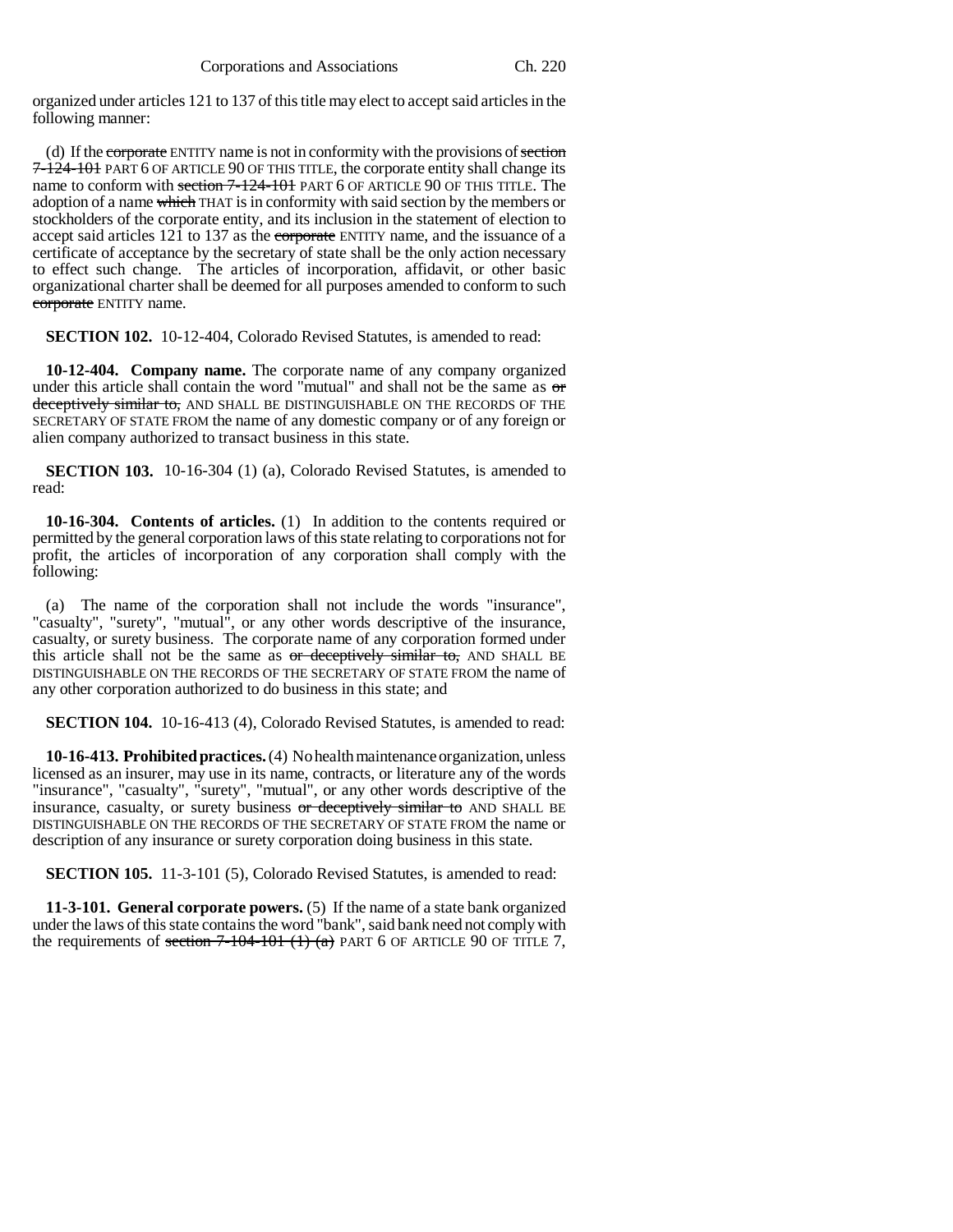# C.R.S.

**SECTION 106.** 11-22-102 (1) (b), Colorado Revised Statutes, is amended to read:

**11-22-102. Charter - application - fee - issuance procedure - change in location.** (1) The incorporators of a proposed industrial bank shall submit to the banking board an application for an industrial bank charter and in support thereof shall submit the following:

(b) Proposed articles of incorporation, containing: The name of the proposed industrial bank; the city or county in which it is to be located; the amount of capital; the number and par value of the shares authorized; the number of directors; a statement whether cumulative voting will be permitted for directors; preemptive rights, if any, of stockholders; its term of existence; and such other proper provisions as may be approved by the banking board to govern the affairs and business of the proposed industrial bank, including such provisions required by law for the incorporation of ordinary corporations; but the name selected shall include the words "industrial bank". The name of the industrial bank need not comply with the requirements of section  $7-104-101$  (1) PART 6 OF ARTICLE 90 OF TITLE 7, C.R.S. Only one class of par value stock of not less than ten dollars per share shall be authorized, but the foregoing shall not affect industrial banks chartered prior to July 1, 1965, having other classes of stock or other par value than recited in this article. The articles of incorporation shall not contain any provisions authorizing such proposed industrial bank to engage in any business or activity except as may be authorized by this article.

**SECTION 107.** 11-41-102, Colorado Revised Statutes, is amended to read:

**11-41-102. Restriction on corporate name.** The name of each domestic association incorporated on or after May 17, 1939, shall include the words "savings and loan association". If the name of the domestic association contains the words "savings and loan association", it need not comply with the requirements of section 7-104-101 (1) PART 6 OF ARTICLE 90 OF TITLE 7, C.R.S. No association shall include in its name the words "guaranty" or "guarantee" or "mutual", unless organized without stock, or "permanent", unless organized with stock. The provisions of this section shall not affect the right of any association existing before May 17, 1939, to continue the use of its name.

**SECTION 108.** 6-1-804 (1) (a), Colorado Revised Statutes, as enacted by House Bill 00-1347, enacted at the Second Regular Session of the Sixty-second General Assembly, is amended to read:

**6-1-804. Exemptions.** (1) The requirements of section 6-1-803 (5) and (6) shall not apply to solicitations or representations made in connection with the sale of goods:

(a) By a catalog seller that derives at least fifty THIRTY-SEVEN AND ONE-HALF percent of its annual revenues from the sale of products sold in connection with the distribution of catalogs of at least twenty-four pages that contain written descriptions or illustrations and sale prices for each item of merchandise, if the catalogs are